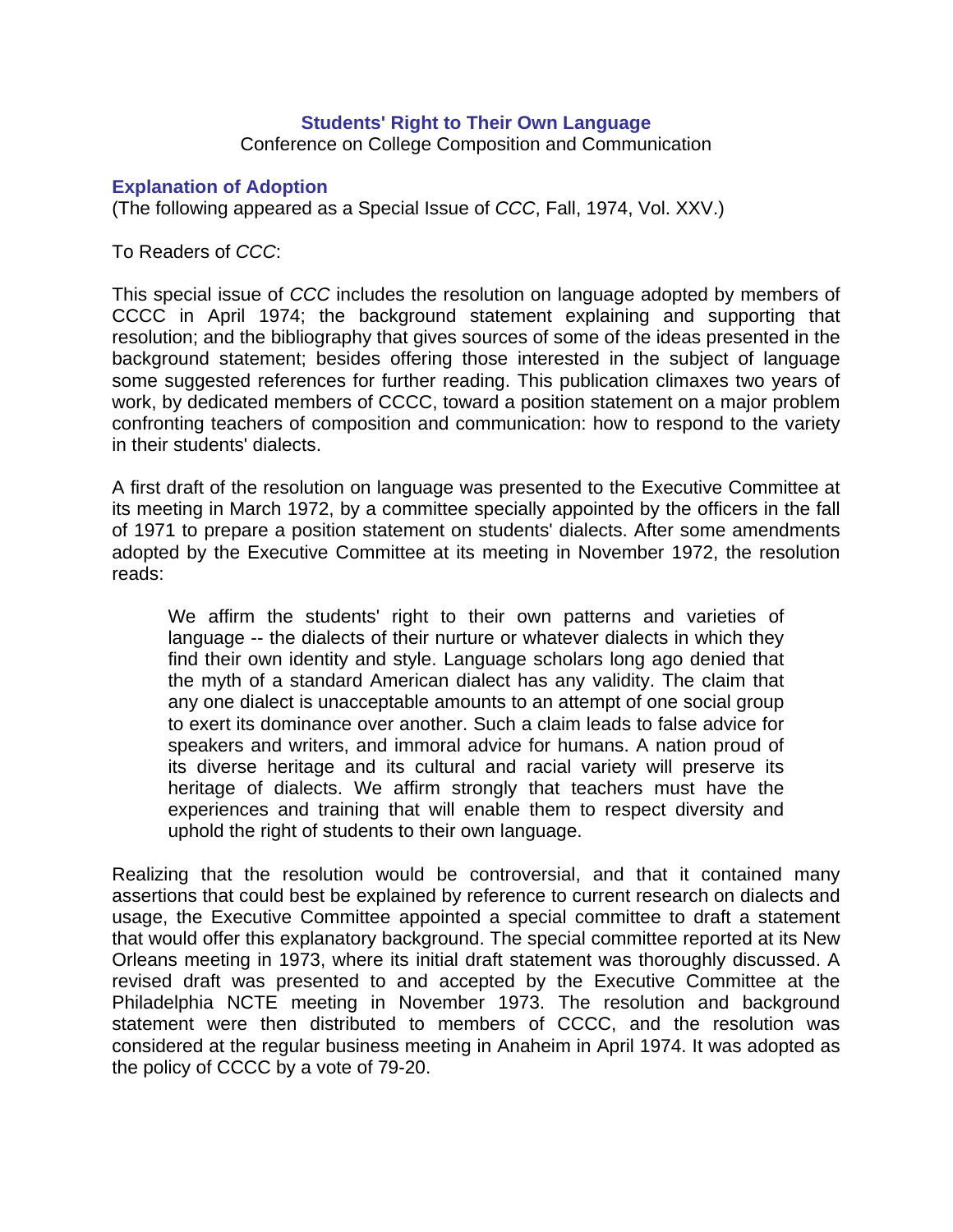Because of the interest generated by the resolution and background statement, the officers decided that it should be sent to members in durable form, as a special issue of *CCC*, and should be made available to anyone interested in obtaining copies.

All members of CCCC, I think, owe much to the members of the committee that wrote this perceptive statement, which has won the praise of many linguists and rhetoricians. Special thanks are due to Richard Lloyd-Jones, who synthesized the contributions of different committee members into the final text you now have. Special thanks are due, also, to Melvin Butler of Southern University, chairperson of the special committee, whose untimely death prevented him from seeing the publication of the statement on which he and his fellow committee members worked so faithfully. This issue of *CCC* will be, we hope, a lasting tribute to his efforts.

Richard L. Larson 1974 Chair, CCCC

## **Introduction**

American schools and colleges have, in the last decade, been forced to take a stand on a basic educational question: what should the schools do about the language habits of students who come from a wide variety of social, economic, and cultural backgrounds? The question is not new. Differences in language have always existed, and the schools have always wrestled with them, but the social upheavals of the 1960's, and the insistence of submerged minorities on a greater share in American society, have posed the question more insistently and have suggested the need for a shift in emphasis in providing answers. Should the schools try to uphold language variety, or to modify it, or to eradicate it?

The emotional nature of the controversy has obscured the complexities of the problem and hidden some of the assumptions that must be examined before any kind of rational policy can be adopted. The human use of language is not a simple phenomenon: sophisticated research in linguistics and sociology has demonstrated incontrovertibly that many long held and passionately cherished notions about language are misleading at best, and often completely erroneous. On the other hand, linguistic research, advanced as much of it is, has not yet produced any absolute, easily understood, explanation of how people acquire language or how habits acquired so early in life that they defy conscious analysis can be consciously changed. Nor is the linguistic information that is available very widely disseminated. The training of most English teachers has concentrated on the appreciation and analysis of literature, rather than on an understanding of the nature of language, and many teachers are, in consequence, forced to take a position on an aspect of their discipline about which they have little real information.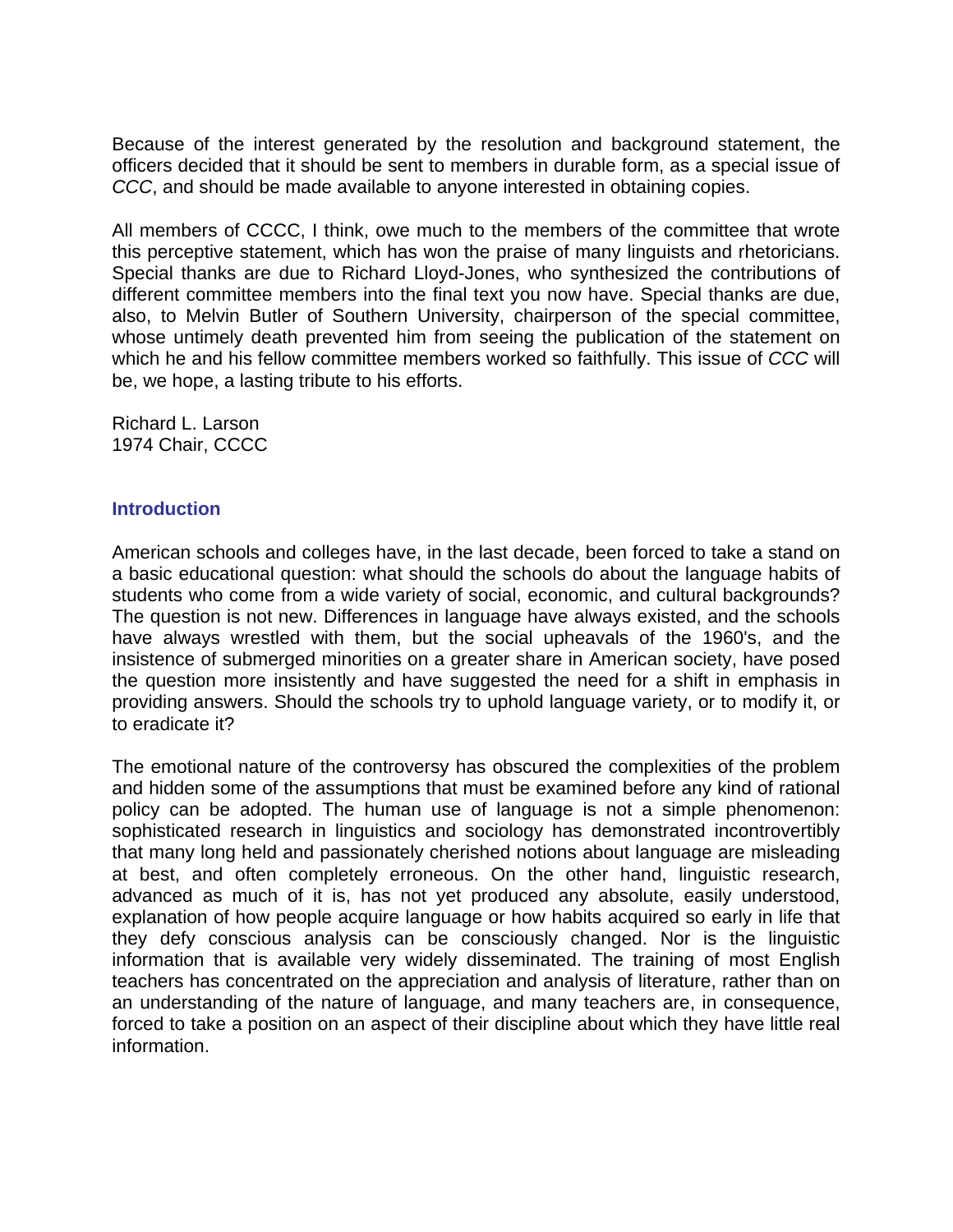And if teachers are often uninformed, or misinformed, on the subject of language, the general public is even more ignorant. Lack of reliable information, however, seldom prevents people from discussing language questions with an air of absolute authority. Historians, mathematicians, and nurses all hold decided views on just what English teachers should be requiring. And through their representatives on Boards of Education and Boards of Regents, businessmen, politicians, parents, and the students themselves insist that the values taught by the schools must reflect the prejudices held by the public. The English profession, then, faces a dilemma: until public attitudes can be changed -- and it is worth remembering that the past teaching in English classes has been largely responsible for those attitudes -- shall we place our emphasis on what the vocal elements of the public think it wants or on what the actual available linguistic evidence indicates we should emphasize? Shall we blame the business world by saying, "Well, we realize that human beings use language in a wide variety of ways, but employers demand a single variety"?

Before these questions can be responsibly answered, English teachers at all levels, from kindergarten through college, must uncover and examine some of the assumptions on which our teaching has rested. Many of us have taught as though there existed somewhere a single American "standard English" which could be isolated, identified, and accurately defined. We need to know whether "standard English" is or is not in some sense a myth. We have ignored, many of us, the distinction between speech and writing and have taught the language as though the *talk* in any region, even the talk of speakers with prestige and power, were identical to edited *written* English.

We have also taught, many of us, as though the "English of educated speakers," the language used by those in power in the community, had an inherent advantage over other dialects as a means of expressing thought or emotion, conveying information, or analyzing concepts. We need to discover whether our attitudes toward "educated English" are based on some inherent superiority of the dialect itself or on the social prestige of those who use it. We need to ask ourselves whether our rejection of students who do not adopt the dialect most familiar to us is based on any real merit in our dialect or whether we are actually rejecting the students themselves, rejecting them because of their racial, social, and cultural origins.

And many of us have taught as though the function of schools and colleges were to erase differences. Should we, on the one hand, urge creativity and individuality in the arts and the sciences, take pride in the diversity of our historical development, and, on the other hand, try to obliterate all the differences in the way Americans speak and write? Our major emphasis has been on uniformity, in both speech and writing; would we accomplish more, both educationally and ethically, if we shifted that emphasis to precise, effective, and appropriate communication in diverse ways, whatever the dialect?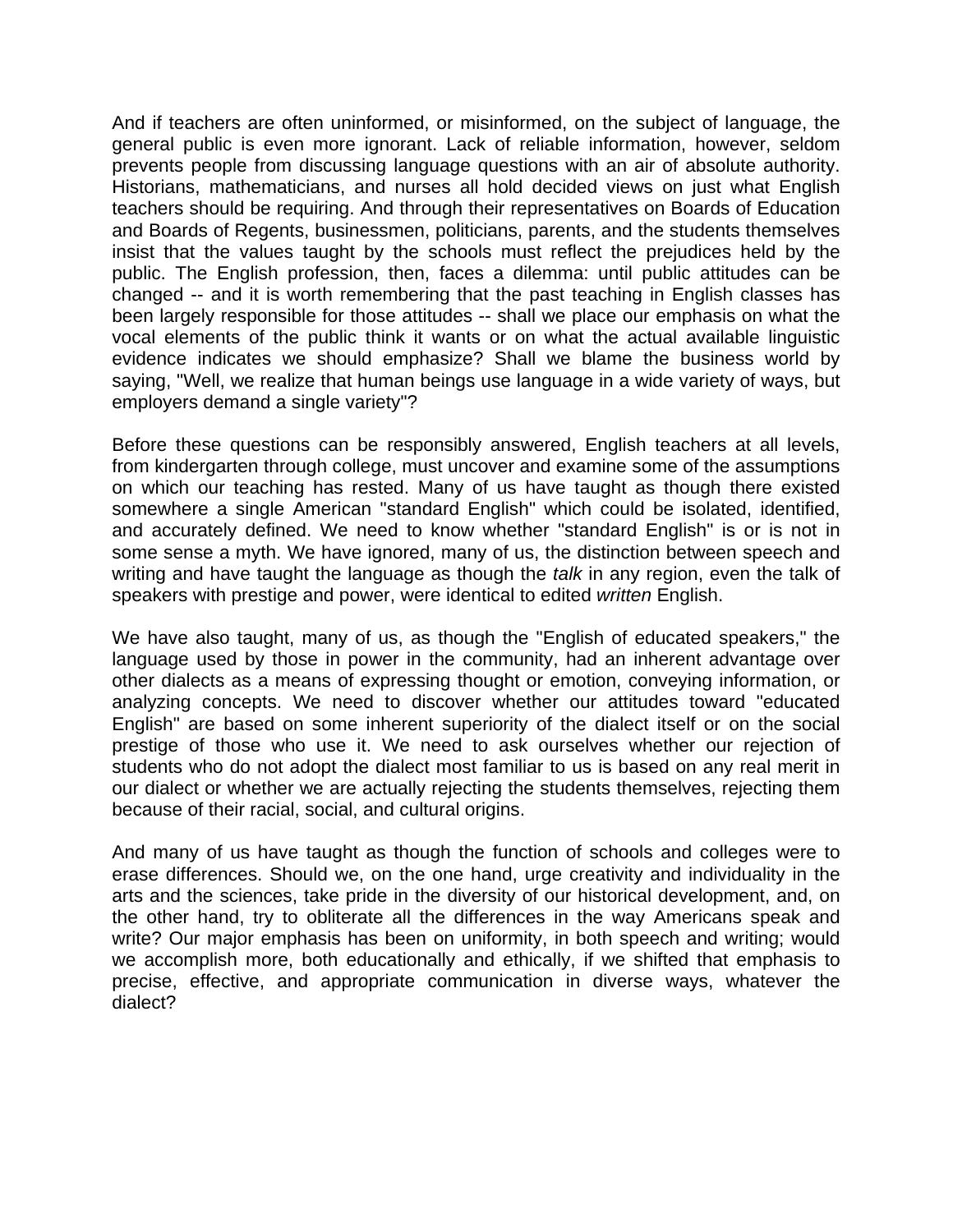Students are required by law to attend schools for most of their adolescent years, and are usually required by curriculum makers to take English every one of those years, often including "developmental" or "compensatory" English well into college if their native dialect varies from that of the middle class. The result is that students who come from backgrounds where the prestigious variety of English is the normal medium of communication have built-in advantages that enable them to succeed, often in spite of and not because of, their schoolroom training in "grammar." They sit at the head of the class, are accepted at "exclusive" schools, and are later rewarded with positions in the business and social world. Students whose nurture and experience give them a different dialect are usually denied these rewards. As English teachers, we are responsible for what our teaching does to the self-image and the self-esteem of our students. We must decide what elements of our discipline are really important to us, whether we want to share with our students the richness of all varieties of language, encourage linguistic virtuosity, and say with Langston Hughes:

I play it cool and dig all jive That's the reason I stay alive My motto as I live and learn Is to dig and be dug in return.

It was with these concerns in mind that the Executive Committee of the Conference on College Composition and Communication, in 1972, passed the following resolution:

We affirm the students' right to their own patterns and varieties of language -- the dialects of their nurture or whatever dialects in which they find their own identity and style. Language scholars long ago denied that the myth of a standard American dialect has any validity. The claim that any one dialect is unacceptable amounts to an attempt of one social group to exert its dominance over another. Such a claim leads to false advice for speakers and writers, and immoral advice for humans. A nation proud of its diverse heritage and its cultural and racial variety will preserve its heritage of dialects. We affirm strongly that teachers must have the experiences and training that will enable them to respect diversity and uphold the right of students to their own language.

The members of the Committee realized that the resolution would create controversy and that without a clear explanation of the linguistic and social knowledge on which it rests, many people would find it incomprehensible. The members of the Executive Committee, therefore, requested a background statement which would examine some common misconceptions about language and dialect, define some key terms, and provide some suggestions for sounder, alternate approaches. What follows is not, then, an introductory course in linguistics, nor is it a teaching guide. It is, we hope, an answer to some of the questions the resolution will raise.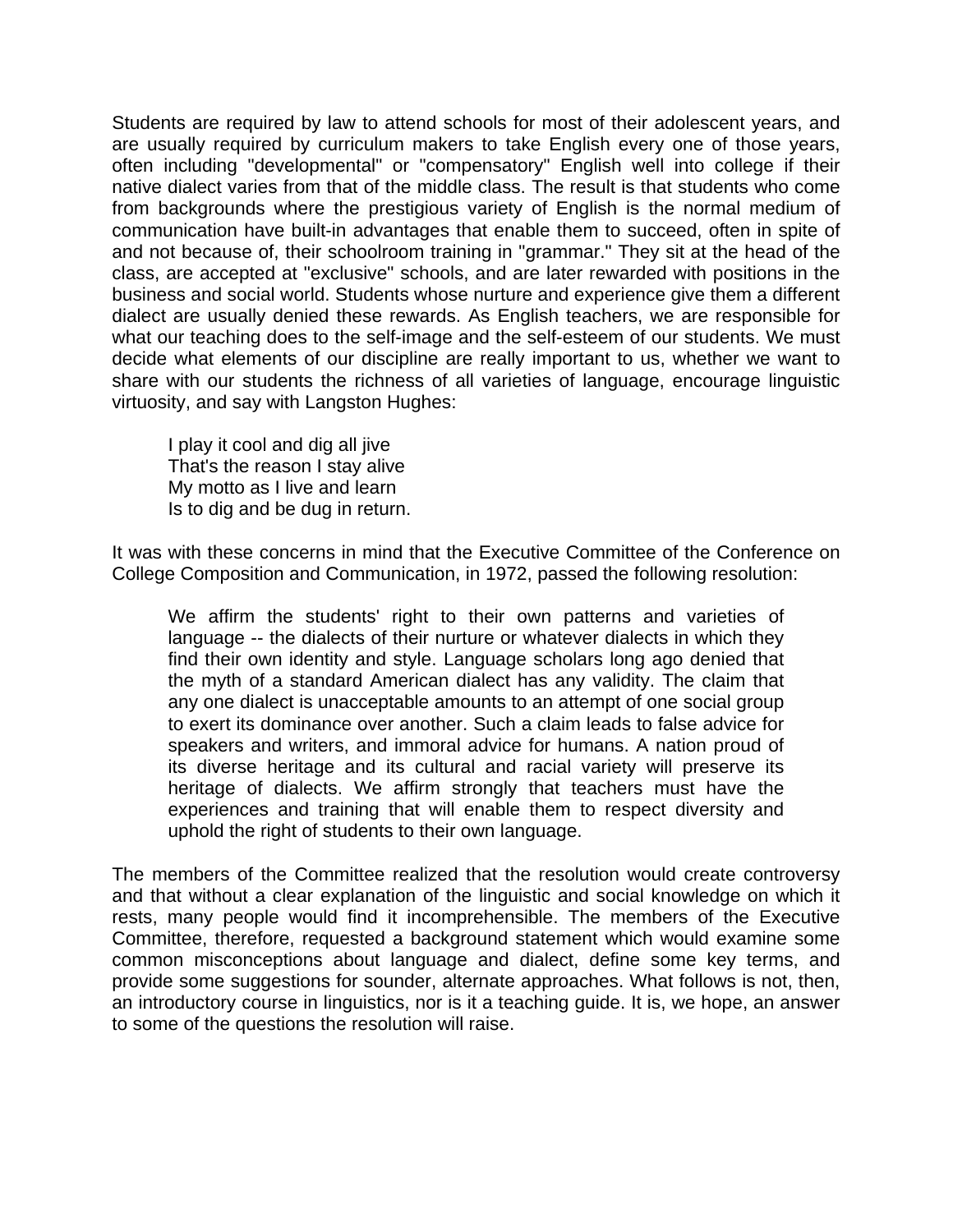#### **Understanding Language Varieties**

A dialect is a variety of a language used by some definable group. Everyone has a personal version of language, an idiolect, which is unique, and closely related groups of idiolects make up dialects. By custom, some dialects are spoken. Others are written. Some are shared by the community at large. Others are confined to small communities, neighborhoods, or social groups. Because of this, most speakers, consciously or unconsciously, use more than one dialect. The need for varying dialects may arise from a speaker's membership in different age or educational groups. Or, it may arise from membership in groups tied to physical localities. The explanation of what a dialect is becomes difficult when we recognize that dialects are developed in response to many kinds of communication needs. And further complications occur because the user of a specific dialect, as a function of habit, can choose alternate forms which seem effective for given situations.

A dialect is the variety of language used by a group whose linguistic habit patterns both reflect and are determined by shared regional, social, or cultural perspectives. The user of a specific dialect employs the phonological (pronunciation), lexical (vocabulary), and syntactic patterns (word arrangement) and variations of the given "community." Because geographical and social isolation are among the causes of dialect differences, we can roughly speak about regional and social dialects. Regional differences in phonology may become quite evident when one hears a Bostonian say "pahk the cah" where a Midwesterner would say "parrk the car." Regional differences in vocabulary are also quite noticeable as in the words used throughout the country for a carbonated drink. Depending on where one is geographically, you can hear "soda," "soda water," "sweet soda," "soft drink," "tonic," "pop," or "cold drink." Regional differences in syntactic patterns are found in such statements as "The family is to home," and "The family is at home." Social differences can also be detected. Social differences in phonology are reflected in "goil" versus "girl." Social differences in vocabulary are reflected in the distinctions made between "restaurant" and "cafe." Syntactic phrases such as "those flowers" tend to have more prestige than "them flowers," and "their flowers" has more prestige than "they flowers."

It is not surprising to find two or more social dialects co-existing in a given region. In small towns where a clear social cleavage exists between the wealthier, more educated portion of the population and the mass of people, the difference may be reflected in their speechways. The local banker whose dialect reveals his group allegiance to the statewide financial community still is able to communicate easily with the local farmhand who may rarely cross the county line and whose linguistic habit patterns reveal different allegiances.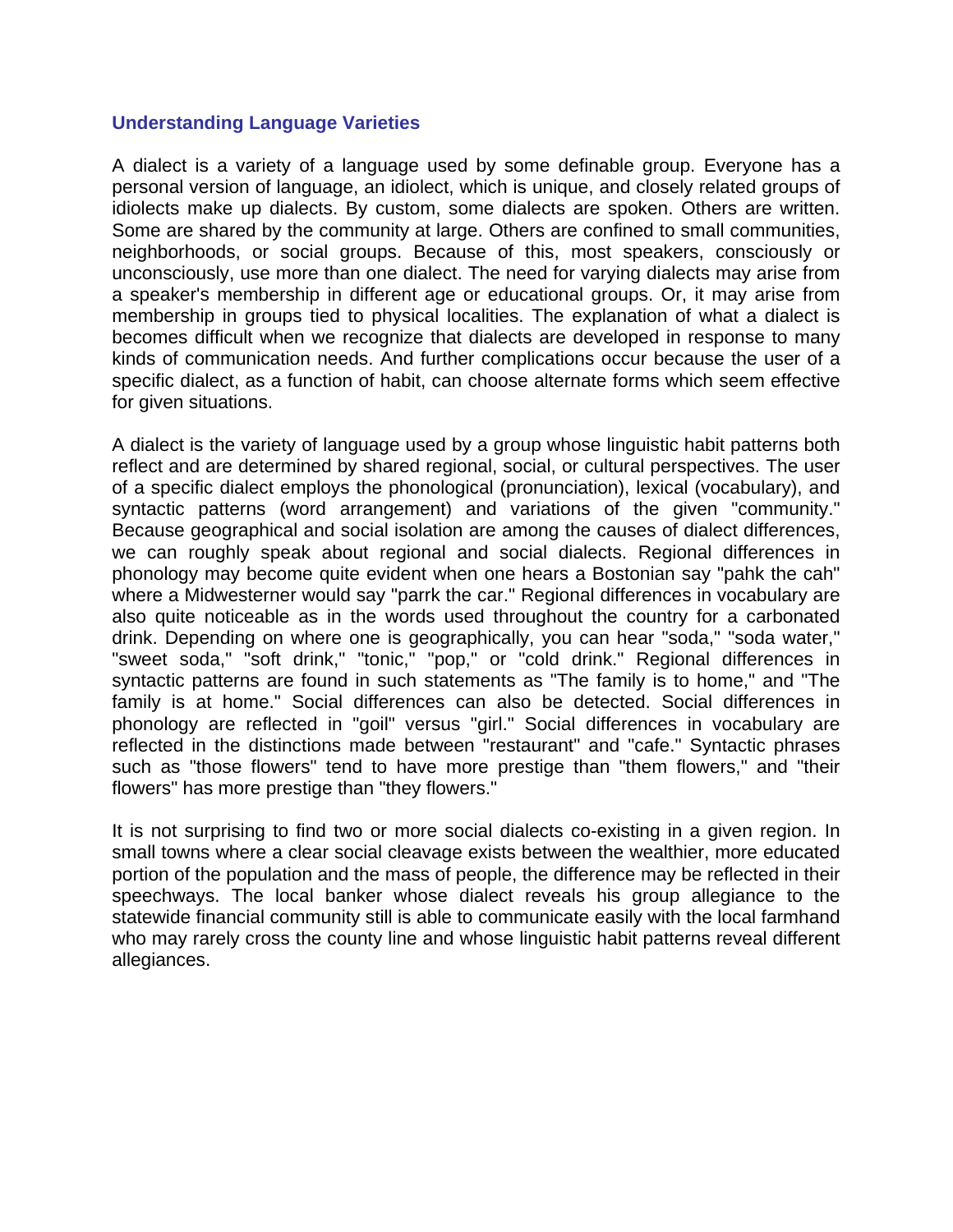In many larger American cities people of the same ethnic origins tend to live in a single neighborhood and have a common culture and thus share a dialect. Through their clothing, games, and holidays they may preserve the values and customs of the "old country" or "back home." And in their restaurants, churches, schools, and homes, one may hear the linguistic values and customs of their heritage preserved. For example, a neighborhood group's cultural orientation may encourage its members to differentiate between action and intention in the immediate future and in a still-further immediate future through "I'm a-do it" and "I'm a'gonna do it." Yet, a neighborhood is not a country, so speakers of several dialects may mingle there and understand each other. Visitors with yet another heritage may render an approximation of such differentiation through "I'll do it now" and "I'll do it soon." Pride in cultural heritage and linguistic habit patterns need not lead either group to attack the other as they mingle and communicate.

Differences in dialects derive from events in the history of the communities using the language, not from supposed differences in intelligence or physiology. Although they vary in phonology, in vocabulary, and in surface grammatical patterns, the differences between neighboring dialects are not sufficiently wide to prevent full mutual comprehension among speakers of those dialects. That is to say, when speakers of a dialect of American English claim not to understand speakers of another dialect of the same language, the impediments are likely to be attitudinal. What is really the hearer's resistance to any unfamiliar form may be interpreted as the speaker's fault. For example, an unfamiliar speech rhythm and resulting pronunciation while ignoring the content of the message. When asked to respond to the content, they may be unable to do so and may accuse the speaker of being impossible to understand. In another situation, vocabulary differences may require that the hearers concentrate more carefully on contextual cues. If the word "bad" is being used as a term of praise, the auditor may have to pay unusual attention to context. Although the usual redundancies of speech ordinarily will provide sufficient cues to permit a correct interpretation, still the auditor has to work harder until he becomes accustomed to the differences. The initial difficulties of perception can be overcome and should not be confused with those psychological barriers to communication which may be generated by racial, cultural, and social differences and attitudes.

The manner in which children acquire language (and hence dialect) competence is unknown in spite of some research and much speculation on the subject. Theories ranging from the purely behavioristic to the highly metaphysical have been proposed. What is demonstrable, and hence known, is that children at very early ages begin to acquire performance skills in the dialect(s) used in their environment, and that this process is amazingly rapid compared to many other types of learning.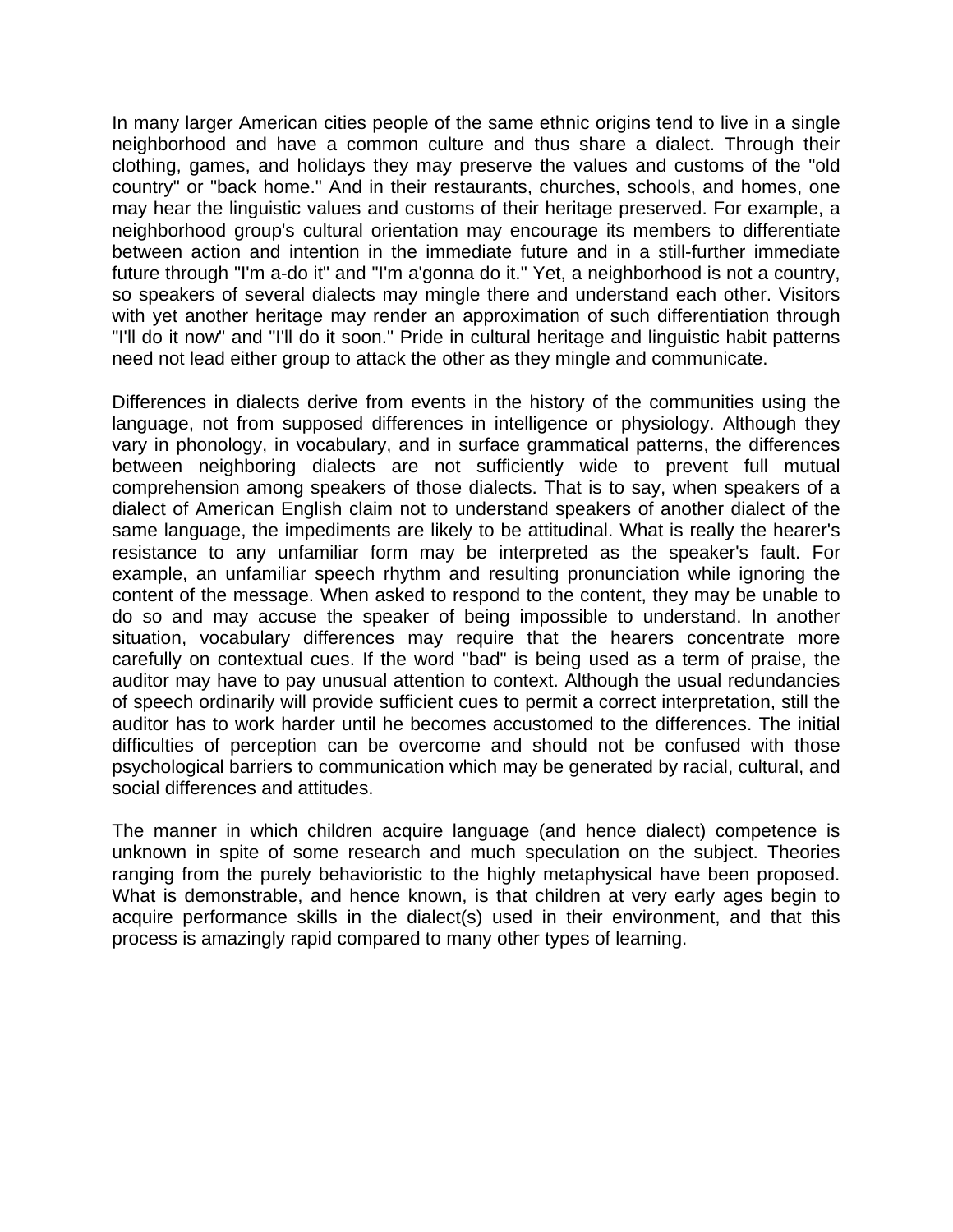Before going to school, children possess basic competence in their dialects. For example, children of six know how to manipulate the rules for forming plurals in their dialects. In some dialects children add an "s" to the word to be pluralized as in "book/books." In some other dialects, plurality is signaled by the use of the preceding word as in "*one* book/ *two* book." But in either instance children have mastered the forms of plurality and have learned a principle of linguistic competence. It is important to remember that plurality signals for the nurture dialect reflect children's reality and will be their first choice in performance; plurality rules for another dialect may simply represent to them the rituals of someone else's linguistic reality.

In a specific setting, because of historical and other factors, certain dialects may be endowed with more prestige than others. Such dialects are sometimes called "standard" or "consensus" dialects. These designations of prestige are not inherent in the dialect itself, but are *externally imposed*, and the prestige of a dialect shifts as the power relationships of the speakers shift.

The English language at the beginning of its recorded history was already divided into distinct regional dialects. These enjoyed fairly equal prestige for centuries. However, the centralization of English political and commercial life at London gradually gave the dialect spoken there a preeminence over other dialects. This process was far advanced when printing was invented; consequently, the London dialect became the dialect of the printing press, and the dialect of the printing press became the so-called "standard" even though a number of oral readings of one text would reveal different pronunciations and rhythmic patterns across dialects. When the early American settlers arrived on this continent, they brought their British dialects with them. Those dialects were altered both by regional separation from England and concentration into sub-groups within this country as well as by contact with the various languages spoken by the Indians they found here and with the various languages spoken by the immigrants who followed.

At the same time, social and political attitudes formed in the old world followed to the new, so Americans sought to achieve linguistic marks of success as exemplified in what they regarded as proper, cultivated usage. Thus the dialect used by prestigious New England speakers early became the "standard" the schools attempted to teach. It remains, during our own time, the dialect that style books encourage us to represent in writing. The diversity of our cultural heritage, however, has created a corresponding language diversity and, in the 20th century, most linguists agree that there is no single, homogeneous American "standard." They also agree that, although the amount of prestige and power possessed by a group can be recognized through its dialect, no dialect is inherently good or bad.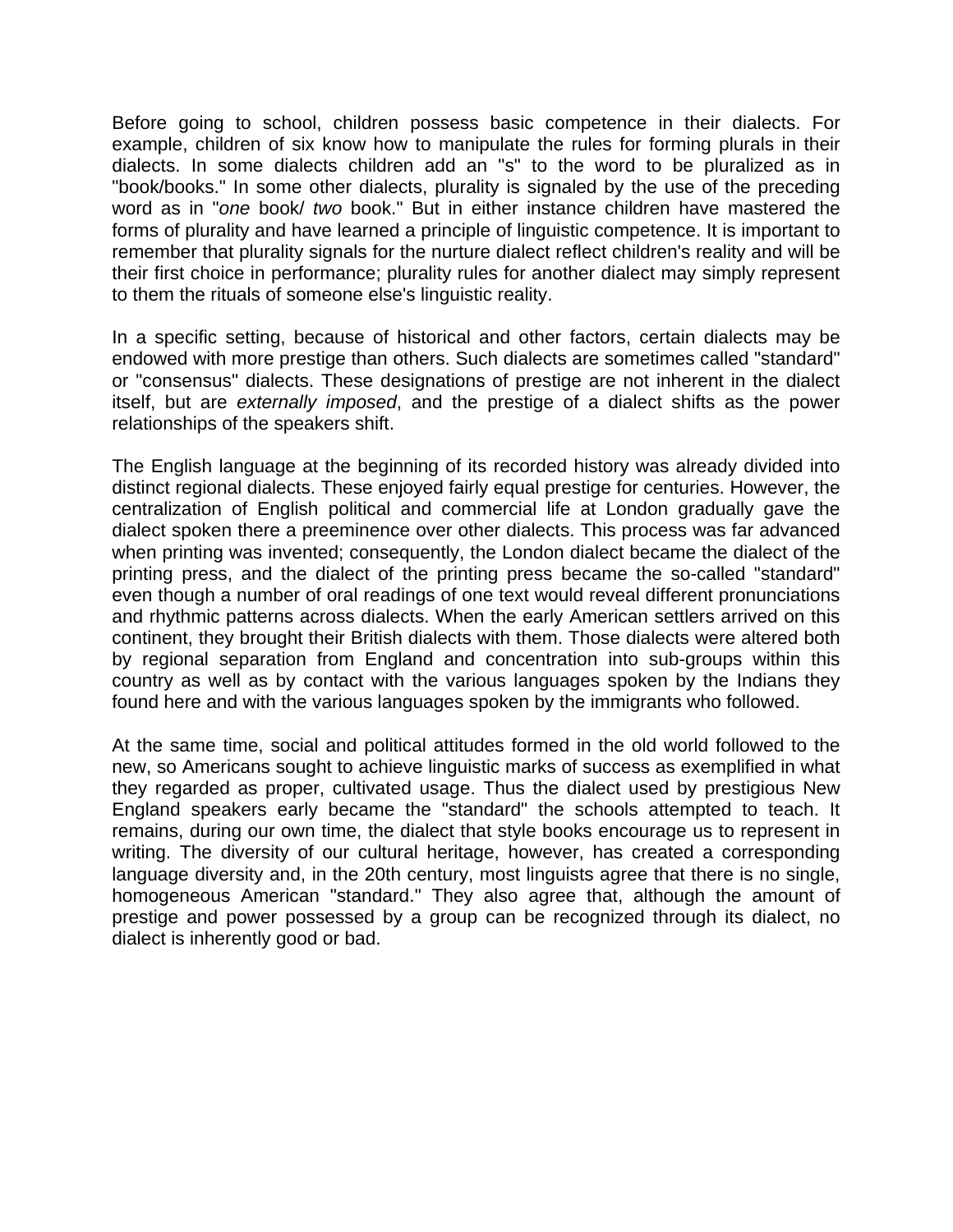The need for a written dialect to serve the larger, public community has resulted in a general commitment to what may be called "edited American English," that prose which is meant to carry information about our representative problems and interests. To carry such information through aural-oral media, "broadcast English" or "network standard" has been developed and given precedence. Yet these dialects are subject to change, too. Even now habit patterns from other types of dialects are being incorporated into them. Our pluralistic society requires many varieties of language to meet our multiplicity of needs.

Several concepts from modern linguistics clarify and define problems of dialect. Recent studies verify what our own casual observation should lead us to believe -- namely, that intelligence is not a factor in the child's acquisition of a basic language system. In fact, only when I.Q. is at about fifty or below does it become significant in retarding the rate and completeness with which children master their native spoken dialect. Dialect switching, however, becomes progressively more difficult as the speaker grows older. As one passes from infancy to childhood to adolescence and to maturity, language patterns become more deeply ingrained and more a part of the individual's self-concept; hence they are more difficult to alter.

Despite ingrained patterns characteristic of older people, every speaker of a language has a tremendous range of versatility, constantly making subtle changes to meet various situations. That is, speakers of a language have mastered a variety of ranges and levels of usage; no one's idiolect, however well established, is monolithic and inflexible. This ability of the individual speaker to achieve constant and subtle modulations is so pervasive that it usually goes unnoticed by the speaker and the hearers alike.

The question, then, is not whether students can make language changes, for they do so all the time, but whether they can step over the hazily defined boundaries that separate dialects. Dialect switching is complicated by many factors, not the least of which is the individual's own cultural heritage. Since dialect is not separate from culture, but an intrinsic part of it, accepting a new dialect means accepting a new culture; rejecting one's native dialect is to some extent a rejection of one's culture.

Therefore, the question of whether or not students *will* change their dialect involves their acceptance of a new -- and possibly strange or hostile -- set of cultural values. Although many students *do* become bidialectal, and many *do* abandon their native dialects, those who don't switch may have any of a number of reasons, some of which may be beyond the school's right to interfere.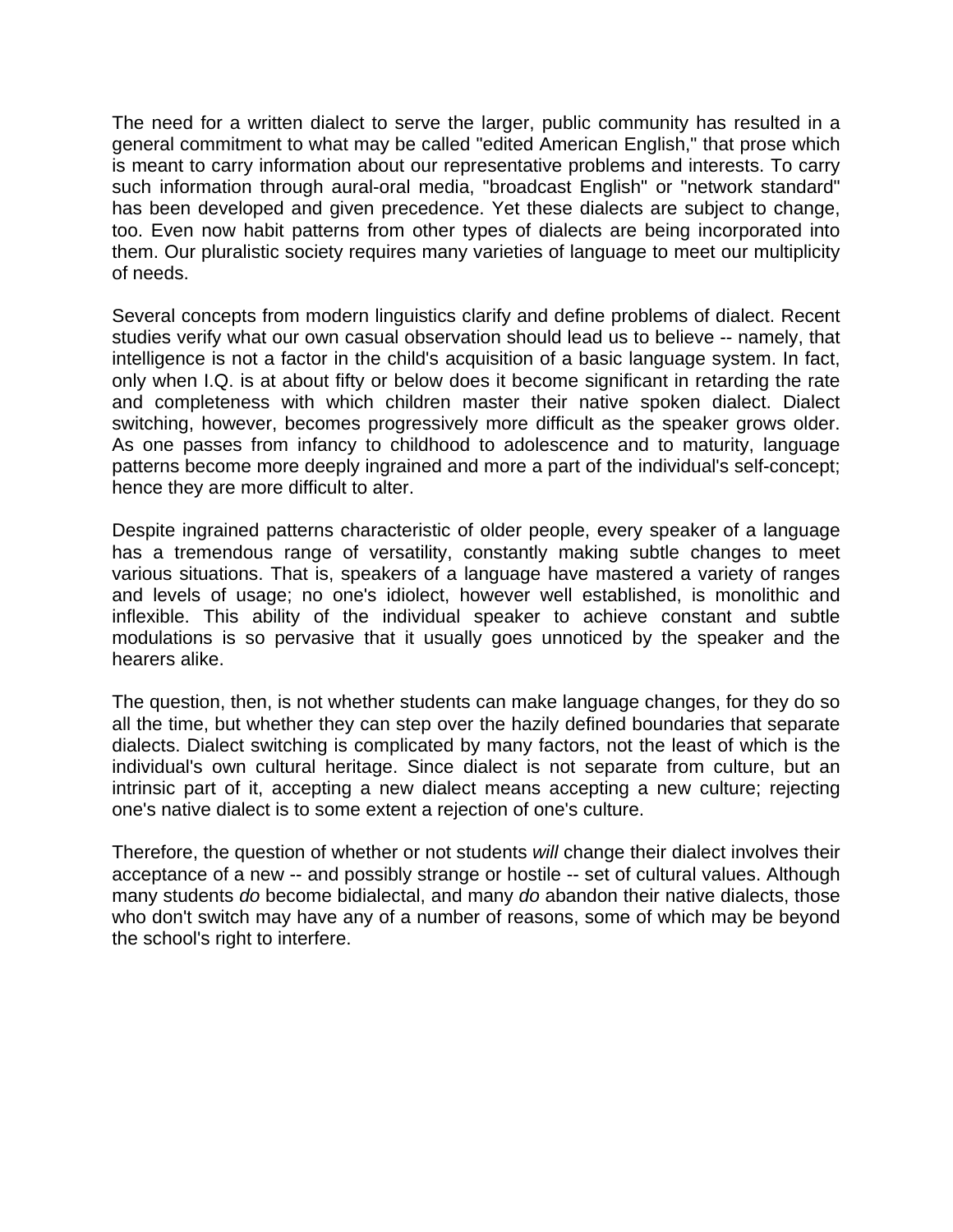In linguistic terms the normal teenager has *competence* in his native dialect, the ability to use all of its structural resources, but the actual *performance* of any speaker in any dialect always falls short of the totality implied by competence. No one can ever use all of the resources of a language, but one function of the English teacher is to activate the student's competence, that is, increase the range of his habitual performance.

Another insight from linguistic study is that differences among dialects in a given language are always confined to a limited range of *surface* features that have no effect on what linguists call *deep structure*, a term that might be roughly translated as "meaning." For instance, the following groups of sentences have minor surface differences, but obviously share meanings:

Herbert saw Hermione yesterday. Herbert seen Hermione yesterday.

Mary's daddy is at home. Mary's daddy is to home. Mary daddy home.

Bill is going to the circus. Bill, he's going to the circus. Bill he going to the circus.

Preference for one form over another, then, is not based on meaning or even "exactness" of expression, but depends on social attitudes and cultural norms. The surface features are recognized as signs of social status.

## **Language Varieties and Learning**

The linguistic concepts can bring a new understanding of the English teacher's function in dealing with reading and writing skills. Schools and colleges emphasize one form of language, the one we called Edited American English (EAE). It is the written language of the weekly news magazines, of almost all newspapers, and of most books. This variety of written English can be loosely termed a dialect, and it has pre-empted a great deal of attention in English classes.

If a speaker of any dialect of a language has competence (but not necessarily the ability to perform) in any other dialect of that language, then dialect itself cannot be posited as a reason for a student's failure to be able to read EAE. That is, dialect itself is not an impediment to reading, for the process of reading involves decoding to meaning (deep structure), not decoding to an utterance. Thus, the child who reads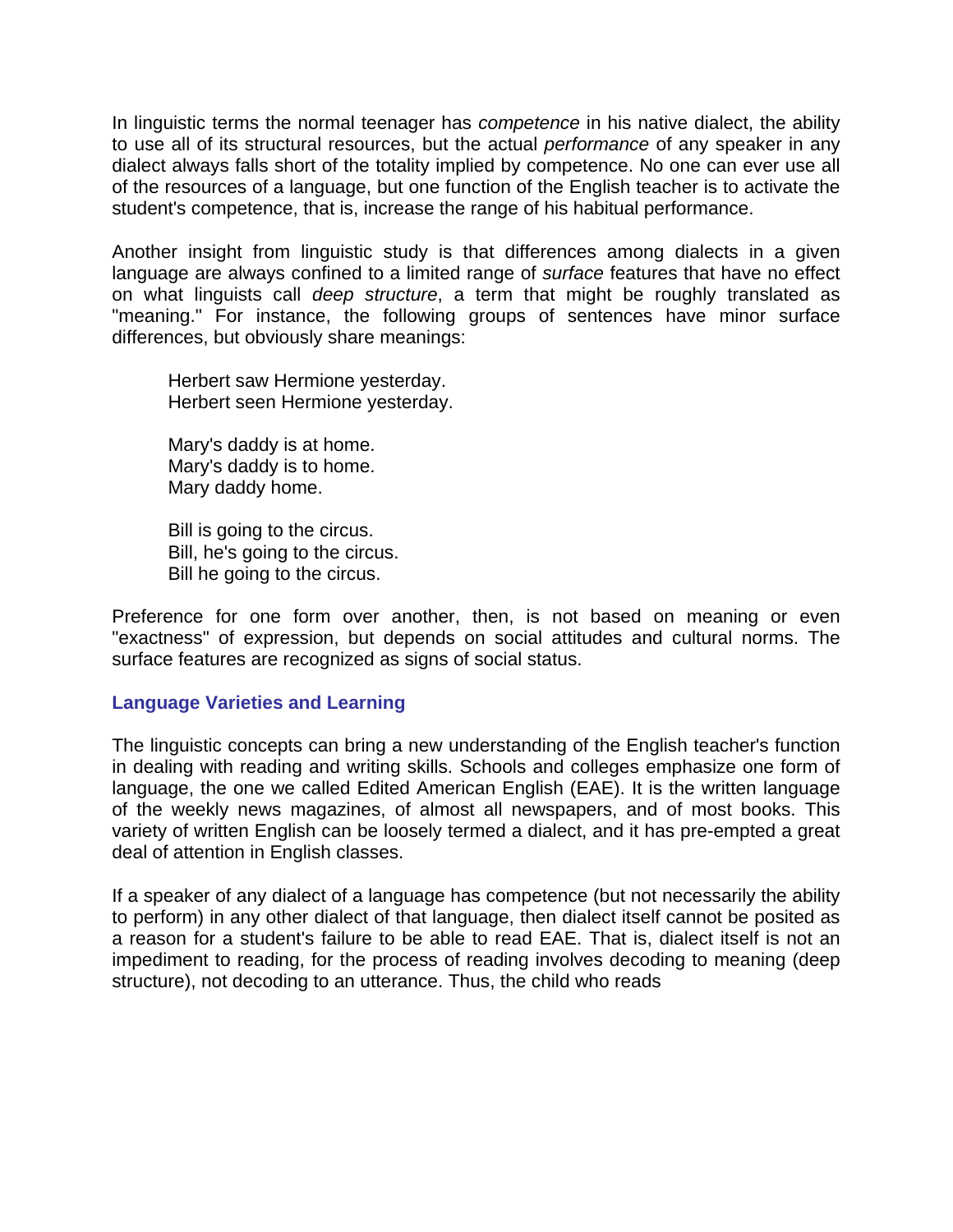Phillip's mother is in Chicago.

out loud as

Phillip mother in Chicago.

has read correctly, that is, has translated the surface of an EAE sentence into a meaning and has used his own dialect to give a surface form to that meaning. Reading, in short, involves the acquisition of meanings, not the ability to reproduce meanings in any given surface forms.

Reading difficulties may be a result of inadequate vocabulary, problems in perception, ignorance of contextual cues that aid in the reading process, lack of familiarity with stylistic ordering, interference from the emotional bias of the material, or combinations of these. In short, reading is so complicated a process that it provides temptations to people who want to offer easy explanations and solutions.

This larger view should make us cautious about the assumption that the students' dialect interferes with learning to read. Proceeding from such a premise, current "dialect" readers employ one of two methods. Some reading materials are written completely in the students' dialect with the understanding that later the students will be switched to materials written in the "standard" dialect. Other materials are written in companion sets of "Home" version and "School" version. Students first read through the "dialect" version, then through the *same* booklet written in "school" English. Both methods focus primarily on a limited set of surface linguistic features, as for example, the deletion of *-ed* in past tense verbs or the deletion of *-r* in final position.

To cope with our students' reading problem, then, we cannot confine ourselves to the constricting and ultimately ineffectual dialect readers designed for the "culturally deprived." We should structure and select materials geared to complex reading problems and oriented to the experience and sophistication of our students. An urban eight-year-old who has seen guns and knives in a street fight may not be much interested in reading how Jane's dog Spot dug in the neighbor's flower bed. Simply because "Johnny can't read" doesn't mean "Johnny is immature" or "Johnny can't think." He may be bored. Carefully chosen materials will certainly expose students to new horizons and should increase their awareness and heighten their perceptions of the social reality. Classroom reading materials can be employed to further our students' reading ability and, at the same time, can familiarize them with other varieties of English.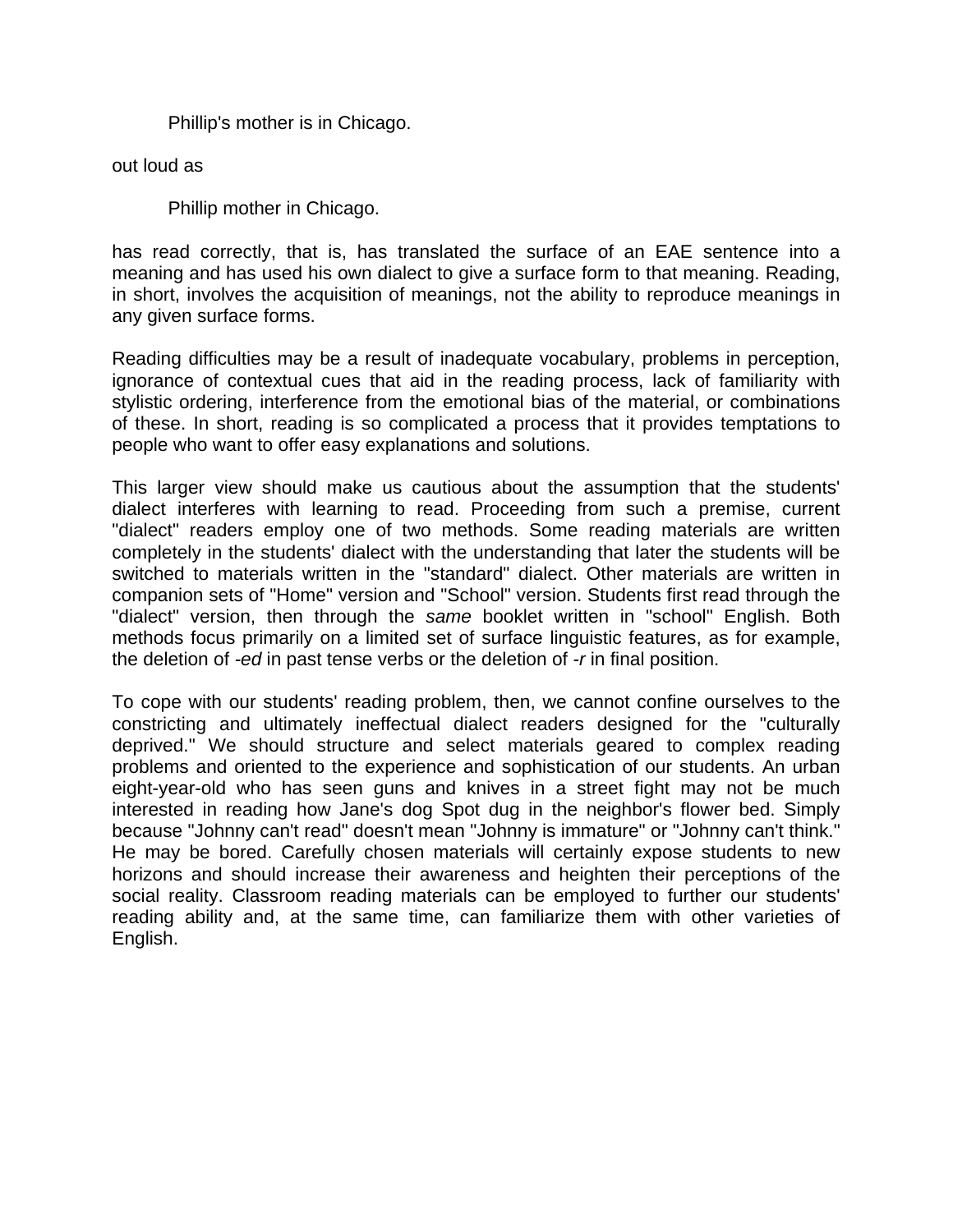Admittedly, the kinds of materials we're advocating are, at present, difficult to find, but some publishers are beginning to move in this direction. In the meantime, we can use short, journalistic pieces, such as those found on the editorial pages of newspapers, we might rely on materials composed by our students, and we can certainly write our own materials. The important fact to remember is that speakers in any dialect encounter essentially the same difficulties in reading, and thus we should not be so much interested in changing our students' dialect as in improving their command of the reading process.

The ability to write EAE is quite another matter, for learning to write a given dialect, like learning to speak a dialect, involves the activation of areas of competence. Further, learning to write in any dialect entails the mastery of such conventions as spelling and punctuation, surface features of the written language. Again, native speakers of *any* dialect of a language have virtually total competence in all dialects of that language, but they may not have learned (and may never learn) to punctuate or spell, and, indeed, may not even learn the mechanical skill of forming letters and sequences of letters with a writing instrument. And even if they do, they may have other problems in transferring ease and fluency in speech to skill in writing.

Even casual observation indicates that dialect as such plays little if any part in determining whether a child will ultimately acquire the ability to write EAE. In fact, if speakers of a great variety of American dialects do master EAE -- from Senator Sam Ervin to Senator Edward Kennedy, from Ernest Hemingway to William Faulkner -- there is no reason to assume that dialects such as urban black and Chicano impede the child's ability to learn to write EAE while countless others do not. Since the issue is not the capacity of the dialect itself, the teacher can concentrate on building up the students' confidence in their ability to write.

If we name the essential functions of writing as expressing oneself, communicating information and attitudes, and discovering meaning through both logic and metaphor, then we view variety of dialects as an advantage. In self-expression, not only one's dialect but one's idiolect is basic. In communication one may choose roles which imply certain dialects, but the decision is a social one, for the dialect itself does not limit the information which can be carried, and the attitudes may be most clearly conveyed in the dialect the writer finds most congenial. Dialects are all equally serviceable in logic and metaphor.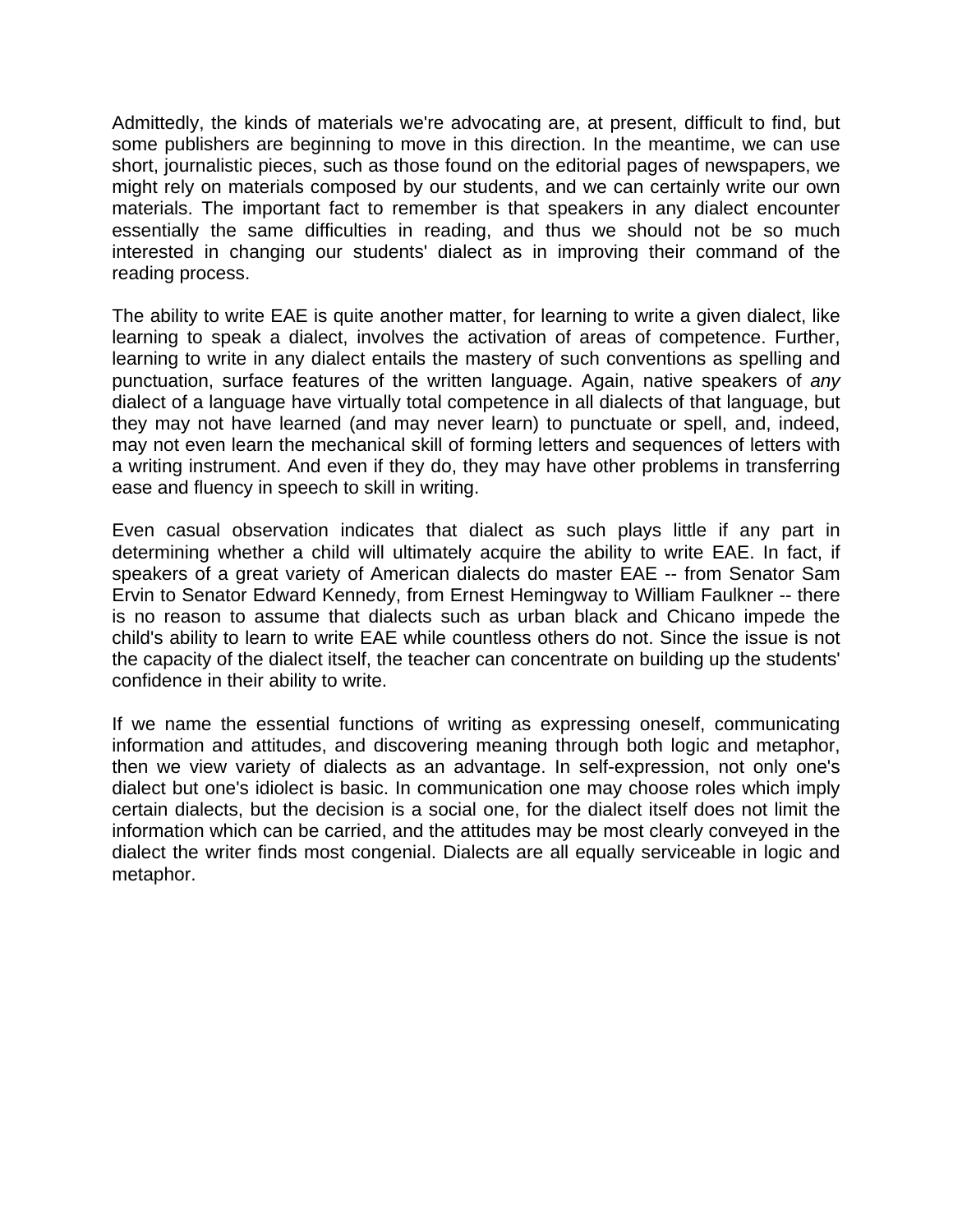Perhaps the most serious difficulty facing "non-standard" dialect speakers in developing writing ability derives from their exaggerated concern for the *least* serious aspects of writing. If we can convince our students that spelling, punctuation, and usage are less important than content, we have removed a major obstacle in their developing the ability to write. Examples of student writing are useful for illustrating this point. In every composition class there are examples of writing which is clear and vigorous despite the use of non-standard forms (at least as described by the handbook) -- and there are certainly many examples of limp, vapid writing in "standard dialect." Comparing the writing allows the students to see for themselves that dialect seldom obscures clear, forceful writing. EAE is important for certain kinds of students, its features are easily identified and taught, and school patrons are often satisfied when it is mastered, but that should not tempt teachers to evade the still more important features of language.

When students want to play roles in dialects other than their own, they should be encouraged to experiment, but they can acquire the fundamental skills of writing in their own dialect. Their experiments are ways of becoming more versatile. We do not condone ill-organized, imprecise, undefined, inappropriate writing in any dialect; but we are especially distressed to find sloppy writing approved so long as it appears with finicky correctness in "school standard" while vigorous and thoughtful statements in less prestigious dialects are condemned.

All languages are the product of the same instrument, namely, the human brain. It follows, then, that all languages and all dialects are essentially the same in their deep structure, regardless of how varied the surface structures might be. (This is equal to saying that the human brain is the human brain.) And if these hypotheses are true, then all controversies over dialect will take on a new dimension. The question will no longer turn on language *per se*, but will concern the nature of a society which places great value on given surface features of language and proscribes others, for any language or any dialect will serve any purpose that its users want it to serve.

There is no evidence, in fact, that enables us to describe any language or any dialect as incomplete or deficient apart from the conditions of its use. The limits of a particular speaker should not be interpreted as a limit of the dialect.

Just as people suppose that speakers who omit the plural inflection as in "six cow" instead of "six cows" cannot manipulate the concept of plurality, so also some believe that absence of tense markers as in "yesterday they *look* at the flood damage" indicates that the speaker has no concept of time. Yet these same people have no difficulty in understanding the difference between "now I *cut* the meat / yesterday I *cut* the meat," also without a tense marker. The alternative forms are adequate to express meaning.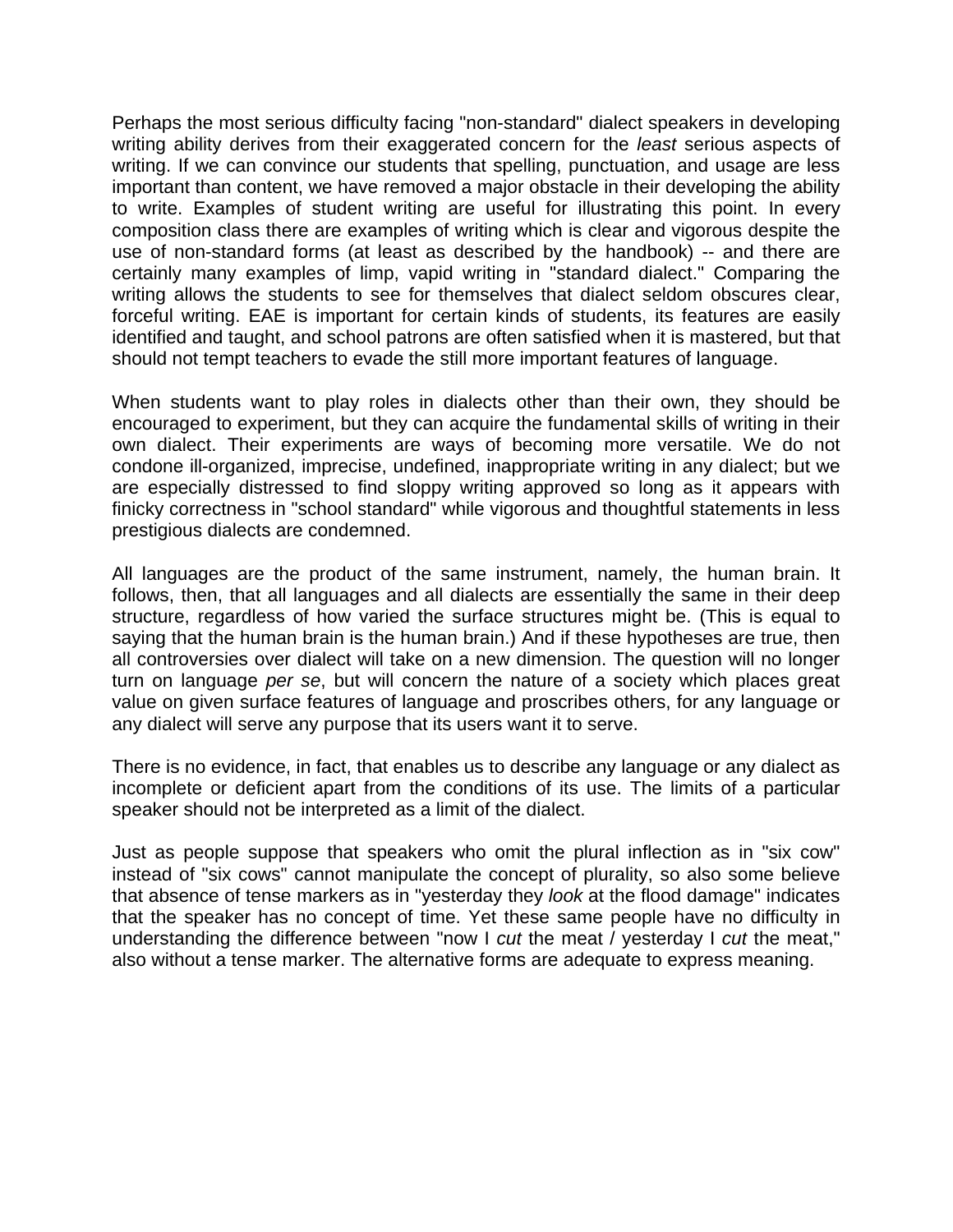And experience tells us that when speakers of any dialect need a new word for a new thing, they will invent or learn the needed word. Just as most Americans added "sputnik" to their vocabularies a decade or more ago, so speakers of other dialects can add such words as "periostitis" or "interosculate" whenever their interests demand it.

#### **Language Varieties and Educational Policy and Practice**

Since the eighteenth century, English grammar has come to mean for most people the rules telling one how to speak and write in the best society. When social groups were clearly stratified into "haves" and "have-nots," there was no need for defensiveness about variations in language -- the landlord could understand the speech of the stable boy, and neither of them worried about language differences. But when social and economic changes increased social mobility, the members of the "rising middle class," recently liberated from and therefore immediately threatened by the lower class, demanded books of rules telling them how to act in ways that would not betray their background and would solidly establish them in their newly acquired social group. Rules regulating social behavior were compiled in books of etiquette; rules regulating linguistic behavior were compiled in dictionaries and grammar books. Traditional grammar books were unapologetically designed to instill linguistic habits which, though often inconsistent with actual language practice and sometimes in violation of common sense, were intended to separate those who had "made it" from those who had not, the powerful from the poor.

Practices developed in England in the eighteenth century were transported wholesale to the New World. Linguistic snobbery was tacitly encouraged by a slavish reliance on rules "more honored in the breach than the observance," and these attitudes had consequences far beyond the realm of language. People from different language and ethnic backgrounds were denied social privileges, legal rights, and economic opportunity, and their inability to manipulate the dialect used by the privileged group was used as an excuse for this denial. Many teachers, moved by the image of the "melting pot," conscientiously tried to eliminate every vestige of behavior not sanctioned in the grammar books, and the schools rejected as failures all those children who did not conform to the linguistic prejudices of the ruling middle class. With only slight modifications, many of our "rules," much of the "grammar" we still teach, reflects that history of social climbing and homogenizing.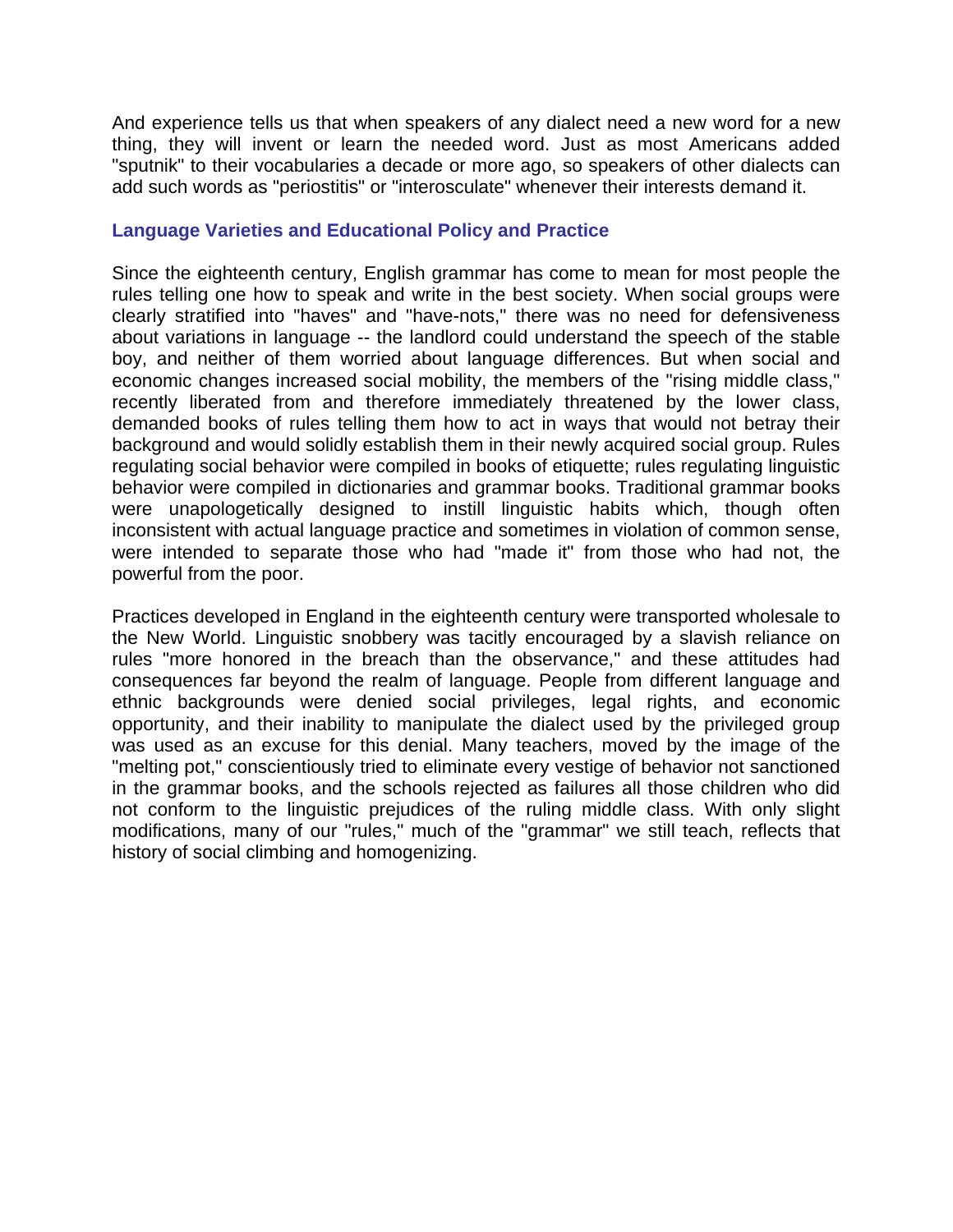Many handbooks still appeal to social-class etiquette and cultural stasis rather than to the dynamic and creative mechanisms which are a part of our language. They attempt to show one public dialect (EAE) which generates its own writing situations and its own restraints. By concentrating almost exclusively on EAE, such handbooks encourage a restrictive language bias. They thus ignore many situations which require other precise uses of language. We know that American English is pluralistic. We know that our students can and do function in a growing multiplicity of language situations which require different dialects, changing interconnections of dialects, and dynamic uses of language. But many handbooks often present only the usage of EAE for both written and spoken communication. Usage choices are presented as single-standard etiquette rules rather than as options for effective expression. This restrictive attitude toward usage is intensified by the way school grammar is presented as a series of directives in which word choice, syntax, surface features of grammar, and manuscript conventions are lumped together in guides of "correctness." These restrictive handbooks, by their very nature, encourage their users toward imitation, not toward generation of original written statements. By appealing to what is labeled "proper," they encourage an elitist attitude. The main values they transmit are stasis, restriction, manners, status, and imitation.

Teachers who are required to use such handbooks must help their students understand the implied restrictions of these texts. At best they are brief descriptions of the main features of EAE, and they clearly point out the limits of their own structures. Students should be encouraged to think of the handbook simply as a very limited language resource, and to recognize that its advice usually ignores the constraints of the situation. We alter our choices to create appropriate degrees of social intimacy. You don't talk to your kids as if they were a senate committee. A personal letter is not a technical report. Students use different forms of language in talking to their friends than they use in addressing their teachers; they use yet another style of language in communications with their parents or younger children; boys speak differently to boys when they are in the presence of girls than when the boys are alone, and so on -- the list can be expanded indefinitely by altering the circumstances of time, place, and situation.

The man who says, "He had a pain in his neck, the kind you get when you've suffered a bore too long," is creating an emotional bond with his hearers. Using the handbook rule, "avoid unnecessary shifts in person," to criticize the speaker's choice denies a very important language skill, a sense of how to adjust the tone to the situation.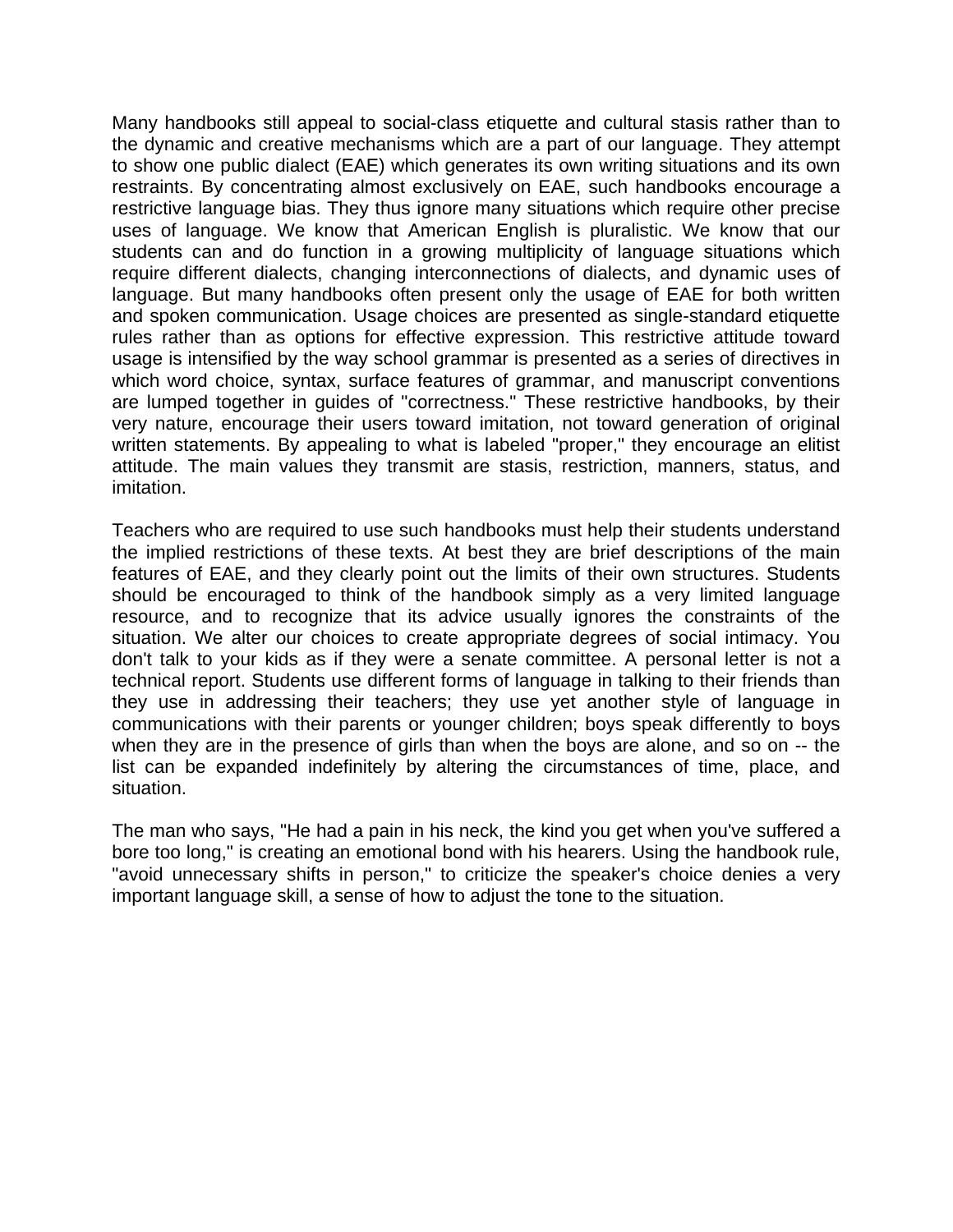Furthermore, students need to recognize the difference between handbook rules and actual performance. When, after a half hour's work on pronoun reference practice, carefully changing "everyone/their" to "everyone/his," the teacher says, "Everyone can hand in their papers now," students can recognize the limits of the rule. They can compare the handbook's insistence on "the reason that" with the practice of the national newscaster who says, "the reason for the price increase is because. . . ." They can go on to consider what assumption underlies the claim that "he does" is always clearer than "he do."

By discussions of actual student writing both students and teachers can learn to appreciate the value of variant dialects and recognize that a deviation from the handbook rules seldom interferes with communication. The student who writes, "The Black Brother just don't believe he's going to be treated like a man anyway," is making himself completely clear. Students and teachers can go on to discuss situations in which adherence to handbook rules might actually damage the effectiveness of the writing. Through such discussions of tone, style, and situation, students and teachers can work together to develop a better understanding of the nature of language and a greater flexibility and versatility in the choices they make. The handbook in its clearly limited role can then be serviceable within the framework of a flexible rhetoric.

Teachers need to sensitize their students to the options they already exercise, particularly in speaking, so as to help them gain confidence in communicating in a variety of situations. Classroom assignments should be structured to help students make shifts in tone, style, sentence structure and length, vocabulary, diction, and order; in short, to do what they are already doing, better. Since dialects are patterns of choice among linguistic options, assignments which require variety will also open issues of dialect.

Role playing in imaginary situations is one effective way of illustrating such options, especially if the situations are chosen to correspond with a reality familiar to the students. Materials that demonstrate the effective use of variant dialects are also useful. A novel like John O. Killens' *Cotillion*, for instance, combines an exciting, coherent narrative structure with a rich, versatile range of Black speech patterns used in various social situations, and thus can be used to show both literary and linguistic artistry.

Discussions must always emphasize the effectiveness of the various options, and must avoid the simplistic and the patronizing. Tapes, drills, and other instructional materials which do nothing more than contrast surface features (the lack of *-s* in third person singular present tense verbs, or *-ed* in past tense verbs, for instance) do not offer real options. Instead, because they are based on a "difference-equals-deficit" model, they imply that the students' own dialects are inferior and somehow "wrong" and that therefore the students' homes, the culture in which they learned their language, are also "wrong." Such simplistic approaches are not only destructive of the students' selfconfidence, they fail to deal with larger and more significant options.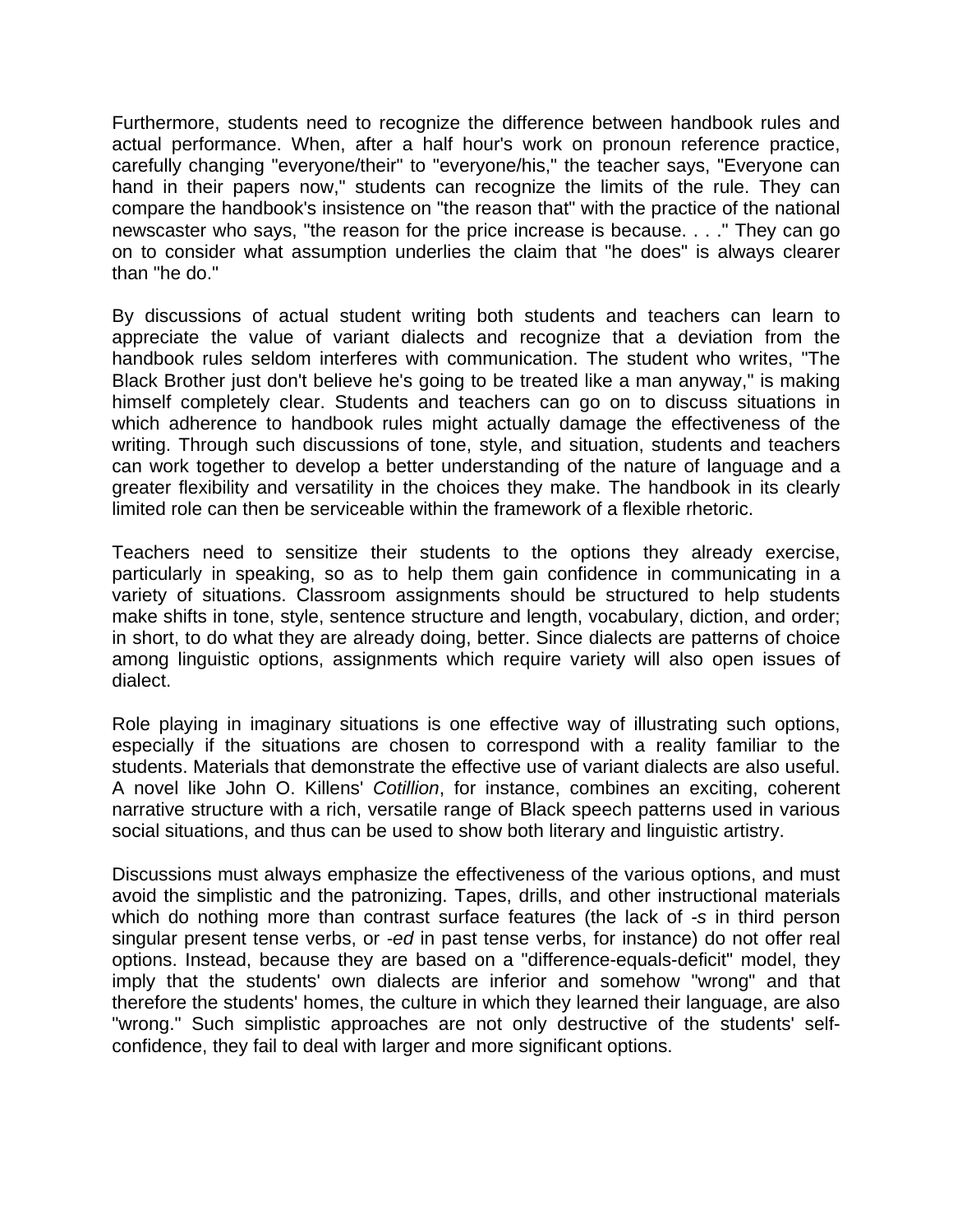Linguistic versatility includes more than handbook conformity. Becoming aware of a variety of pitch patterns and rhythms in speech can reduce failures in understanding caused by unfamiliarity with the cadence another speaker uses. Listening for whole contexts can increase the ability to recognize the effect of such ponderous words as "notwithstanding" or "nevertheless" as well as pick up the meaning of unfamiliar names of things. Recognizing contradictions and failures in logic can help students concentrate on the "sense" of their communication rather than on its form. Identifying the ways language is used in politics and advertising can help students see when they are being manipulated and reduce their vulnerability to propaganda. Practice in exercising options can make students realize that vividness, precision, and accuracy can be achieved in any dialect, and can help them see that sloppiness and imprecision are irresponsible choices in any dialect -- that good speech and good writing ultimately have little to do with traditional notions of surface "correctness."

By building on what students are already doing well as part of their successes in daily living, we can offer them dialect options which will increase rather than diminish their self-esteem, and by focusing on the multiple aspects of the communication process, we can be sure we are dealing with the totality of language, not merely with the superficial features of "polite usage."

Standardized tests also create special kinds of problems for students and educators. These tests depend on verbal fluency, both in reading the directions and in giving the answers, so even slight variations in dialect may penalize students by slowing them down. Not only are almost all standardized tests written in test jargon and focused on EAE, they also incorporate social, cultural, and racial biases which cannot hold for all students. Rural Americans may not know much about street life, and urban students will know little about the habits of cows. Words like "punk," "boody," or "joog," if they appeared in tests, would favor one dialect group over others. Tests which emphasize capitalization, punctuation, and "polite usage" favor one restrictive dialect. Even literature tests which emphasize the reading lists of the traditional anthologies favor one kind of school literature. Consequently, those students fluent in test jargon and familiar with the test subject matter are excessively rewarded.

Another problem of standardized tests is that they may further restrict the students' worlds and ultimately penalize both those who do well and those who "fail." Those who succeed may become so locked into the rewarding language patterns that they restrict their modes of expression and become less tolerant of others' modes. Those who do not succeed may be fluent in their own dialects but because they are unable to show their fluency, get a mistaken sense of inferiority from the scores they receive.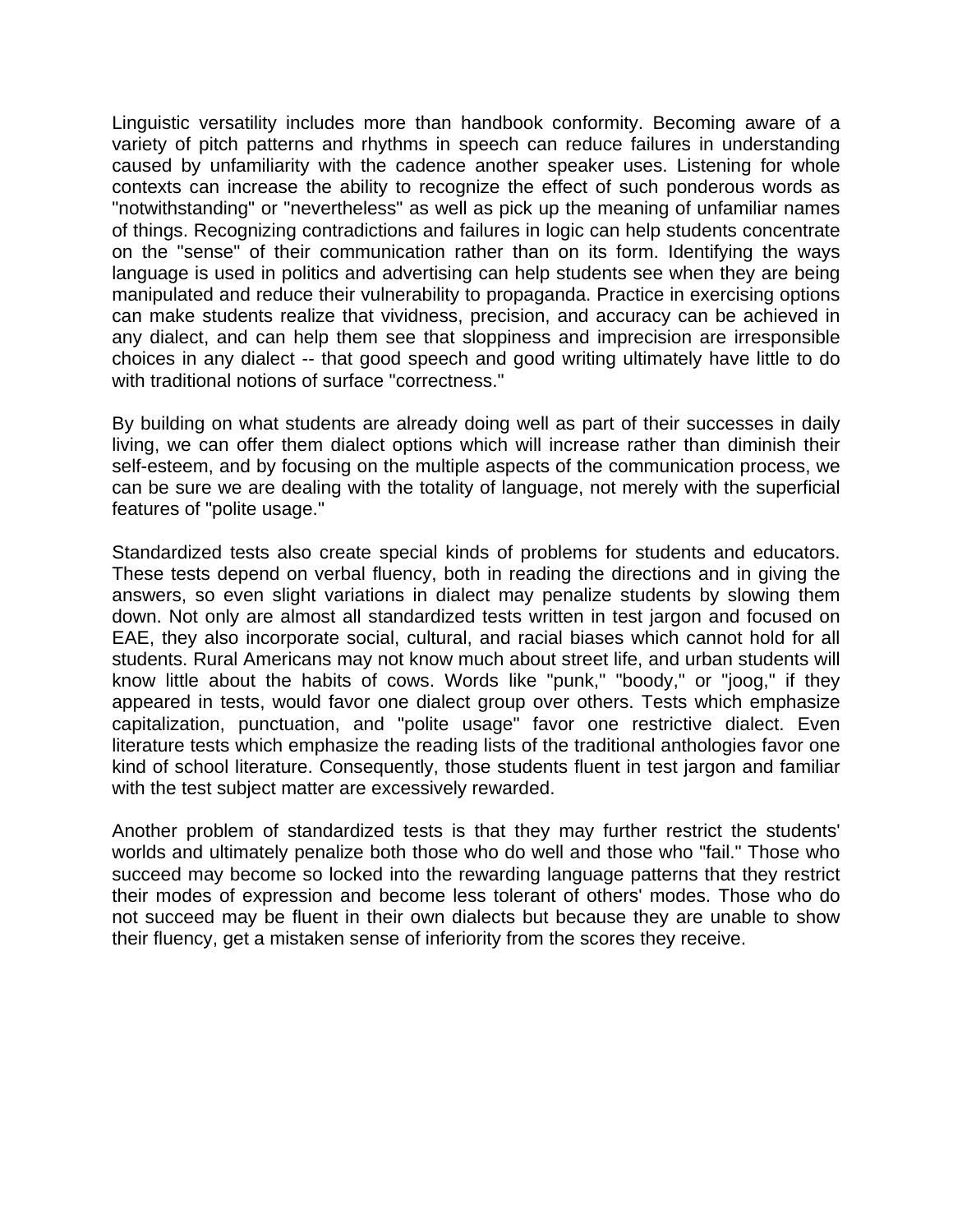Some test makers have recognized these biases and are trying to correct them, but theories governing test construction and interpretation remain contradictory. At least four major theories begin with different images and assumptions about genetic and environmental forces or verbal fluency and differences. To some extent the theory of test construction controls test results. In a sense, what goes in also comes out and thus tests tend to be self-validating. Furthermore, test results are reported in terms of comparisons with the groups used for standardizing and thus unless the purpose in giving the test is properly related to the comparison group, the results will be meaningless. For instance, a test intended to measure verbal ability for purposes of predicting probable success in reading difficult textual material is improperly used if it is part of the hiring policy for electrical technicians or telephone repairmen, as is being done in one major American city.

Ideally, until standardized tests fair to all students from all backgrounds can be developed, they should not be used for admitting, placing, or labeling students. Since they are built into the system, however, those who use and interpret the test results must recognize the biases built into the tests and be aware of the theory and purpose behind the tests. Used carelessly, standardized tests lead to erroneous inferences as to students' linguistic abilities and create prejudgments in the minds of teachers, counselors, future employers, and the students themselves.

Resolutions of the Annual Meetings of NCTE in 1970 and 1971 challenged the present forms and uses of standardized tests. Because our schools and colleges continue to administer them, we must continue to deal with the effects of such testing on students and curricula. In response to the problem, we can employ caution in using and trusting test results, and seek positive ways to neutralize the negative effects. We should develop and employ alternative methods for the measurement of our students' performance. Various types of written and oral performance-in-situation testing can be done in the classroom. Various forms of in-class study of dialect can lead students to understand what is common to all dialects and what is particular to individual dialects, and can determine, through discussion, which alternatives most effectively represent the intentions of the speaker or writer.

Tests should not be focused on whether students can think, speak, or write in the institutional dialect, but on whether they can think, speak, and write in their own dialects. If it is also necessary to know whether students have mastered the forms of EAE, that should be tested separately.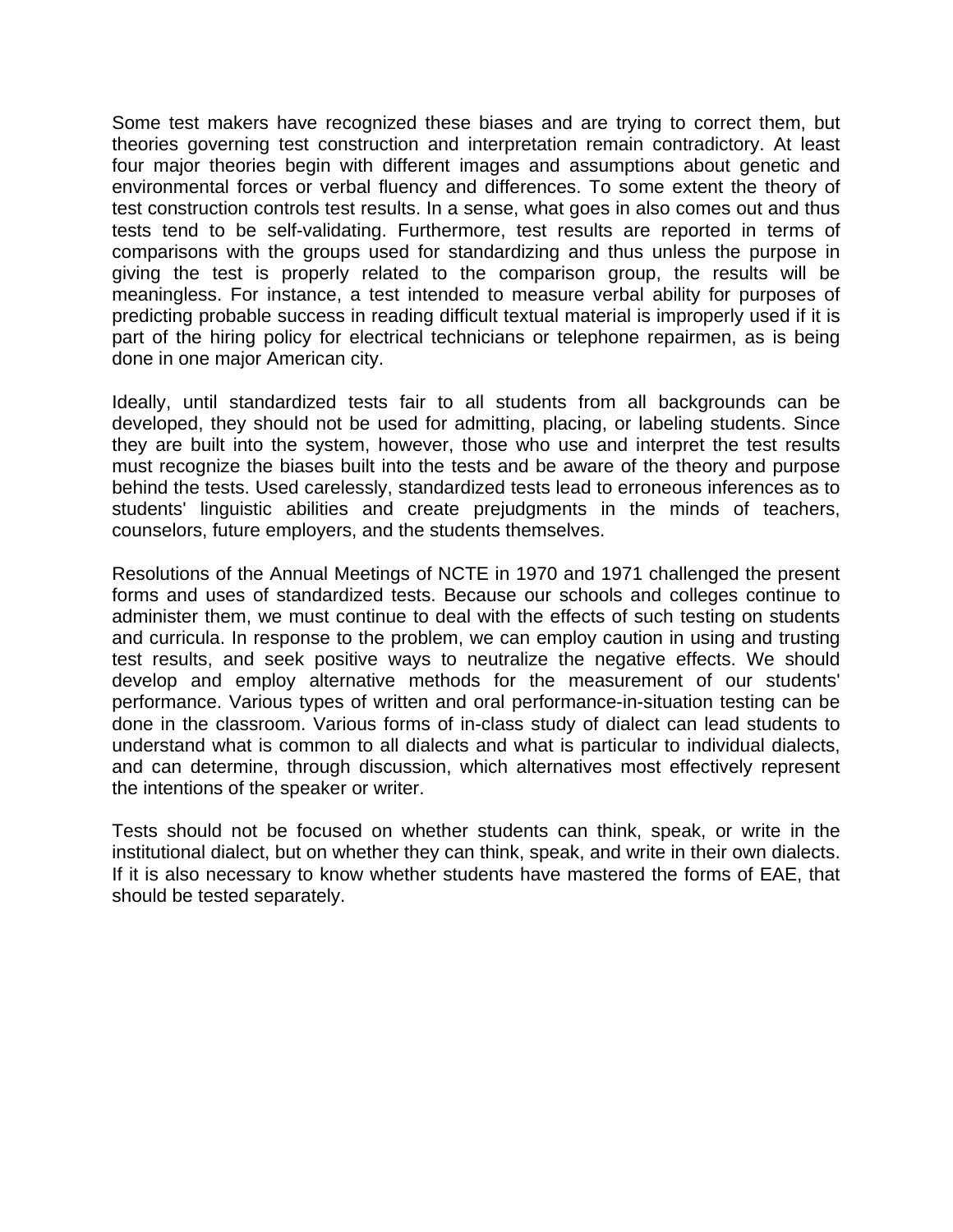Teachers from other fields who view English as a service course, one which will save them the labor of teaching writing, often implicitly define writing as the communication of information within a limited social context. Perhaps when they (and some English teachers) fuss about spelling and usage, they are merely avoiding difficult problems of writing or, at least, avoiding talking about them. Sometimes, what they see as incompetence in writing is merely a reflection that the student doesn't understand the materials of the history or sociology course. But often they see the student's skill only in terms of limited needs. Whatever the reason for the complaint, courses which limit themselves to a narrow view of language in hopes of pleasing other departments will not offer a view of dialect adequate to encourage students to grow more competent to handle a fuller range of the language, and thus will defeat their own purpose.

What is needed in the English classroom and in all departments is a better understanding of the nature of dialect and a shift in attitudes toward it. The English teacher can involve the entire teaching staff in examining sample essays and tests from the various departments to determine whether a student's dialect in an essay examination from Mr. Jones in Geography *really* obscures clarity, whether Mary Smith's theme for Mr. Rogers is *really* worthless because of the "she don'ts" and because "receive" is spelled with an "ie." Such activities would help everyone in defining the areas which are vitally important to us.

We can also provide help for students who find themselves in courses whose teachers remain unreasonably restrictive in matters of dialect. In business and industry, secretaries and technical writers rescue the executive and engineer. Science professors have been known to hire English teachers to rewrite their articles for publication. Even a popular technical magazine, such as *QST*, the journal for ham radio operators, offers services which will "standardize" a variant dialect:

Have you a project which would make a good *QST* story? We have a technical editing staff who can *pretty up* the words, should they need it - *ideas are more important for* QST *articles than a finished writing job.*  (Italics added) (*QST,* April, 1971, p. 78)

We must encourage students to concentrate on crucial exactness of content, and we must persuade our colleagues to forget their own biases about dialect long enough to recognize and respect this better kind of exactness. Students -- all of us -- need to respect our writing enough to take care with it. Self-expression and discovery as much as communication demand care in finding the exact word and phrase, but that exactness can be found in any dialect, and the cosmetic features of polite discourse can be supplied, when needed for social reasons.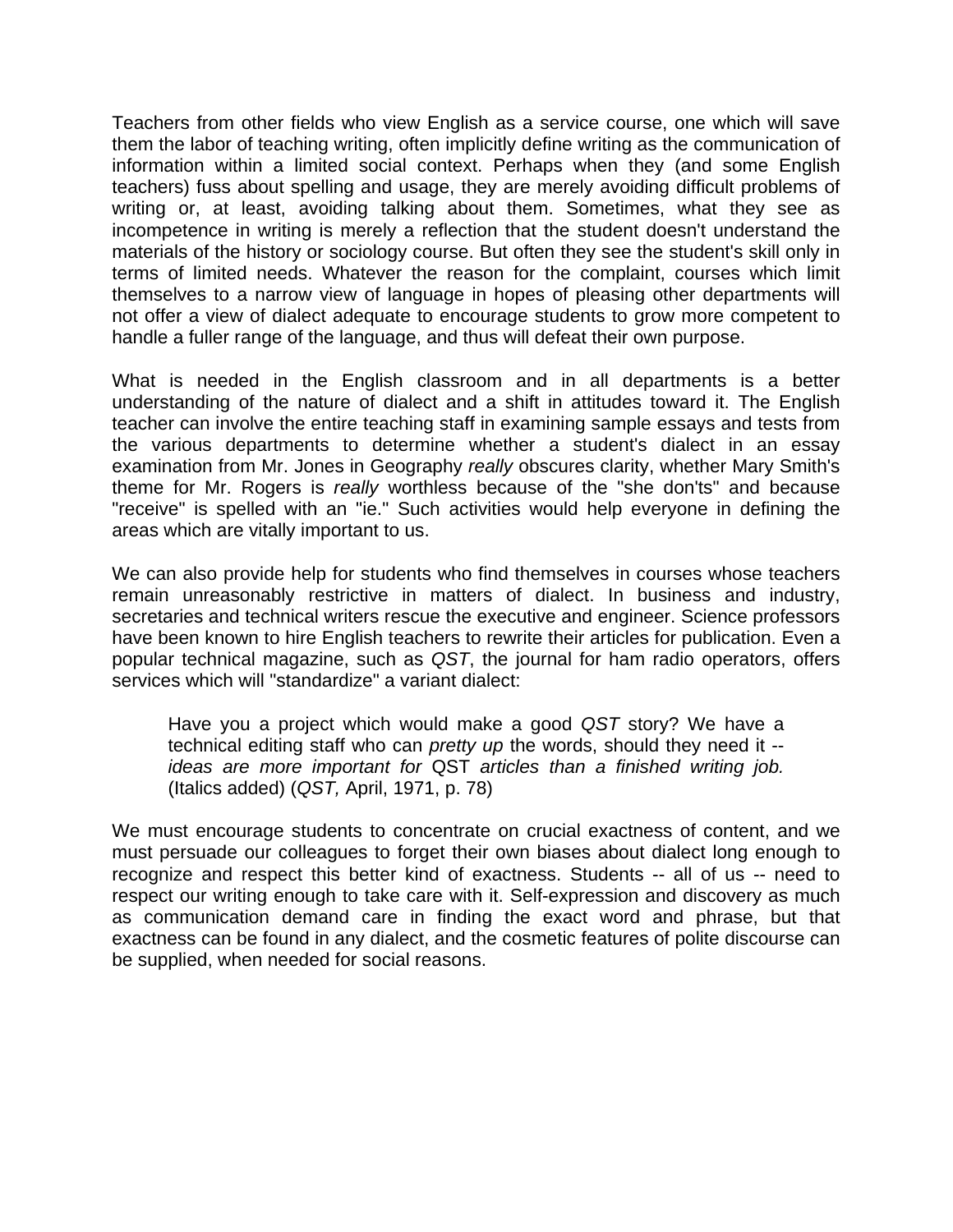All English teachers should, as a minimum, know the principles of modern linguistics, and something about the history and nature of the English language in its social and cultural context. This knowledge can be acquired through reading, through course work, through experience, or through a combination of these. All teachers should know something about:

**A.** *The Nature of Language as an Oral, Symbolic System by which Human Beings*  **Interact and Communicate:** If teachers understand that the spoken language is always primary and the written language is a separate and secondary or derived system, they will be able to recognize that students inexperienced in the written system may still have great competence and facility in the spoken language. Because both systems are arbitrary, there is no necessary connection between the words of a language and the things those words symbolize (leche, lait, milk, etc.) nor is there any necessary connection between the sounds of the word "milk" and the alphabetic symbols we use to represent those sounds. Once a teacher understands the arbitrary nature of the oral and written forms, the pronunciation or spelling of a word becomes less important than whether it communicates what the student wants to say. In speech, *PO*lice communicates as well as po*LICE*, and in writing "pollice" is no insurmountable barrier to communication, although all three variations might momentarily distract a person unfamiliar with the variant.

**B.** *The History of English and How it Continually Changes in Vocabulary, in Syntax, and in Pronunciation:* Teachers should understand that although changes in syntax and pronunciation occur more slowly than lexical changes, they do take place. The language of the King James Bible shows considerable syntactic variation from modern English, and linguists have demonstrated that speakers even as recent as the eighteenth century might be nearly unintelligible to modern ears. Vocabulary changes are easier for both teachers and students to observe. As we develop new things, we add words to talk about them -- jet, sputnik, television, smog. From its earliest history, English has borrowed words from the other languages with which it has come in contact -- French, Latin, Spanish, Scandinavian, Yiddish, American Indian -- from sources too numerous to list. Because many of these borrowings are historical, teachers recognize and respect them as essential parts of the language. Teachers should be equally as willing to recognize that English can also increase the richness of its word stock by a free exchange among its dialects. If teachers had succeeded in preventing students from using such terms as "jazz," "lariat," and "kosher," modern English would be the poorer. Such borrowings enlarge and enrich the language rather than diminish it.

**C.** *The Nature of Dialects:* A dialect shares similarities of pronunciation, syntax, or vocabulary that differentiates it from other dialects. These similarities within a dialect and differences between dialects are the product of geographical, social, cultural, or economic isolation. Our perception of the difference between an acceptable and unacceptable dialect depends on the power and prestige of the people who speak it. We tend to respect and admire the dialect of people who are wealthy or powerful. The planter's daughter who asks in a pronounced drawl to be "carried" home from the dance is charming, the field hand who says "That's shonuff a purty dress" becomes an object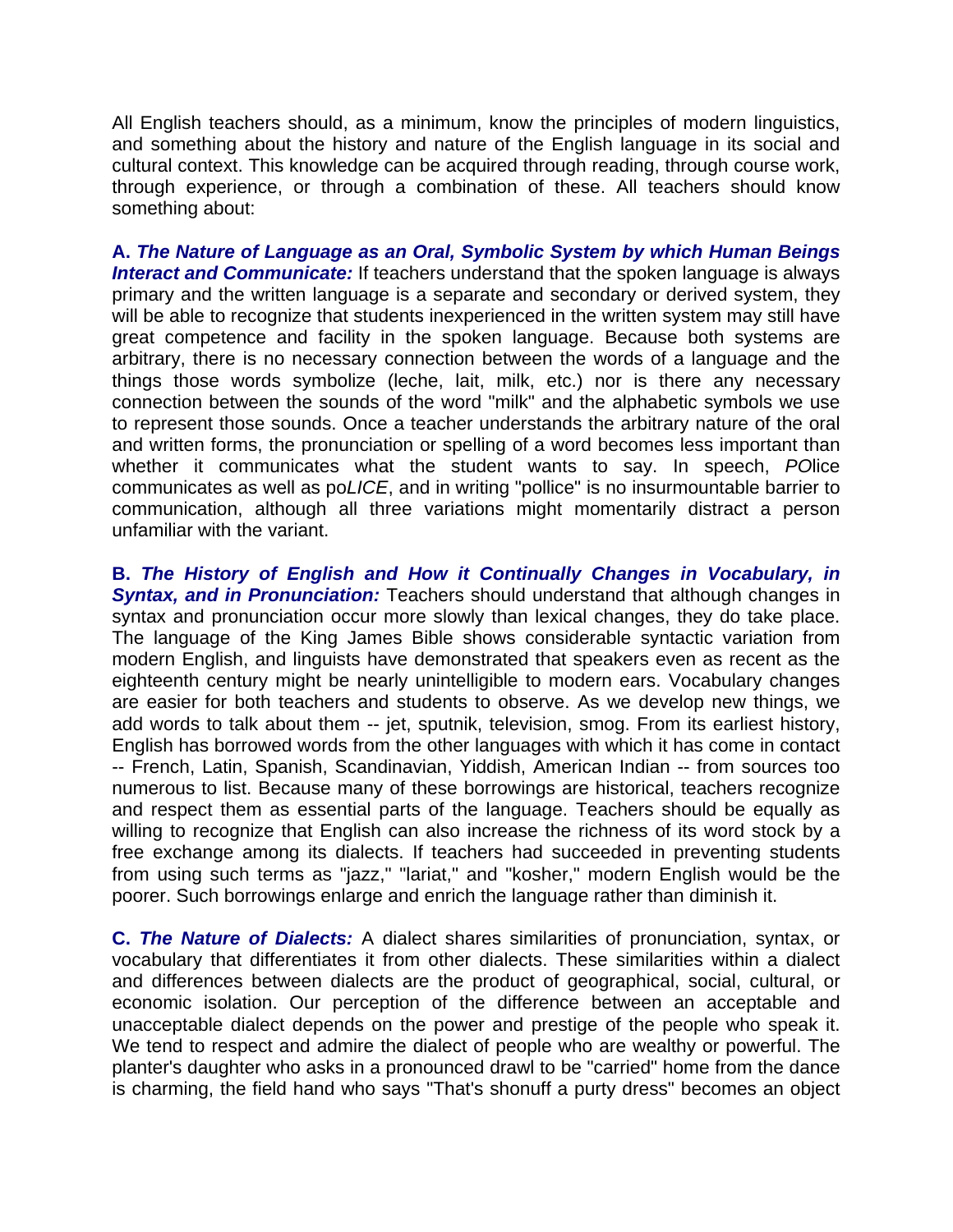of amusement or scorn. The teacher who realizes that the difference is not in the superiority of either dialect, but in the connotation we supply, can avoid judging students' dialects in social or economic terms.

**D.** *Language Acquisition:* Although little hard evidence is available about how an individual acquires language, it is known that in learning a language, we must filter out those sounds that have no significance in that language and use only those that do; then we learn to put those sounds into structures that are meaningful in the language. Babies experiment with a multitude of possible sounds, but by the time they begin to talk they have discarded sound combinations that don't appear in the dialects they hear. If, later on, they learn a second language, they encounter problems in hearing and producing sounds and sound combinations that do not exist in their first language. For instance, native speakers of English who learn Spanish as adults have trouble distinguishing "pero" and "perro" because the double "r" sound does not appear in any dialect of English. Although, phonemic differences between dialects of English are not as great as differences between English and a foreign language, differences do exist and it is unreasonable for teachers to insist that students make phonemic shifts which we as adults have difficulty in making.

**E.** *Phonology:* Phonology deals with the sound system of a language and the variations within that system. Teachers who understand phonology will not try to impose their own sound systems upon their students. They will not make an issue of whether the student says /hwayt hwel/ or /wayt weyl/ (white whale), nor will they be disturbed by shair-chair, warsh-wash, dat-that. They will not "correct" a student who says "merry" like "Murray" because they themselves may say "hairy" so that it is indistinguishable from "Harry." They will realize that even though a student says "ten" and "tin" exactly alike, nobody will be confused because context makes the meaning clear.

**F.** *Morphology:* Morphology deals with the elements of grammatic meaning in a language -- tense, aspect, person, number -- and the devices the language employs for indicating them. Just as context prevents homophones from confusing the listener, so context prevents morphological variations from becoming an obstacle to communication. The variations between foot and feet in "6 foot tall," "6 feet tall," or between "Mary" and "Mary's" in such phrases as "Mary hat" and "Mary's hat" make no difference in our ability to grasp the meaning. Teachers who recognize that morphological forms vary from dialect to dialect, but that within each dialect the morphology follows a system, will be less likely to challenge a student whose morphology is different on the ground that such variations represent "mistakes."

**G.** *Syntax:* Syntax refers to the arrangement of words within an utterance. Syntactic patterns are not the same in all languages (in English, the *red* dress; in the Chicano dialect of Spanish, el vestido *colorado*), nor are the syntactic patterns always the same in different dialects of the same language. The syntactic patterns, however, are systematic within each dialect, and seldom interfere with communication between speakers of different dialects within a language. "That girl she pretty" is just as understandable as "That girl is pretty" and "Don't nobody but God know that" is not only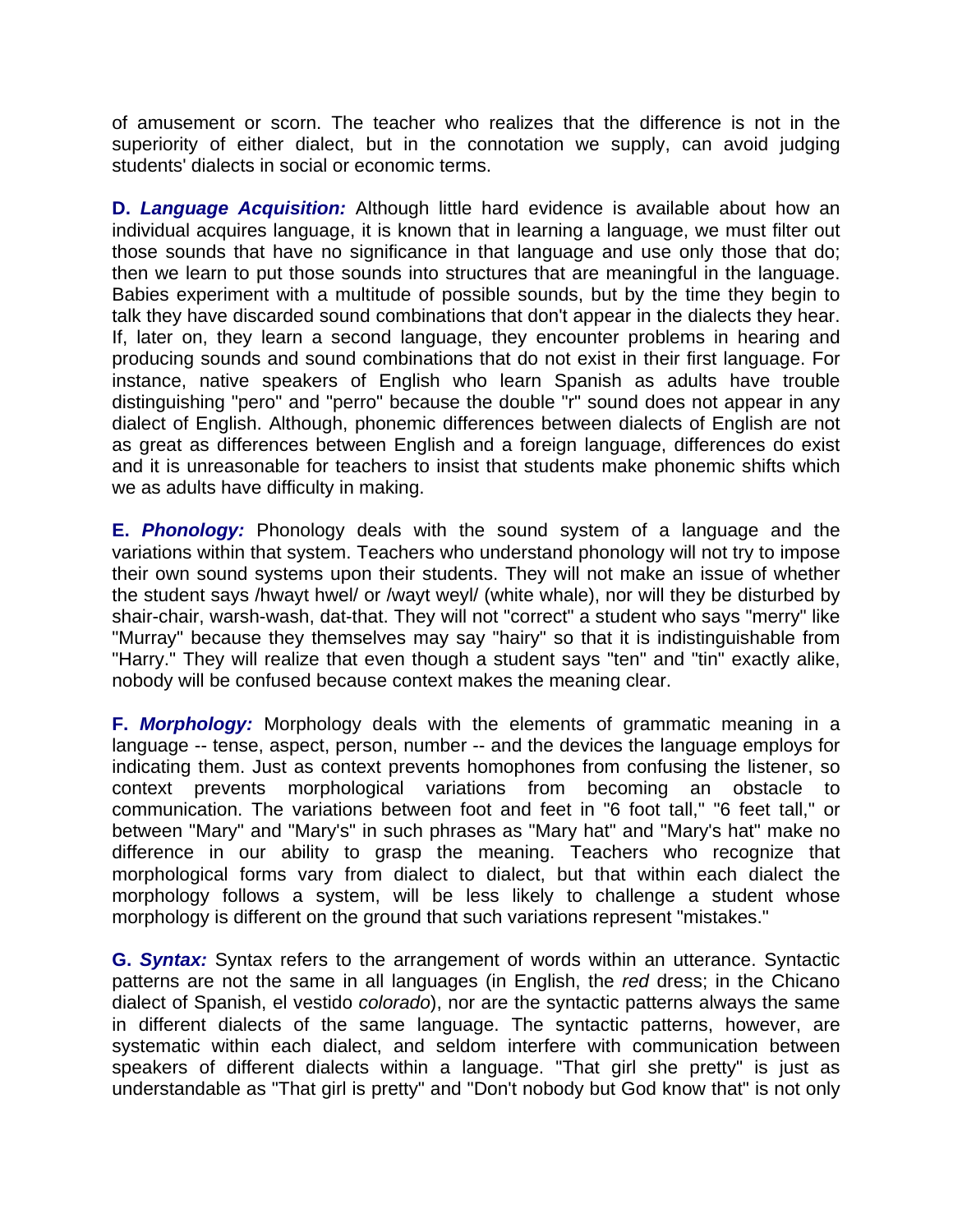just as clear as "Only God knows," but in some circumstances its meaning is more emphatic.

**H.** *Grammar and Usage:* Teachers often think grammar is a matter of choosing between lie and lay, who and whom, everybody/his and everybody/their. Actually these are usage choices, in the same way as deciding whether to say "I done my work" or "I did my work" is a usage choice. Grammar, on the other hand, is a description of the system by which a language conveys meaning beyond the sum of the meanings of the individual words. It includes phonology, morphology, and syntax. The grammar of one American dialect may require "he is" in the third person singular present tense; the grammar of another dialect may require "he be" in that slot. The confusion between usage and grammar grows out of the prescriptive attitude taken by most school handbooks since the 18th Century. Modern linguists see grammar not as prescriptive but as descriptive, and teachers who approach the study of grammar as a fascinating analysis of an intensely important human activity, rather than as a series of do's and don'ts, can often rid their students of the fear and guilt that accompanied their earlier experiences with "grammar." Perhaps such teachers can even help their students to find the study of grammar fun.

**I.** *Semantics:* Teachers should know that semantics is the study of how people give meaning to words and the way many of those meanings affect us emotionally rather than rationally. Teachers well grounded in modern semantics can help their students examine their word choices, not from the standpoint of right or wrong, proper or improper, but by analyzing the impact possible choices will have on listeners or readers. In some areas, for instance, some listeners will be turned off by the word "belly," whereas other listeners will find "stomach" affected and feel more comfortable with "gut." Students can be led to see why many newspaper readers could support a "protective reaction strike" but would have been upset by a "bombing attack."

**J. Lexicography:** Knowing that many words have strong connotative meanings will help teachers regard dictionaries not as authorities but as guides. Knowing that words are only arbitrary symbols for the things they refer to, teachers will realize that dictionaries cannot supply the "real" meaning of any word. Knowing that language changes, they will realize that expressions labeled "non-standard" or "colloquial" by the dictionaries of fifty years ago may be listed without pejorative labels in an up-to-date dictionary. Knowing that pronunciations vary, they will use the pronunciation information in a dictionary as a starting point for class discussion on how most people in the students' own area pronounce that word. In short, teachers will help their students to realize that dictionaries describe practice rather than legislate performance. Dictionaries cannot give rules for using the words of a language; they can only give information about how words have been used.

**K. Experience:** Teachers need to ratify their book knowledge of language by living as minority speakers. They should be wholly immersed in a dialect group other than their own. Although such an opportunity may be difficult for some to obtain, less definitive experience may be obtained by listening to tapes and records as well as interviewing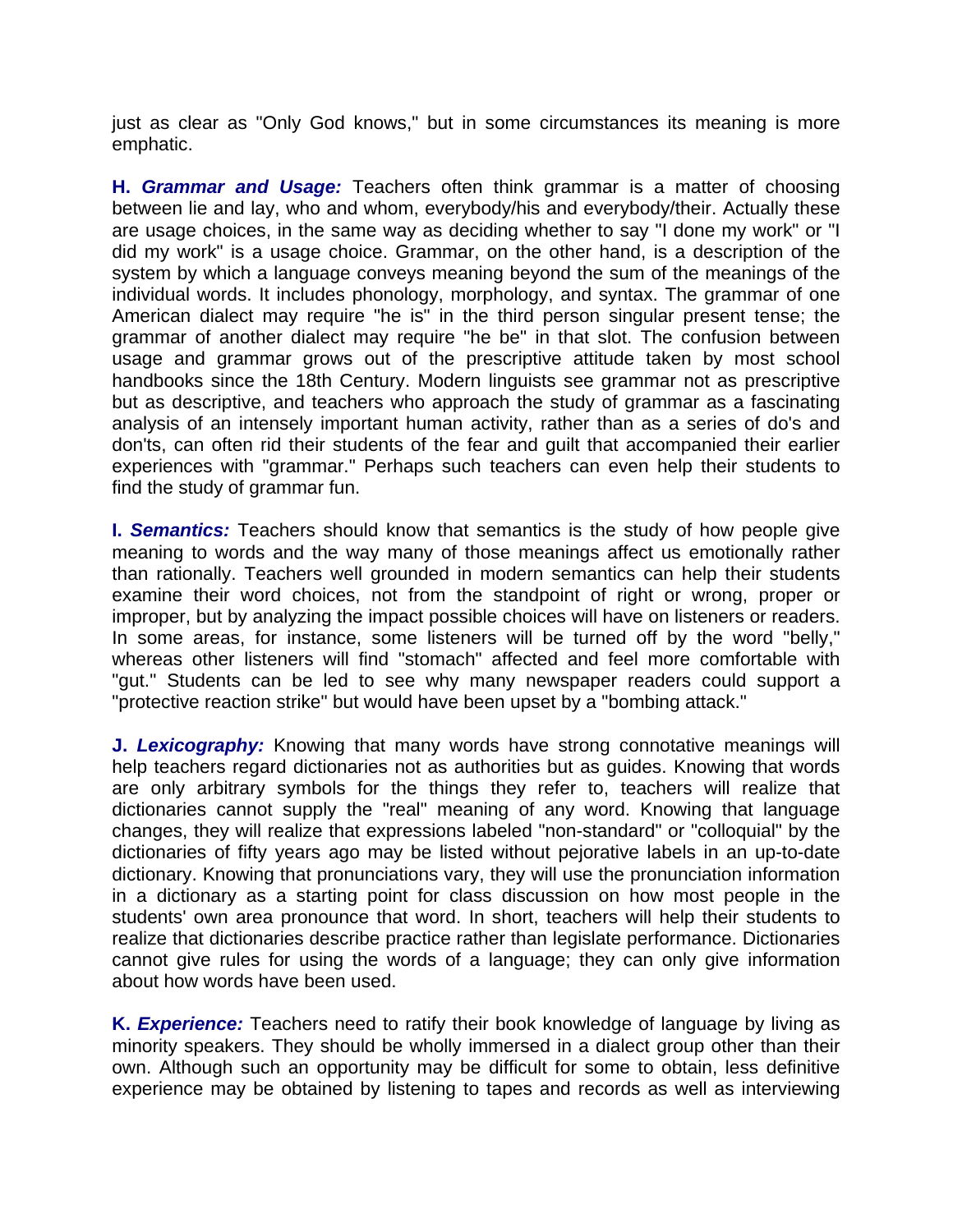sympathetically speakers who use minority dialects. Empathy with the difficulties often faced by such speakers can be appreciated in indirect analogies with other situations which make one an outsider. But the most vivid sense of the students' problem is likely to come from direct experience.

**L.** *The Role of Change:* The history of language indicates that change is one of its constant conditions and, furthermore, that attempts at regulation and the slowing of change have been unsuccessful. Academies established to regulate language by scholarly authority have little effect on the dynamic processes of language. Moreover, there is little evidence that languages "evolve" in the sense that they become more expressive or more regular; that is, they simply change, but they do not, it seems, become better or worse. Dialect is merely a symptom of change. Paradoxically, past change is considered normal, but current change is viewed by some as degradation. From Chaucer to Shakespeare to Faulkner, the language assuredly changed, and yet no one speaks of the primitive language of Chaucer or the impoverished language of Shakespeare. Few complain that French and Spanish developed from camp-Latin. Literary scholars might dispute endlessly over the absolute merits of neo-classical versus romantic poetry, but no one would argue that literature would be richer if one or the other did not exist. In fact, there are positive esthetic reasons for arguing in favor of diversity. Such is the case with dialects; just as variety in modes of poetic perception enriches literature, so variety in dialects enriches the language for those who are not unreasonably biased in favor of one dialect. Diversity of dialects will not degrade language nor hasten deleterious changes. Common sense tells us that if people want to understand one another, they will do so. Experience tells us that we can understand any dialect of English after a reasonably brief exposure to it. And humanity tells us that we should allow every man the dignity of his own way of talking.

## **Language Varieties, Linguistic Profiling, Housing, Civil Rights, and Employability**

English teachers should be concerned with the employability as well as the linguistic performance of their students. Students rightly want marketable skills that will facilitate their entry into the world of work. Unfortunately, many employers have narrowly conceived notions of the relationship between linguistic performance and job competence. Many employers expect a person whom they consider for employment to speak whatever variety of American English the employers speak, or believe they speak. Consequently, many speakers of divergent dialects are denied opportunities that are readily available to other applicants whose dialects more nearly approximate the speech of the employer. But a plumber who can sweat a joint can be forgiven confusion between "set" and "sat." In the same way, it is more important that a computer programmer be fluent in Fortran than in EAE. Many jobs that are normally desirable - that are viewed as ways of entering the American middle class -- are undoubtedly closed to some speakers of some non-standard dialects, while some of the same jobs are seldom closed to white speakers of non-standard dialects.

Spoken dialect makes little difference in the performance of many jobs, and the failure of employers to hire blacks, Chicanos, or other ethnic minorities is often simply racial or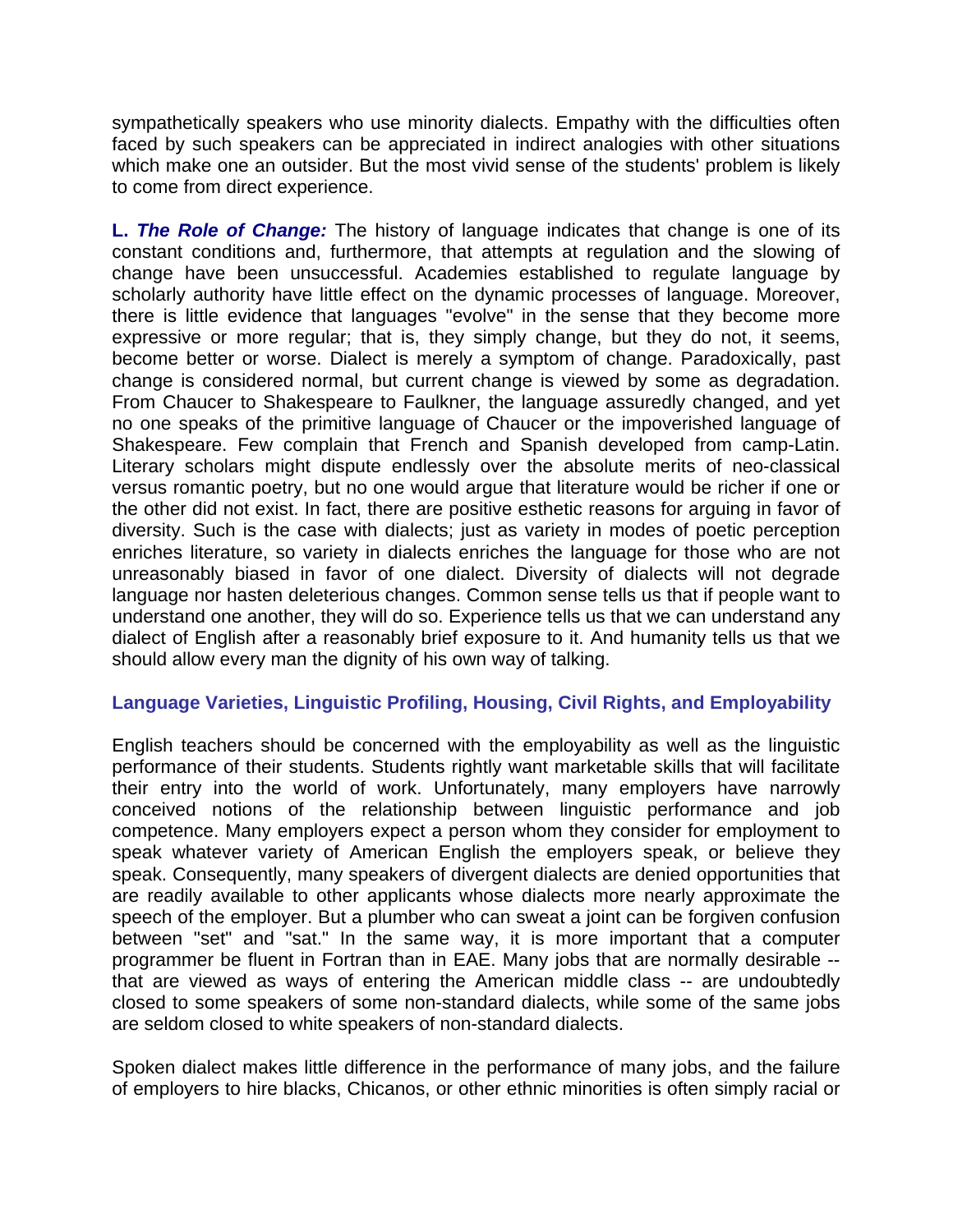cultural prejudice. One of the exceptions is the broadcast industry, where most stations at least used to require that almost all newscasters and announcers speak "network standard," but ethnic stations that broadcast "soul" (black), or country, or western, or Chicano programs tend to require the appropriate dialect. A related social bias is implied by certain large companies which advertise for receptionists who speak BBC (British Broadcasting Company) dialect, even though British English is a minority dialect when it is spoken in this country. For them prestige requires the assumption that Americans are still colonials.

The situation concerning spoken dialect and employability is in a state of change; many speakers of minority dialects are now finding opportunities that five or ten years ago would have been closed to them. Specific data is understandably difficult to find, yet it would seem that certain dialects have a considerable effect on employability. Since English teachers have been in large part responsible for the narrow attitudes of today's employers, changing attitudes toward dialect variations does not seem an unreasonable goal, for today's students will be tomorrow's employers. The attitudes that they develop in the English class will often be the criteria they use for choosing their own employees. English teachers who feel they are bound to accommodate the linguistic prejudices of current employers perpetuate a system that is unfair to both students who have job skills and to the employers who need them.

Teachers should stress the difference between the spoken forms of American English and EAE because a clear understanding will enable both teachers and students to focus their attention on essential items. EAE allows much less variety than the spoken forms, and departure from what are considered established norms is less tolerated. The speaker of a minority dialect still will write EAE in formal situations. An employer may have a southern drawl and pronounce "think" like "thank," but he will write *think*. He may say "y'all" and be considered charming for his quaint southernisms, but he will write *you*. He may even in a "down home" moment ask, "Now how come th' mail orda d'partment d'nt orda fo' cases steada five?" But he'll write the question in EAE. Therefore it is necessary that we inform those students who are preparing themselves for occupations that demand formal writing that they will be expected to write EAE. But it is one thing to help a student achieve proficiency in a written dialect and another thing to punish him for using variant expressions of that dialect.

Students who want to write EAE will have to learn the forms identified with that dialect as additional options to the forms they already control. We should begin our work in composition with them by making them feel confident that their writing, in whatever dialect, makes sense and is important to us, that we read it and are interested in the ideas and person that the writing reveals. Then students will be in a much stronger position to consider the rhetorical choices that lead to statements written in EAE.

Committee on CCCC Language Statement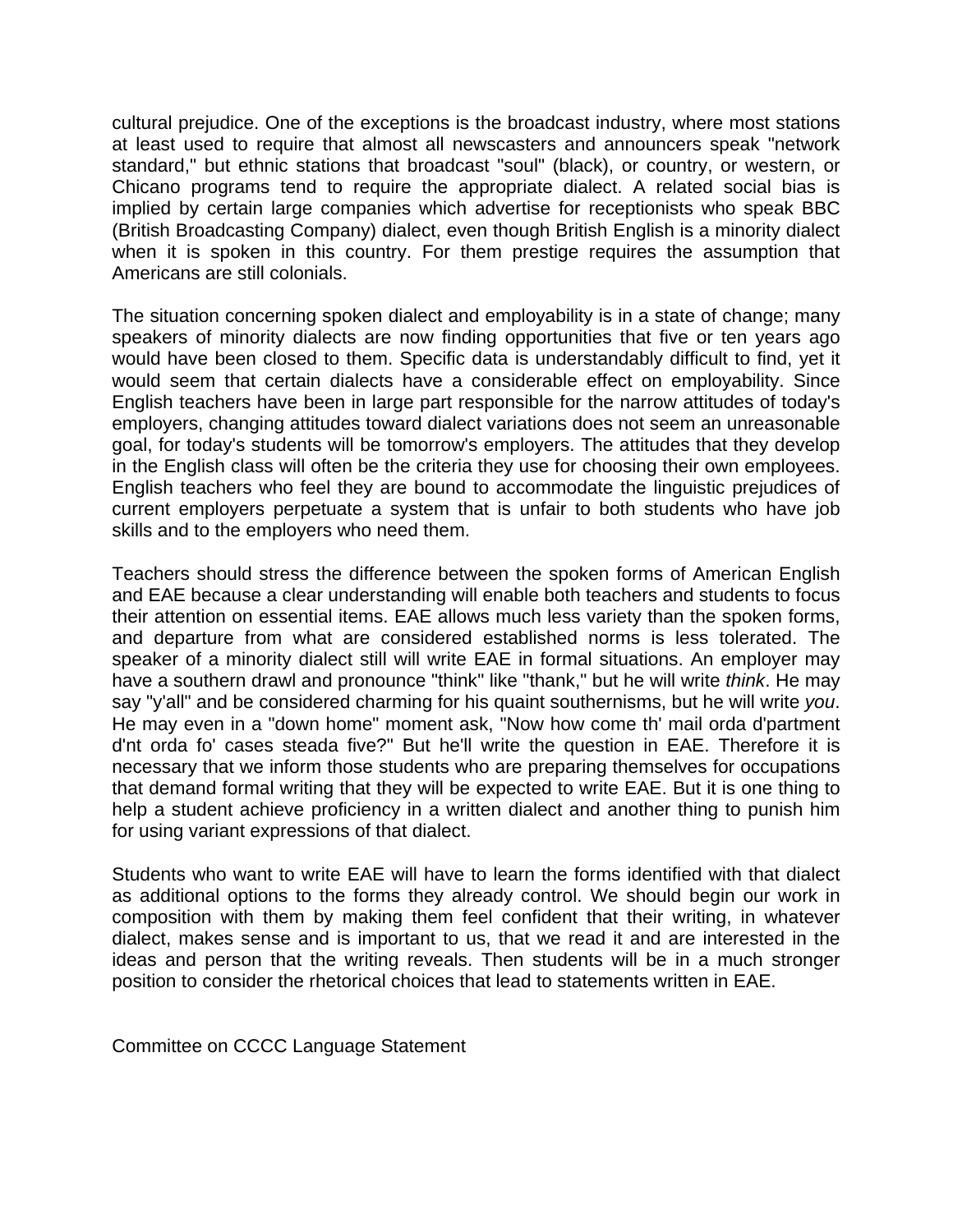#### **Bibliography**

This bibliography of 129 entries is keyed to the statements made in the four sections of *Students' Right to Their Own Language*. It is, therefore, sociolinguistic in intent; that is, language as a vehicle of socio-cultural interaction is its concern. It is designed for the classroom teacher who deals with the uses of language variety and who teaches oral and written composing processes. Pedagogical treatments are balanced against theoretical statements so that immediate needs can be answered from two points of departure and so that further study may be undertaken as desired.

Because it is designed to appeal to a varied audience of teachers with differing interests and preparation, elementary, intermediate, and advanced considerations of the sociolinguistic problems surveyed in the statement itself are included. Items reflect problems spanning child-adult socio-linguistic concerns and the elementary-college educational spectrum. Annotations attempt to identify items for simplicity or complexity and for practical or theoretical concerns.

Though items reflect primarily those sociolinguistic concerns of the 1960's and 1970's, some earlier publications have been included to provide background and/or situational context for understanding the present controversy. Wherever decisions, directions, and concerns of pedagogy and research have not yet been resolved, variant perspectives have been included. Many essay collections have been included (1) to demonstrate the multiplicity of views available and (2) to provide easy access to source materials. Many entries are themselves distinguished by further-study bibliographies. Items known to exist unrevised in several sources are cross-referenced. Necessarily, the bibliography reflects those areas of sociolinguistic research and pedagogy in which the greatest amount of work has been conducted and published.

## **Understanding Language Varieties**

Arthur, Bradford. "The Interaction of Dialect and Style in Urban American English," *Language Learning*, 21 (1971), 161-174. The interaction of dialect and style is defined and illustrated, and the implications of this for teaching acquisition of more formal variants are investigated. Understanding and acceptance of informal styles is urged.

Bernstein, Basil, and Dorothy Henderson. "Social Class Differences in the Relevance of Language to Socialisation," *Sociology*, 3 (January, 1969), 1-20. A discussion of a study of ways in which mothers' orientations to language help to determine children's responses to language codes and world views is presented.

Fickett, Joan G. "Tense and Aspect in Black English," *Journal of English Linguistics*, 6 (March, 1972), 17-20. An identification of tense and aspect of the Black English verb system shows how they reflect cultural attitude and value.

Fishman, Joshua A. *Sociolinguistics*. Rowley: Newbury House, 1970. Definitions of idiolect, dialect, and language (see Section II) are contained within a larger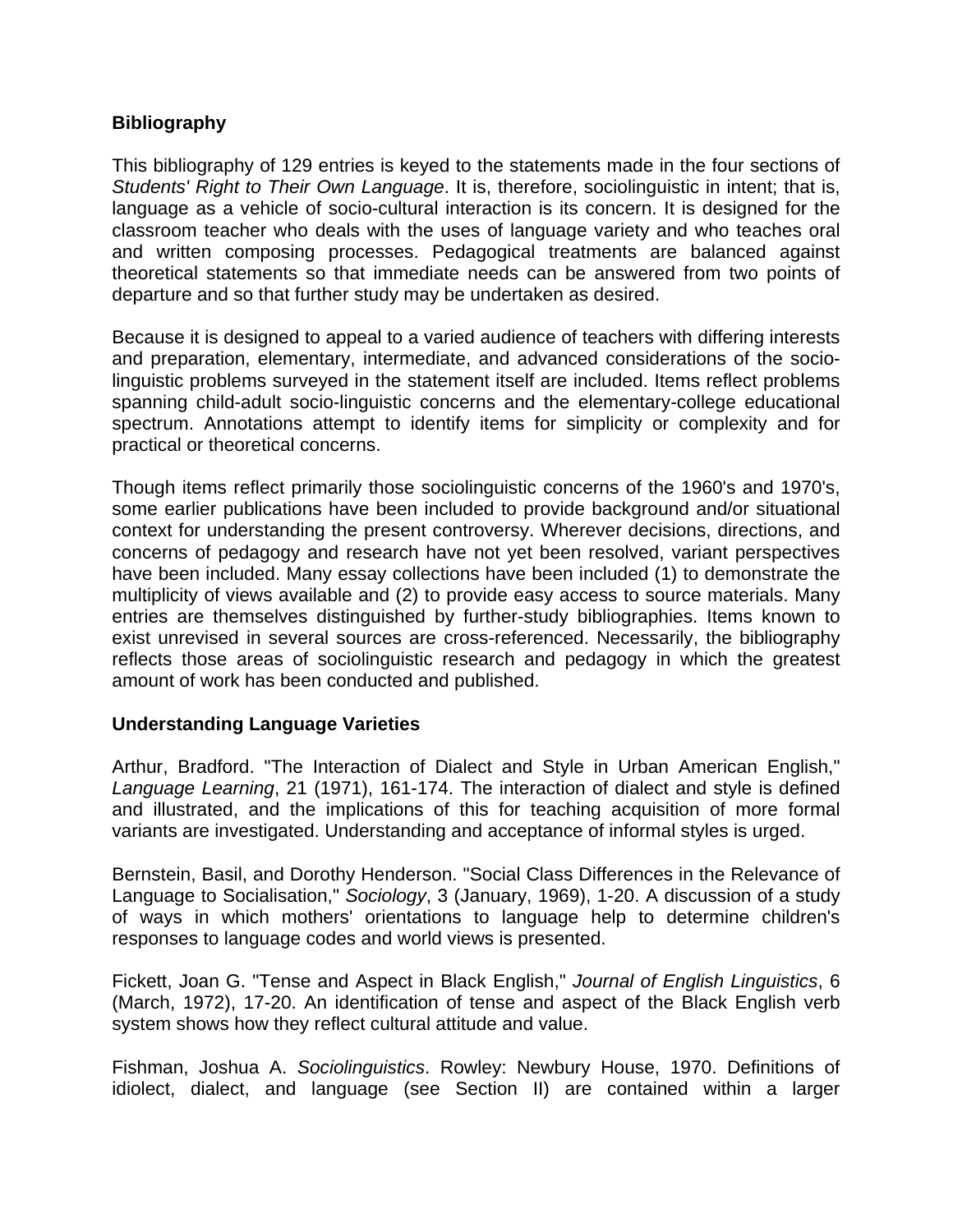sociolinguistic definition which considers such areas as linguistic change, constraints, and repertoire range.

Hymes, Dell. "Models of the Interaction of Language and Social Setting," *Journal of Social Issues*, 23 (April, 1967), 8-28. Also in Gumperz and Hymes (1972). A "guide to analysis of speech socialization" is offered as a way of categorizing social units, components, and rules in order to understand the functional codes and roles of language. Such a guide can help the perceiver to understand how dialects differ.

John, Vera P., and Leo S. Goldstein. "The Social Context of Language Acquisition," *Merrill-Palmer Quarterly*, 10 (July, 1964), 265-275. The acquisition of labeling and categorizing words is discussed. Rate and breadth of shift from one to the other varies with social context and availability of mature speakers and affects cognitive development in different ways.

Kochman, Thomas. "Cross-cultural Communication: Contrasting Perspectives, Conflicting Sensibilities," *Florida FL Reporter*, 9 (Fall/Spring, 1971), 3-16, 53-54. Types of interference and communication failure are discussed. These are shown to result from lack of understanding of the ramifications of dialect, i.e., the cultural codes which determine the value to be given to linguistic habit patterns in situational context.

Labov, William. "Hypercorrection by the Lower Middle Class as a Factor in Linguistic Change," in Bright, William, ed. *Sociolinguistics*. The Hague: Mouton & Co., 1971. Hypersensitivity to prestige markers and codes is discussed. The role of hypercorrection in the propagation of linguistic change as speakers respond to pressures from above and below the level of conscious awareness is considered.

Labov, William. "The Logic of Non-Standard English," in Alatis, James, ed. *Linguistics and the Teaching of Standard English to Speakers of Other Languages or Dialects*. Monograph Series on Languages and Linguistics, No. 22. Washington, D.C.: Georgetown University Press, 1969. Also in Aarons (1969), Bailey and Robinson (1973), and Williams (1970). This carefully-illustrated article argues that nonstandard English is not an illogical variety of speech. While showing its habit-pattern organization, Labov also argues against the verbal deprivation theory.

Labov, William. *The Social Stratification of English in New York City.* Washington, D.C.: Center for Applied Linguistics, 1966. This in-depth analysis of one multi-level speech community outlines the continuous social and stylistic variation of language influenced by socio-economic stratification and the transmission of prestige patterns. The nature of social control of language variety is considered.

Lenneberg, Eric H. *Biological Foundations of Language.* New York: John Wiley & Sons, 1967. Language as an aspect of the biological nature of human beings is studied. See especially Chapter Four for a discussion of language acquisition in the context of growth and maturation.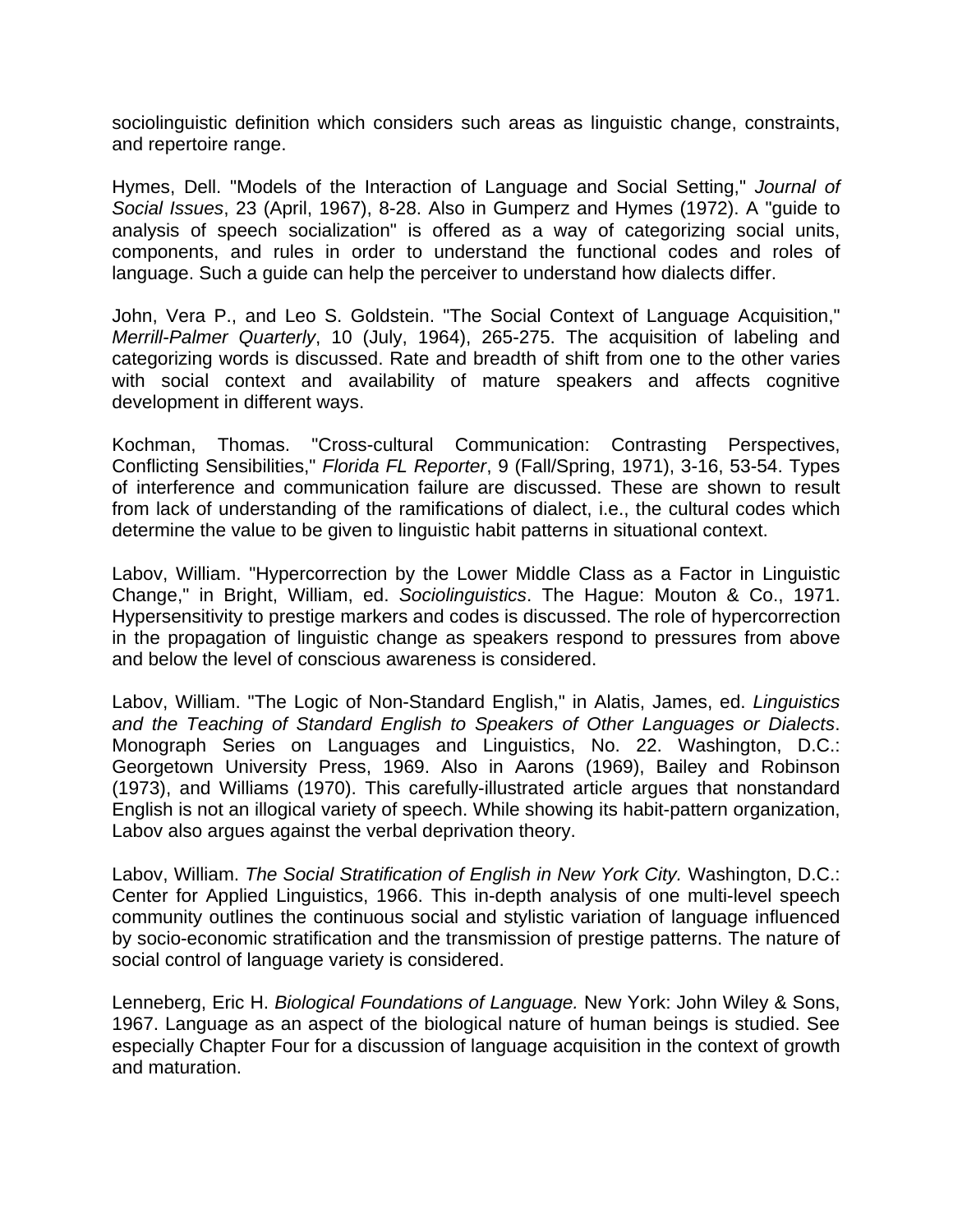Lenneberg, Eric H., ed. *New Directions in the Study of Language*. Cambridge: The M.I.T. Press, 1967. Eight contributors investigate language acquisition problems from the viewpoints of maturation, social anthropology, human biology, and psychology.

Lenneberg, Eric H. "On Explaining Language," *Science*, 164: 3880 (May, 1969), 635- 643. Also in Gunderson (1970). The argument that "the development of language in children can best be understood in the context of developmental biology" is introduced. Major problems in language acquisition are pinpointed.

Lieberson, Stanley, ed. *Explorations in Sociolinguistics*. The Hague: Mouton & Co., 1967. This collection of thirteen articles represents several views of the purposes of language/dialect. Through discussions of elaborated and restricted codes, social stratification and cognitive orientations, social status and attitude, and uniformation, the collection exposes those components which contribute to prestige or nonprestige forms.

Malmstrom, Jean. "Dialects-Updated," *Florida FL Reporter*, 7 (Spring/Summer, 1969), 47-49, 168. Also in Bentley and Crawford (1973). The nature of dialect (components and variables, socio-economic and geographical determinants) is outlined and discussed.

McDavid, Raven I., Jr. "The Dialects of American English," in Francis, W. Nelson. *The Structure of American English*. New York: Ronald Press, 1958. This chapter-article surveys dialect through discussion of dialect differences and causes, dialect geography, linguistic atlases, forces underlying dialect distribution, principal dialect areas (providing samples), foreign-language influences, class dialects, and literary dialect.

McDavid, Raven I., Jr. "Dialect Differences and Social Differences in an Urban Society," in Bright, William, ed. *Sociolinguistics*. The Hague: Mouton & Co., 1971. This article discusses the class markers by which speakers are tagged by their listeners and the resulting prestige (or lack of it) which is attributed to the speakers and their linguistic utterances.

McDavid, Raven I., Jr. "A Theory of Dialect," in Alatis, James, ed. *Linguistics and the Teaching of Standard English to Speakers of Other Languages or Dialects*. Monograph Series on Languages and Linguistics, No. 22. Washington, D.C.: Georgetown University Press, 1969. This definition of dialect points up misuses of the designation and redefines the functions and limitations of the dimensions of language varieties.

McDavid, Raven I., Jr. "Variations in Standard American English," *Elementary English*, 45 (May, 1968), 561-64, 608. This article describes historical and current variations in phonology, vocabulary, and syntax which reflect regional differences yet represent Standard American English.

Troike, Rudolph C. "Receptive Competence, Productive Competence, and Performance," in Alatis, James, ed. *Linguistics and the Teaching of Standard English to Speakers of Other Languages or Dialects*. Monograph Series on Languages and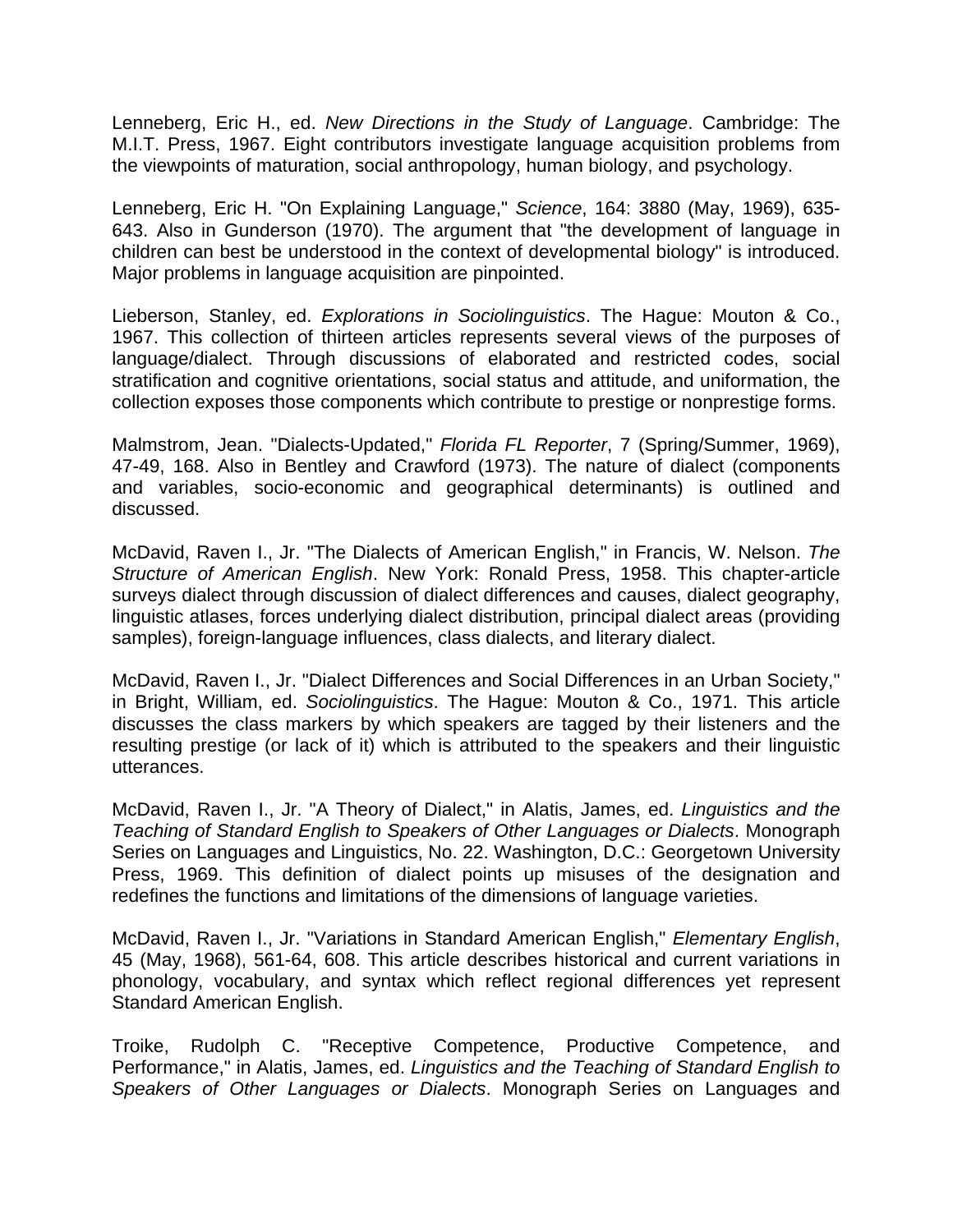Linguistics. No. 22. Washington, D.C.: Georgetown University Press, 1969. This discussion of receptive competence and its importance in developing productive competence encourages greater concern for such components in the development of materials and methods for second-dialect teaching.

Wolfram, Walt, and Nona H. Clarke, eds. *Black-White Speech Relationships*. Washington, D.C.: Center for Applied Linguistics, 1971. Eight viewpoints are represented through eight articles discussing the possible social and historical influences in the development of black-white varieties of English.

## **Language Varieties and Learning**

Baratz, Joan C., and Roger W. Shuy, eds. *Teaching Black Children to Read*. Washington, D.C. Center for Applied Linguistics, 1969. This collection of eight articles by reading specialists and dialectologists suggests that the "problem" in the learning-toread process is generally attributable to the teacher, not the student. Discussion of reading difficulties is illustrated through problems of speakers of Black English. Especially recommended is William Labov's article. His discussion is applicable to reading classrooms at all levels.

Braddock, Richard, Richard Lloyd-Jones, and Lowell Schoer. *Research in Written Composition*. Champaign: NCTE, 1963. This survey considers the present state of knowledge about composition and outlines the case-study method of analysis. Part III emphasizes the factors influencing composition and measurement.

Cohen, Rosalie A. "Conceptual Styles, Culture Conflict, and Nonverbal Tests of Intelligence," *American Anthropologist*, 71 (October, 1969), 828-856. Conceptual styles (rule sets and constraints) which can be identified through linguistic and attitudinal behavior are investigated. It is argued that one must identify the conceptual style in order to understand interference problems. It is shown that such styles affect responses to standardized testing.

Emig, Janet. *The Composing Processes of Twelfth Graders*. Research Report No. 13. Urbana: NCTE, 1971. This report investigates the writing process and attempts "to identify the student's feelings, attitudes, and self-concepts which form the invisible components of the 'composition' which the teacher sees as a product." Especially valuable are Chapter 1 which reviews the literature and Chapter 3 which outlines the mode of analysis.

Friedrich, Richard, and David Kuester. *It's Mine and I'll Write It That Way.* New York: Random House, 1972. This freshman composition text combines an understanding of the nature of language with a demonstration that almost all students, when they write naturally about things meaningful to them, can learn to write well.

Gunderson, Doris V., ed. *Language & Reading*. Washington, D.C.: Center for Applied Linguistics, 1970. A survey of reading and language theories, reading research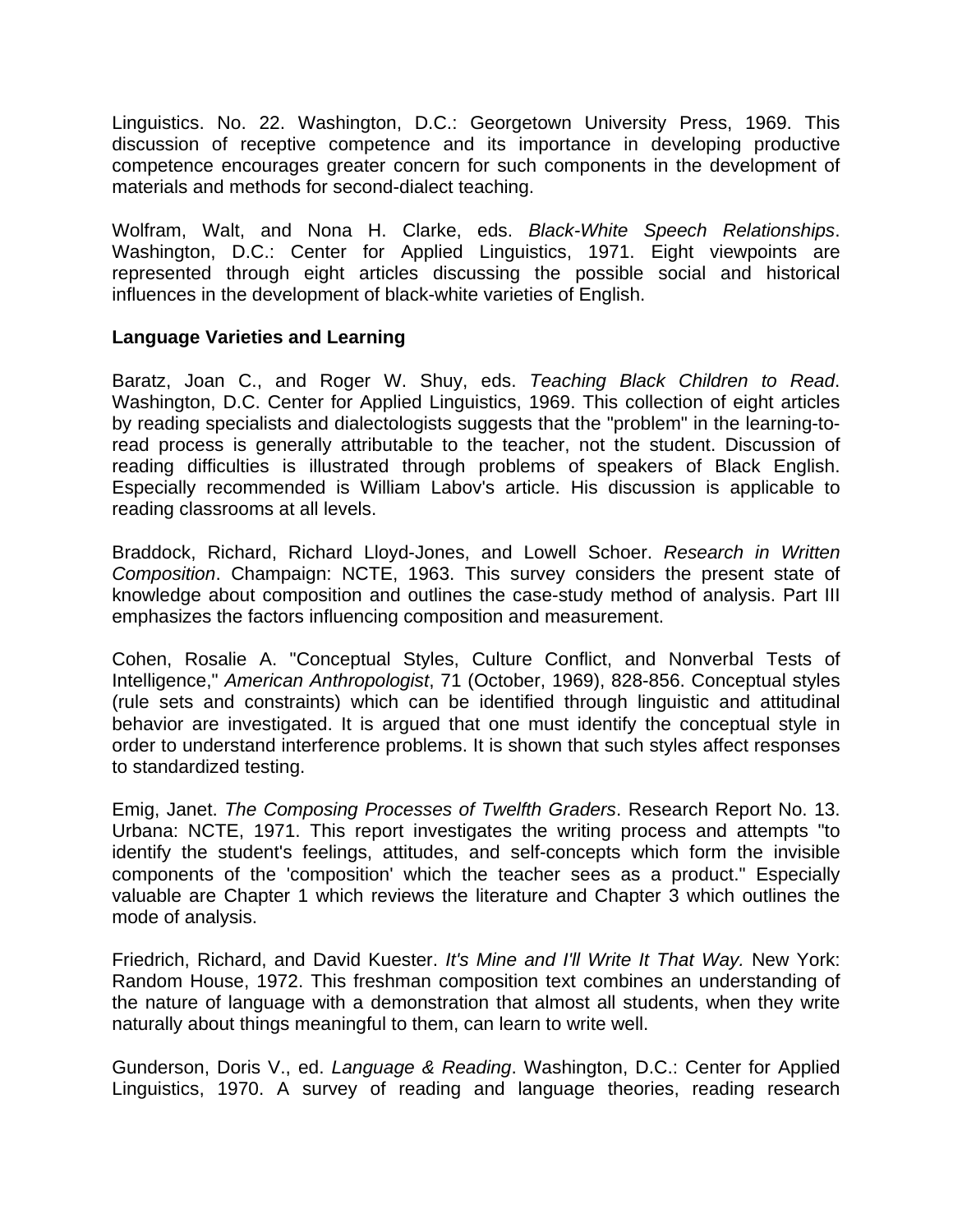concerns, reading disability problems, and current instructional practices is developed through the statements of seventeen contributors.

Harrison, Myrna. *On Our Own Terms*. Encino: Dickenson, 1972. In this collection of forceful, effective student writing, many of the selections illustrate that having something to say, and saying it well, is not affected by dialect or spelling.

Kavanagh, James F., and Ignatius G. Mattingly, eds. *Language by Ear and Eye*. Cambridge: The M.I.T. Press, 1972. An overview of current knowledge of similarities and differences in the processing of language by ear and by eye is developed through twenty-two contributor statements. Language vehicles (speech and writing), speech perception and reading, and learning problems are considered.

Labov, William. "Statement and Resolution on Language and Intelligence," *LSA Bulletin*, 52 (March, 1972), 19-22. "On the Resolution on Language and Intelligence," *LSA Bulletin*, 53 (June, 1972), 14-16. "More on the Resolution on Language and Intelligence," *LSA Bulletin*, 54 (October, 1972), 24-26. These three statements reflect the most recent stances taken by socio-linguists on the "heritability of intelligence theory." They advance the argument that linguistic variables and language varieties are not being taken into consideration in attempts to measure intelligence and cognitive ability.

Macrorie, Ken. *Uptaught*. New York: Hayden Press, 1970. This discussion considers how conventional English classes have failed and offers some suggestions for a writing approach that emphasizes respect for students and the honesty of their expression.

Quay, Lorene C. "Language Dialect, Reinforcement, and the Intelligence-test Performance of Negro Children," *Child Development*, 42 (March, 1971), 5-15. The influence of motivation (with reinforcement) and communication (Standard English/Black English dialects) on responses and scores is evaluated. It is argued that the deficit/difference theories are based on speech production, not language comprehension.

Scarr-Salapatek, Sandra. "Race, Social Class, and IQ," *Science*, 174: 4016 (December 1971), 1285-1295. This discussion-definition outlines the environmental disadvantages hypothesis and the genetic differences hypothesis, demonstrating their interactions, and presenting their implications for the determination of IQ.

Smitherman, Geneva. "God Don't Never Change: Black English from a Black Perspective," *College English*, 34 (March, 1973), 828-834. This article argues for the uniqueness of Black expression which lies in the situational context from which the style of the Black Idiom develops. The argument is placed in historical context.

Williams, Frederick, ed. *Language and Poverty: Perspectives on a Theme*. Chicago: Markham Publishing Co., 1972. The linguistic deficit-difference controversy is surveyed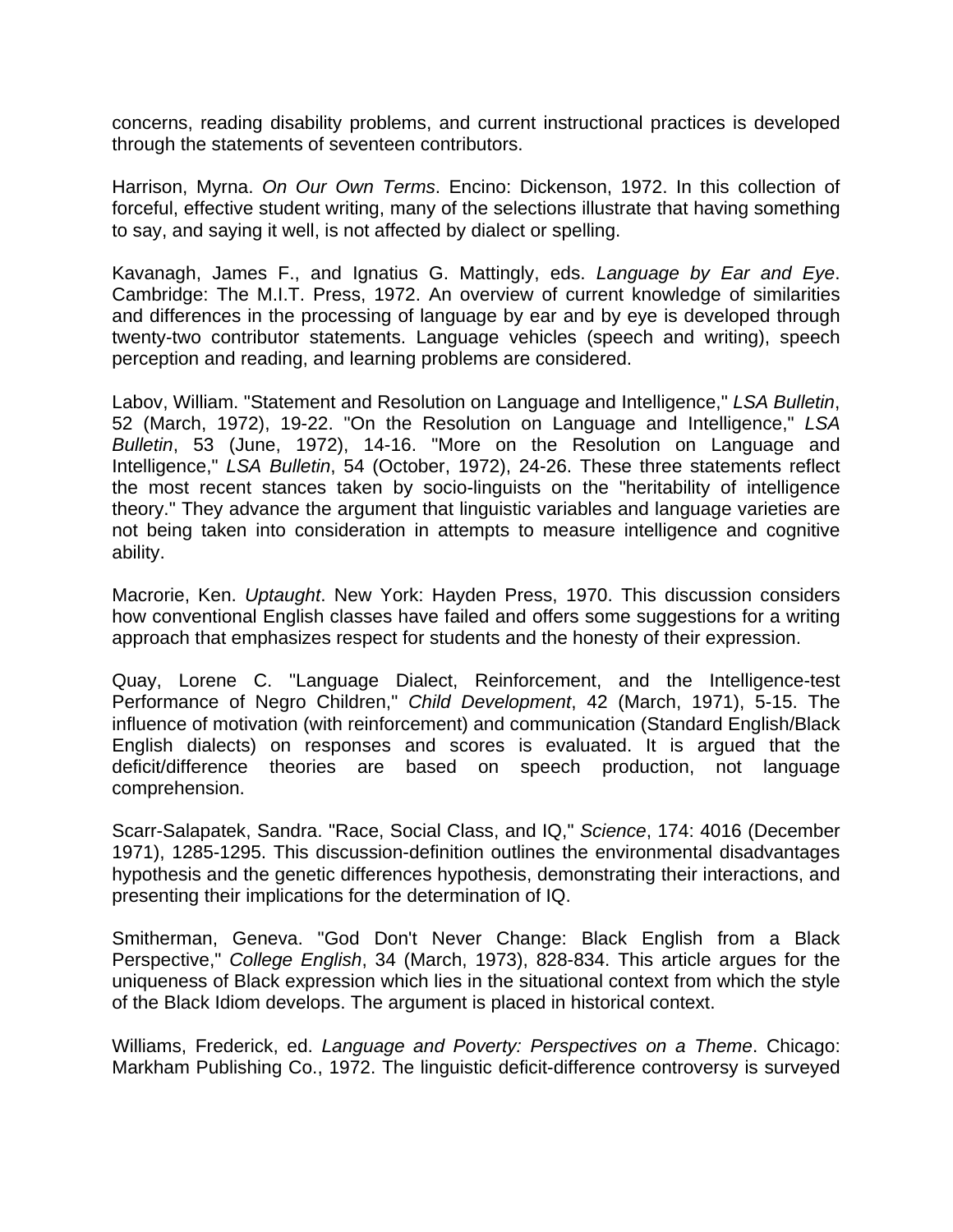through eighteen overview and position papers which attempt to explain the interrelationships or language, linguistic variety, and poverty settings.

Wolfram, Walt, and Marcia Whiteman. "The Role of Dialect Interference in Composition," *Florida FL Reporter*, 9 (Spring/Fall, 1971), 34-38. Interference problems which arise in written composition due to dialectal differences in grammatical and pronunciation features are discussed and manifestations of hypercorrection illustrated. Black English is used for illustration.

#### **Language Varieties and Educational Policy and Practice**

Aarons, Alfred C,., Barbara Y. Gordon, and William A. Stewart, eds. *Linguistic-Cultural Differences and American Education*. Special Issue. *Florida FL Reporter*, 7 (Spring/Summer, 1969). Multiple viewpoints, classroom projects and research results of forty-three contributors are arranged to focus on the cultural role of the school, on linguistic pluralism, on English teaching, on theory, and on curriculum development in this overview of current concerns.

Abrahams, Roger D., and Rudolph C. Troike, eds. *Language and Cultural Diversity in American Education*. Englewood Cliffs: Prentice-Hall, 1972. This introductory reader organizes its thirty-five articles to consider the interactions of cultural pluralism, linguistic knowledge, socio-linguistic approaches, and educational applications to our present understandings. Several articles illustrate these considerations through responses to Black English.

Allen, Harold, ed. *Readings in Applied English Linguistics*. Second Edition. New York: Appleton-Century-Crofts, 1964. Sixty-two articles are organized to represent the spectrum of linguistic thought and application through 1960. Historical background, current viewpoints, linguistic geography, usage, dictionary development, and linguistics' contributions to the teaching of grammar, composition, and literature are considered.

Allen, Harold B., and Gary N. Underwood, eds. *Readings in American Dialectology*. New York: Appleton-Century-Crofts, 1971. This introductory reader presents forty-one research statements arranged for the study of regional and social dialects.

Bailey, Richard W., and Jay L. Robinson. *Varieties of Present-Day English*. New York: The Macmillan Company, 1973. This introductory reader investigates the causes, differences, and persistence of varieties of English and considers teaching strategies through the statements of eighteen contributors. Study problems are included.

Baratz, Joan C. "Should Black Children Learn White Dialect?" *ASHA*, 12 (September, 1970) 415-417. Also in Smith (1972). It is argued that "standard English" is not "white dialect' but the *lingua franca* of the "American mainstream" culture to which the Black student has a right. A definition is attempted.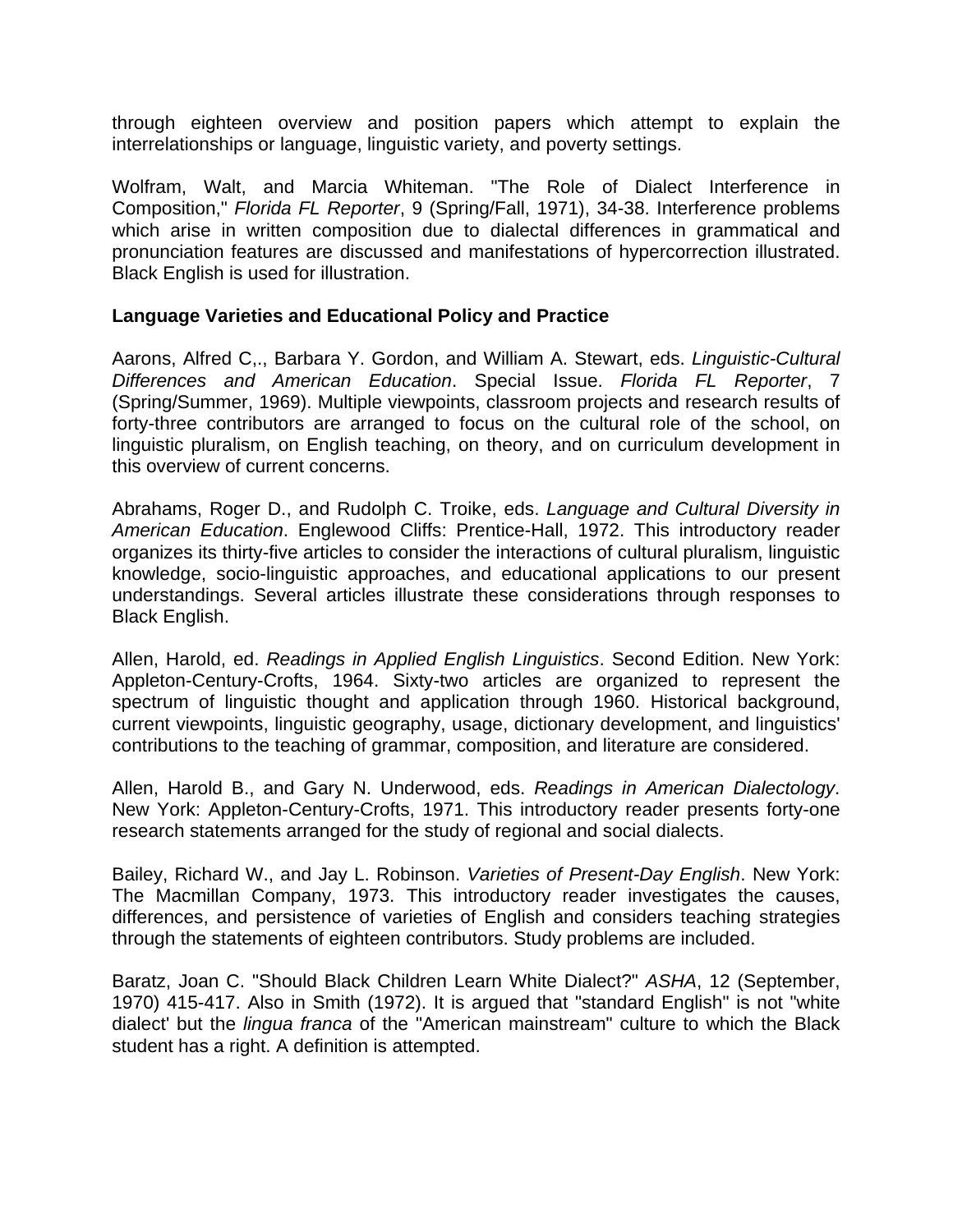Barth, Carl A. "Kinds of Language Knowledge Required by College Entrance Examinations," *English Journal*, 54 (December, 1965), 824-829. Knowledge of traditional grammar is found not necessary for success on such standardized national tests as the SAT, ACT, College Board Achievement Test. Knowledge of usage and linguistic sensitivity gained through modern language teaching are adequate preparation.

Baugh, Albert C. *A History of the English Language*. Second Edition. New York: Appleton-Century-Crofts, 1957. This standard language history traces the changes that have taken place over 1500 years and relates those changes to the political and social events of English history.

Bentley, Robert H., and Samuel D. Crawford, eds. *Black Language Reader*. Glenview: Scott, Foresman and Company, 1973. This arrangement of twenty-nine statements from research, media, and classroom sources represents a self-contained introductory course for teachers in the origins, uses, and misuses of Black English.

Bolinger, Dwight. *Aspects of Language*. New York: Harcourt, Brace & World, 1968. This introductory text is designed to familiarize the reader with the terms and concepts of linguistics. Ways of talking about language are developed through careful definitions and question-application sequences after each chapter.

Budd, Richard W., and Brent D. Ruben, eds. *Approaches to Human Communication.* New York: Spartan Books, 1972. The viewpoints of twenty-four contributors provide a survey of theories and attitudes toward communication in fields such as art, history, zoology. Each position statement reflects the world view within which each type of communicator conceptualizes and is, therefore, able to accept statements about his field.

Burling, Robbins, *English in Black and White*. New York: Holt, Rinehart and Winston, 1973. This systematic explanation of major facts of nonstandard English dialects is designed for teachers and nonspecialists. Each chapter answers a practical question such as "What is the problem?" or "How is it used?" and offers study-discussion topics of use in the classroom.

Burling, Robbins. "Standard Colloquial and Standard Written English: Some Implications for Teaching Literacy to Nonstandard Speakers," *Florida FL Reporter*, 8 (Spring/Fall, 1970), 9-15, 47. An investigation of differences between written and spoken varieties of English and of some of the ways in which they interact is balanced against the cautionary advice that teacher attitudes toward, and knowledge of, nonstandard habit patterns is the real factor in teaching literacy. Problems in teaching language usage are clarified.

Cassidy, Frederick. "American Regionalisms in the Classroom," *English Journal*, 57 (March, 1968), 375-379. This article is a discussion of the regional variations existent in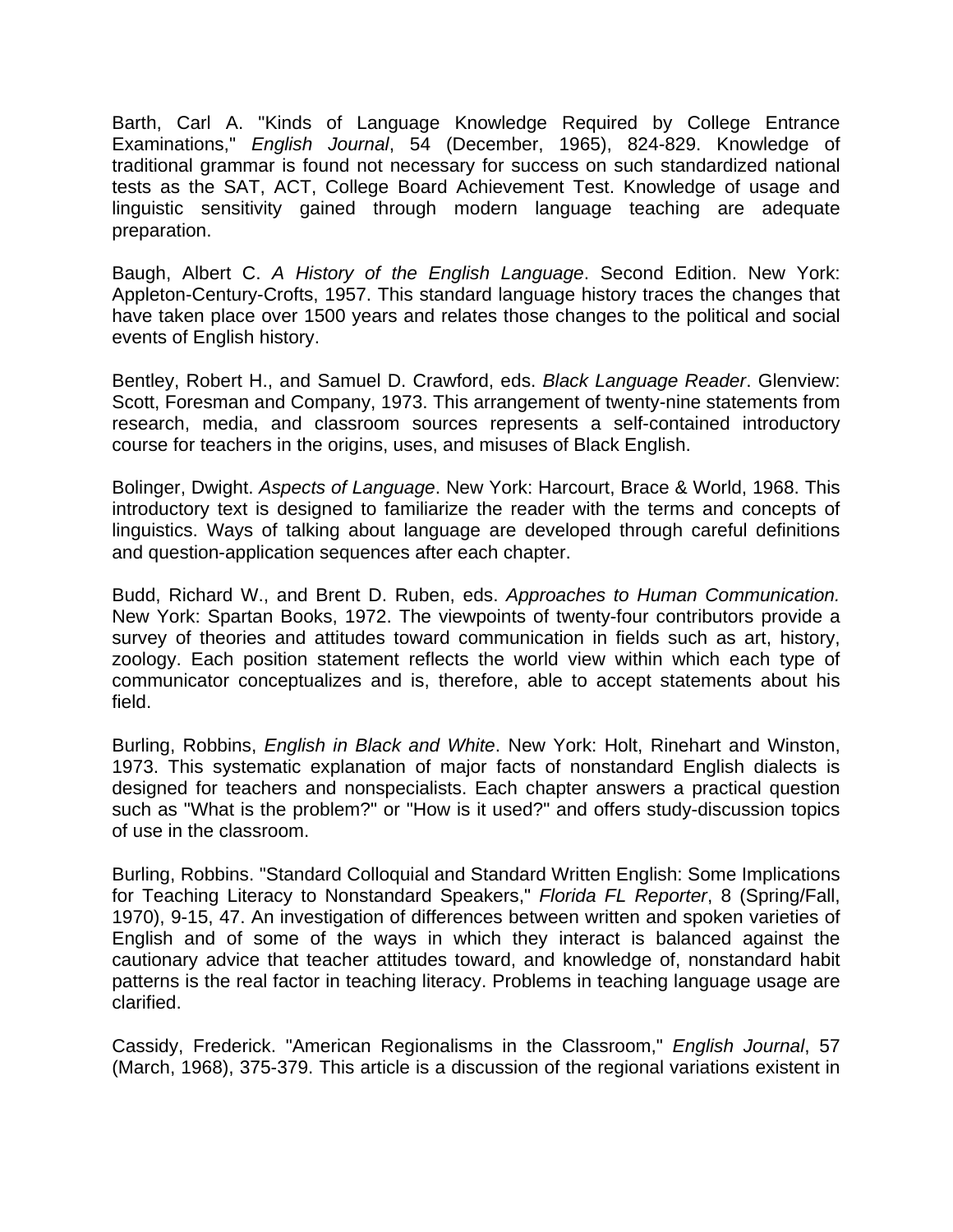Standard English and a description of available dialect resources for classroom exploration of the language varieties which the student and the community use.

Cattell, N. R. *The New English Grammar: A Descriptive Introduction*. Cambridge: The M.I.T. Press, 1969. This introduction to generative transformational grammar presents a nontechnical description of the features of English grammar and the design of language.

Cazden, Courtney B., Vera P. John, and Dell Hymes, eds. *Functions of Language in the Classroom*. New York: Teachers College Press, 1972. Focusing on early education, the twenty contributors consider language problems which affect all classrooms -- supplying perspectives on nonverbal communication, discussions of varieties of language and verbal repertoire, and of varieties of communicative strategies. They attempt an ethnography of communication in classrooms.

Chase, Stuart. *The Tyranny of Words*. New York: Harcourt, Brace, 1938. A discussion of how the words we select can distort our views is presented in a highly readable way.

Chomsky, Noam. *Aspects of the Theory of Syntax*. Cambridge: The M.I.T. Press, 1965. A study of developments in transformational generative grammar reviews, extends, and modifies earlier theory. Emphasis is on syntactic rather than phonological or semantic aspects of language.

Crowell, Michael G. "American Traditions of Language Use: Their Relevance Today" *English Journal*, 59 (January, 1970), 109-115. Nineteenth and twentieth century usage attitudes are considered as they relate to (1) growth and creativity in language and (2) maintenance of the *status quo* and as these attitudes have been affected by the prescriptive-descriptive discussions of usage. Crowell stresses that the maintenance of creativity and *status quo* attitudes encourages a healthy tension in our thinking and discussions of language.

Davis, A. L., ed. *Culture, Class, and Language Variety*. Urbana: NCTE, 1972. Ten articles are offered as a resource-reference for teachers who must plan classroom activities in such areas as grammar, syntax, and nonverbal communication. Included are transcriptions of children's speech (a tape cartridge of that speech accompanies the text).

Davis, Philip W. *Modern Theories of Language*. Englewood Cliffs: Prentice-Hall, 1973. Nine twentieth century theories of language (i.e., the theories of Saussure, Hjelmslev, Bloomfield, the Post-Bloomfieldians, and the Prague School; tagmemics; Firthian linguistics; stratificational grammar; transformational generative grammar) are characterized and discussed for the linguistically knowledgeable reader.

Derrick, Clarence. "Tests of Writing," *English Journal*, 53 (October, 1964), 496-99. This article criticizes the efficiency and reliability of national essay and objective "writing" tests designed for group testing. The essay tests are dismissed as unreliable; the objective tests are consigned to having reliability in producing information about skills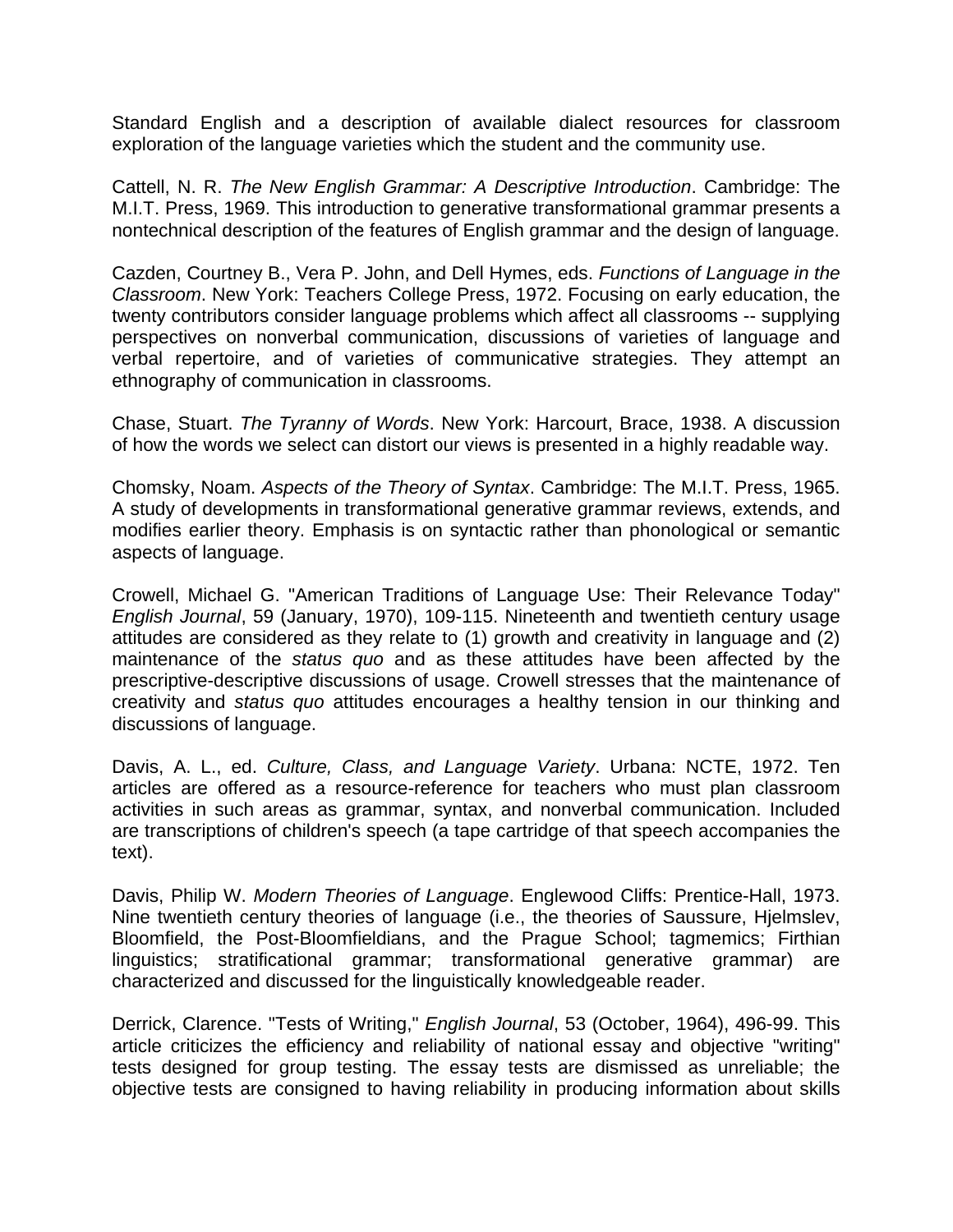related to writing. Derrick feels the answer to the problem lies in careful classroom testing and evaluating of writing samples.

Dillard, J. L. *Black English: Its History and Usage in the United States*. New York: Random House, 1972. The ramifications of Black English, its historical development, and its cultural validity and the implications of such information for teacher training and classroom practices are explained by the author. (See Chapter VII for his discussion of the harm done Black students by failing them on the basis of dialect.)

Elgin, Suzette Haden. *What Is Linguistics?* Englewood Cliffs: Prentice-Hall, 1973. This elementary text provides an introduction to phonology, syntax, semantics, historical linguistics, psycholinguistics, sociolinguistics, stylistics, applied linguistics, and field linguistics.

Evertts, Eldonna L., ed. *Dimensions of Dialect*. Champaign: NCTE, 1967. Various aspects of dialect-oriented problems are considered by fourteen linguists and teachers. Dialect features and their implications for the classroom are discussed. Raven McDavid's article contains a checklist of nonstandard dialect features.

Falk, Julia S. *Linguistics and Language*. Lexington: Xerox College Publishing, 1973. An introductory survey of basic concepts and applications of linguistics moves the reader through consideration of words, sounds and sound systems, writing, speaker control of language, grammar, dialect, language acquisition, and teaching issues.

Fasold, Ralph W., and Roger W. Shuy, eds. *Teaching Standard English in the Inner City*. Washington, D.C.: Center for Applied Linguistics, 1970. The biloquialist perspective is presented in this collection of six articles by educators attempting to deal with the problems of inner city teaching.

Fishman, Joshua A., ed. *Readings in the Sociology of Language*. The Hague: Mouton & Co., 1968. This reader is designed to give a socio-linguistic perspective through fortyfive articles which consider language in small-group interaction, in social strata and sectors, through socio-cultural organization, and within the scope of multilingualism, language shift, and planning.

Francis, W. Nelson. *The English Language*. New York: Norton, 1965. An analysis of how English works is developed from the structuralists' viewpoint.

Fries, Charles C. *American English Grammar*. New York: Appleton-Century-Crofts, 1940. This descriptive grammar which concentrates on uses of word form, uses of function words, and uses of word order draws its data and conclusions from contemporary social discourse (i.e., personal letters). It also considers the role of the school in grammar and language teaching.

Funkhouser, James L. "A Various Standard," *College English*, 34 (March, 1973), 806- 827. A discussion of how nonsituational handbook rules may be superseded in the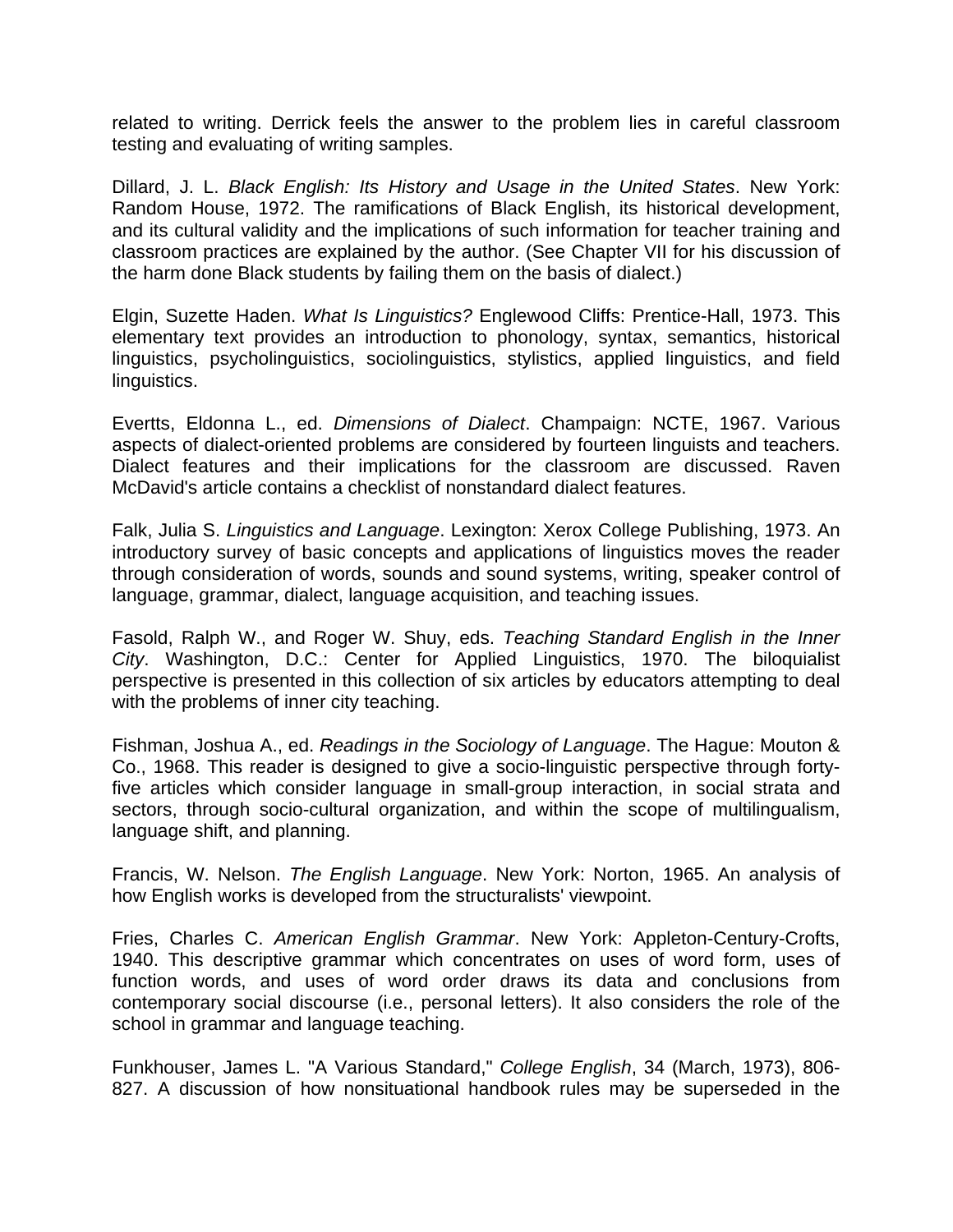classroom by situational rules for effective communication in writing is presented. Rule consistency is illustrated through Black English writing samples.

Goslin, David A. "What's Wrong With Tests and Testing," *College Board Review* Nos. 65/66 (Fall/Winter, 1967), 12-18, 33-37. These statements discuss the types and uses of tests, influences which scores exert, criticisms of validity, concern for their selffulfilling prophecy, and the implications for group social structure, membership selection, and society.

Greenbaum, Sidney, and Randolph Quirk. *Elicitation Experiments in English*. (Miami Linguistics Series No. 10) Coral Gables: University of Miami Press, 1970. This report is a description of linguistic testing methods by which types of socio-linguistic acceptability may be identified and categorized. Differences between attitudes and beliefs about usage and actual usage habits are investigated through elicited items of linguistic behavior.

Grinder, John T., and Suzette Haden Elgin. *Guide To Transformational Grammar*. New York: Holt, Rinehart and Winston, 1973. This elementary text introduces the basic concepts of transformational grammar through thirteen chapters, each of which presents some aspect of the history, theory, and practice of that grammar. Teaching exercises with answers are provided.

Gumperz, John J., and Dell Hymes. *Directions in Sociolinguistics*. New York: Holt, Rinehart and Winston, 1972. An ethnography of communication is presented through nineteen articles which explain (1) the socio-cultural shaping of ways of speaking, (2) procedures for discovering and stating rules of conversation and address, and (3) origin, persistence, and change of varieties of language.

Hackett, Herbert. "Three Against Testing," *College Composition and Communication*, 15 (October, 1964), 158-163. This article reviews *The Brain Watchers, They Shall Not Pass,* and *The Tyranny of Testing* and finds their authors guilty of the same pretentiousness and carelessness which the authors found in the designers and users of standardized tests. The charges are specific and illustrate those authors' misconceptions by focusing on what such tests can and cannot do. It points out that validity, not reliability, is the problem area in standardized testing.

Hall, Richard. "A Muddle of Models: The Radicalizing of American English," *English Journal*, 61 (May, 1972), 705-710. The proliferation of models by which to determine one's usage is considered. Such pluralism forces the teacher to consider language options, to teach about the shifts in language values which are occurring, and to aim for greater student consciousness in the making of decisions about usage.

Hartung, Charles V. "Doctrines of English Usage," *English Journal*, 45 (December, 1956), 517-525. Also in Laird and Gorrell (1961). The four main "propriety of language usage" doctrines (of rules, of general usage, of appropriateness, of linguistic norm) which have influenced our thought are discussed. Hartung concludes that the doctrine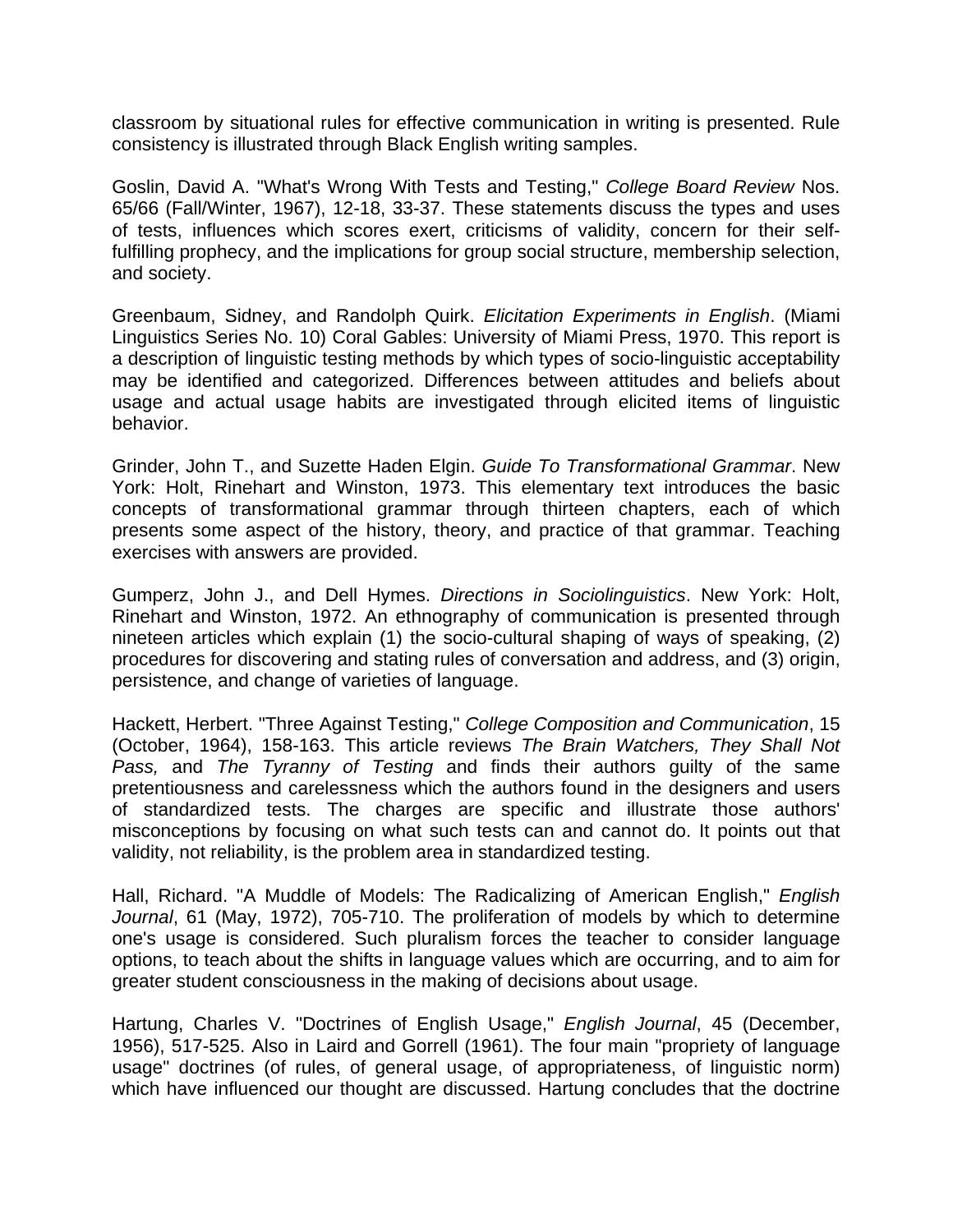of the linguistic norm with its concern for "maximum expression" would seem suitable for the classroom.

Hayakawa, S. I. *Language in Thought and Action*. Third Edition. New York: Harcourt Brace Jovanovich, 1972. This discussion of semantics provides an introduction to the study of the role and uses of language in modifying behavior, transmitting information, developing social cohesion, and expressing the imagination.

Herndon, Jeanne H. *A Survey of Modern Grammars*. New York: Holt, Rinehart and Winston, 1970. This handbook enables the reader to survey developments and concerns of modern grammars (structural and transformational-generative) and of varieties of American English. Implications of linguistics for the teaching of literature and composition are also surveyed.

Holt, Grace Sims. "Changing Frames of Reference in Speech Communication Education for Black Students," *Florida FL Reporter*, 9 (Spring/Fall, 1971), 21-22, 52. An argument for the role *affect* has in Black communication and its importance in linguisticcultural patterns is presented. Classroom activities for the study of affect are provided.

Huddleston, Rodney D. *The Sentence in Written English*. Cambridge: Cambridge University Press, 1971. Working within the theoretical framework of transformational grammar, this syntactic study describes the grammar of written scientific English using a limited corpus of 135,000 words. However, "common-core" English grammar concerns are investigated through that corpus.

Imhoof, Maurice L., ed. "Social and Educational Insights into Teaching Standard English to Speakers of Other Dialects." *Viewpoints*. Bloomington: Indiana University Press, 1971. This overview considers system and order in varietal differences, effects of cultural attitudes toward given varieties, teacher attitudes, design and system of learning activities, competencies needed by ghetto teachers.

Jacobson, Rodolpho, ed. *Studies in English to Speakers of Other Languages & Standard English to Speakers of a Non-Standard Dialect*. Monograph No. 14, New York State English Council, 1971. This collection of twenty-four articles argues against the melting-pot theory and for the linguistic-cultural pluralism theory. Many viewpoints are represented as contributors approach the problem through discussion of attitudes toward language varieties, bidialectalism, bilingualism, the "Pygmalion effect," and testing.

Jacobs, Roderick A., and Peter S. Rosenbaum. *English Transformational Grammar.* Waltham: Blaisdell Publishing Company, 1968. This elementary text is based on a transformational model and moves from a description of principles of linguistic universals through discussion of constituents and features, transformations, embedding, and conjunction.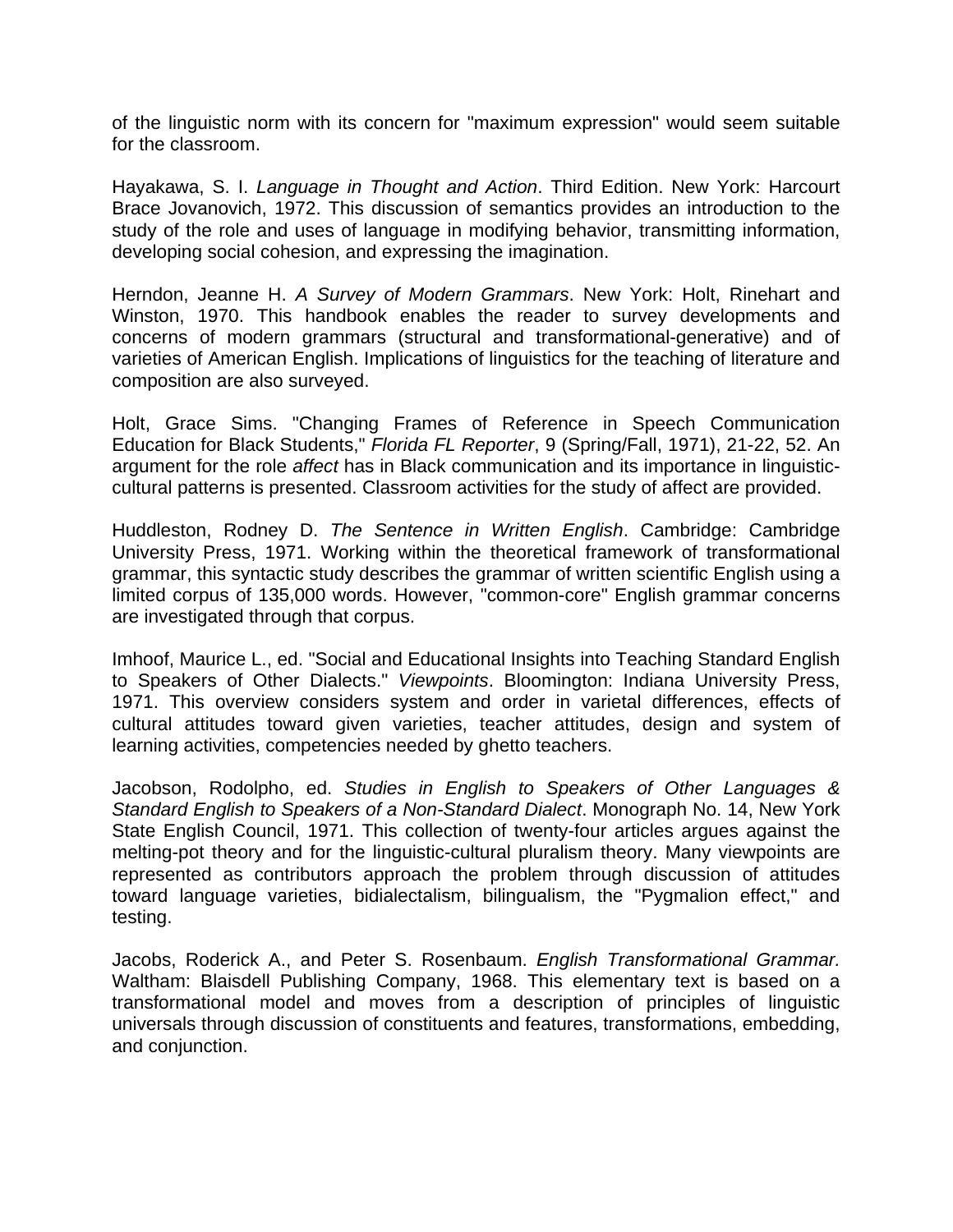Jacobs, Roderick A., and Peter S. Rosenbaum. *Readings in English Transformational Grammar*. Waltham: Xerox College Publishing, 1970. Theoretical statements by thirteen transformational-generative linguists present current research in the concept of deep and surface structures.

James, Carl. "Applied Institutional Linguistics in the Classroom," *English Journal*, 59 (November, 1970), 1096-1105. It is suggested that the classroom study of English be focused on "distinctive features." This format considers language variety through those permanent (dialectal) and transient (diatypic) features by which we identify types of speakers and writers along a usage spectrum.

Jespersen, Otto. *Essentials of English Grammar*. University: University of Alabama Press, 1964. This "signal" grammar of the spoken language investigates the development of sound systems, word classes, syntax, word form, and habits in language varieties. Other-language grammatical comparisons are made wherever feasible.

Joos, Martin. *The Five Clocks*. New York: Harcourt, Brace & World, 1967. This discussion of the five styles of spoken and written English encourages a tolerant view of varying linguistic habit patterns by illustrating the complexities of usage.

Katz, Jerrold J. *The Philosophy of Language*. New York: Harper & Row, 1966. This systematic approach to a philosophy of language provides for explanation of language from a twentieth century perspective, discussion of the current theory of language, and consideration of the implications of that theory for understanding conceptual knowledge.

Katz, Jerrold J. *Semantic Theory*. New York: Harper & Row, 1972. This depth study of semantic theory attempts an integrated body of definitions of meaning, sameness/difference of meaning, and multiplicity of meaning, and of the constraints at work in the development of meaning.

Kerr, Elizabeth M., and Ralph M. Aderman, eds. *Aspects of American English*. New York: Harcourt, Brace & World, 1963. Thirty statements are arranged to allow the reader to consider the developing and changing attitudes toward principles and sociolinguistic aspects of language. Historical, regional, social, and literary aspects are considered.

Kochman, Thomas. "Culture and Communication: Implications for Black English in the Classroom," *Florida FL Reporter*, 7 (Spring/Summer, 1969), 89-92, 172-74. Communication channels, mechanisms, networks, audience dynamics, goals and assumptions for language programs, and speech styles are discussed.

Kochman, Thomas, ed. *Rappin' and Stylin' Out: Communication in Urban Black America*. Champaign-Urbana: University of Illinois Press, 1972. A study of communication in the urban Black situation is presented through the views of twentyseven contributors. The reader reviews the spectrum of Black communication from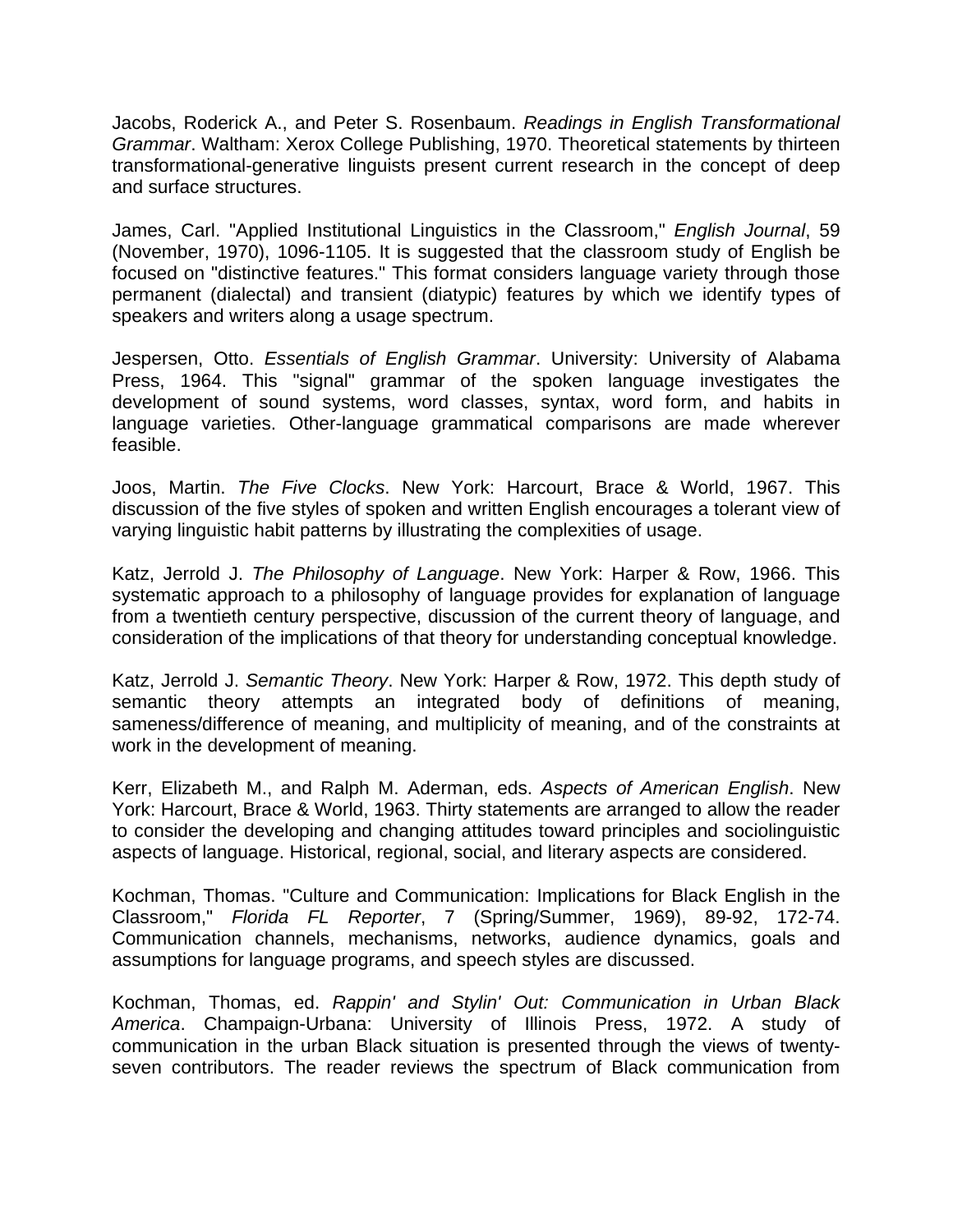nonverbal to verbal, from expressive uses of language to expressive role behavior, and through vocabulary and culture. Visual and verbal illustrations are abundant.

Labov, William. *Language in the Inner City: Studies in the Black English Vernacular*. (Conduct and Communication No. 3.) Philadelphia: University of Pennsylvania Press, 1972. Nine essays (three previously unpublished) present a reorganization and rewriting of several earlier statements into an organized study of the structure, social setting, and uses of the Black English vernacular.

Labov, William. *Sociolinguistic Patterns*. (Conduct and Communication No. 4) Philadelphia: University of Pennsylvania Press, 1972. Two new statements on contextual style and subjective dimensions of change are added to revisions of earlier statements on social change and motivation in language in this nine-essay collection.

Labov, William. *The Study of Nonstandard English*. Champaign: NCTE, 1970. This statement surveys the theoretical and educational issues surrounding the controversy over nonstandard English. Nonstandard English is considered within the context of the nature of language, sociolinguistic principles, educational implications, and needed inschool research. Space is given to informal and formal approaches to testing for varieties of language in order to determine presence of differences, perceptual competence in varieties, grammatical competence, and speech competence.

Laird, Charlton, and Robert M. Gorrell, eds. *English as Language: Backgrounds, Development, Usage*. New York: Harcourt, Brace & World, 1961. A collection of sixty statements is arranged to demonstrate changing attitudes over several centuries toward language, dialect, grammar, dictionaries, and usage.

Langacker, Ronald W. *Language and Its Structure*. Second Edition. New York: Harcourt, Brace & World, 1968. This introduction to language presents modern views of the nature, structure, and components of language and language variety. Language change, language families, and linguistic systems are considered.

Lederman, Marie Jean. "Hip Language and Urban College English," *College Composition and Communication* (20 October, 1969), 204-214. The value of employing, investigating, and defining "hip" language in the classroom is considered and seen as a "matter of human rights" to discuss varieties of language. All views are backed by classroom teaching illustrations.

Lehmann, Winfred P. *Descriptive Linguistics: An Introduction.* New York: Random House, 1972. This survey text presents the data of language through chapters dealing with phonetics, syntax and analysis, inflection and derivation. Also included are explanatory chapters on semantics, language theory, psycho- and sociolinguistics, and applied linguistics.

Liles, Bruce L. *An Introductory Transformational Grammar*. Englewood Cliffs: Prentice-Hall, 1971. This elementary text fuses transformational theory and application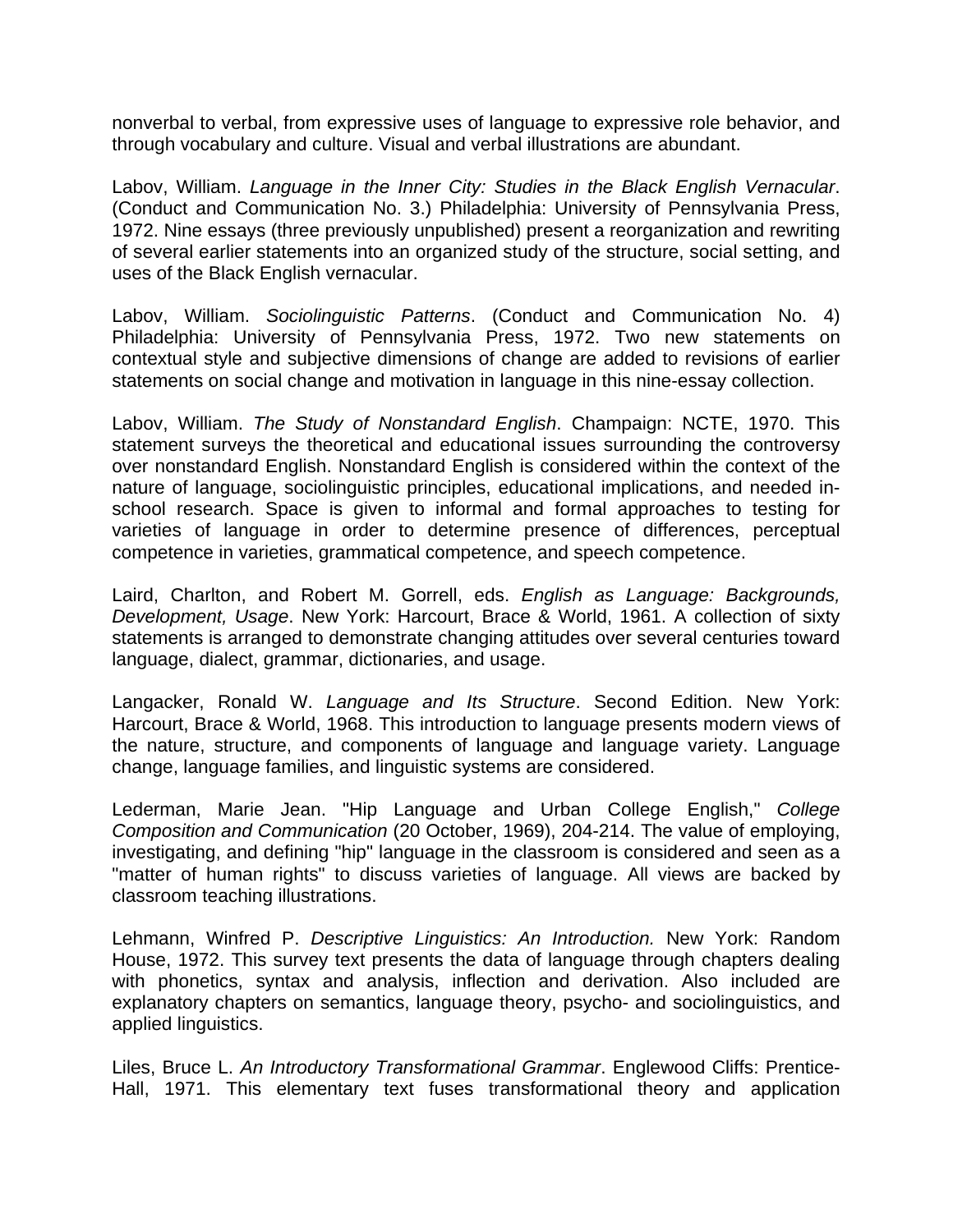throughout its treatment of phrase structure, transformations, and phonological components.

Lloyd, Donald. "Structure in Language," *College English*, 24 (May, 1963), 598-602. In discussing the "social structuring of usage," Lloyd reiterates that all speakers adjust language to fit specific social situations by responding to situational cues.

Lloyd, Donald J., and Harry R. Warfel. *American English in Its Cultural Setting*. New York: Alfred A. Knopf, 1956. This descriptive introduction to how English works in American society treats speech and writing in terms of language learning and the role of the individual in society.

Long, Ralph B. and Dorothy R. *The System of English Grammar*. Glenview: Scott, Foresman and Company, 1971. The structure of contemporary standard English prose is described and demonstrated in this traditional grammar. It is a "grammar of sets" which explains grammatical functions, clause types, parts of speech, and word formation and is concerned with pedagogical considerations.

Marckwardt, Albert H., and Randolph Quirk. *A Common Language: British and American English*. London: Cox and Wyman, Ltd., 1966. A discussion of the differences and similarities between British and American English is rendered through twelve dialogues. The varietal differences in each have resulted from the demands of history, politics, economics, social and cultural change. Emphasis is on positive changes in response to the needs of situational context.

McKnight, George. "Conservatism in American Speech," *American Speech*, 1 (October, 1925), 1-17. An illustrated discussion of the history of linguistic conservatism in America to 1925 points out the various influences and groups which have not recognized the positive movements of linguistic change but have attempted to maintain a dichotomy between correctness and natural idiom.

Osenburg, F. C. "Objective Testing, the New Phrenology," *College Composition and Communication*, 12 (May, 1961), 106-111. This review of measurement problems inherent in vocabulary, multiple-choice reading, and English battery tests also touches on some of the ways in which students "learn" to answer test questions without really understanding what they're doing with language.

Pooley, Robert C. *The Teaching of English Usage*. Second Edition. Urbana: NCTE, 1974. Background and facts about usage are balanced against teaching procedures. Problems raised by concern for correctness and propriety are investigated. The requirements of language variety, attitude, and historical developments are considered.

Pyles, Thomas. *The Origins and Development of the English Language*. Second Edition. New York: Harcourt Brace Jovanovich, 1971. This descriptive history of the language is concerned with a chronological treatment of the phonological and grammatical development of English.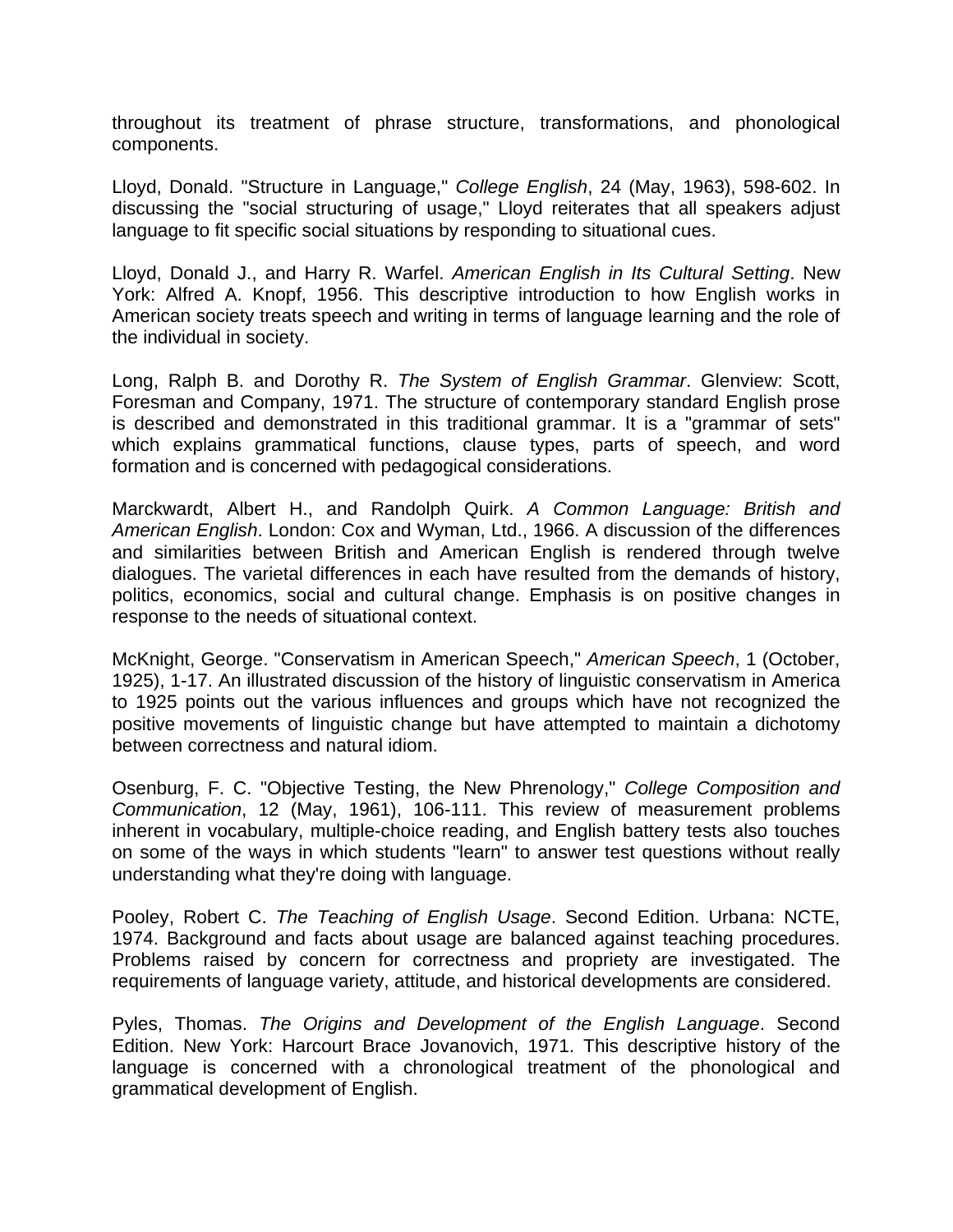Quirk, Randolph, and Sidney Greenbaum. *A Concise Grammar of Contemporary English*. New York: Harcourt Brace Jovanovich, 1973. This transformational grammar (a shorter version of *A Grammar of Contemporary English*) provides a model and data for understanding varieties of English, elements of grammar, phrasal and syntactic patterning, and kinds of prominence (i.e., focus, theme, and emotive emphasis).

Roberts, Paul. *English Sentences*. New York: Harcourt, Brace & World, 1962. Chapters 1 and 2 make a clear distinction between a nongrammatical English sentence (Henry some flowers his mother brought) and a grammatical English sentence (Henry brung his mother some flowers) and discusses the social implications of dialect differences.

Schroth, Evelyn. "Some Usage Forms Die Hard -- Thanks to College Entrance Exams," *English Journal*, 56 (January, 1967), 97-102. This article argues that College Board tests still test as substandard certain usage items which authorities on usage consider to have been accepted within the boundaries of current acceptable usage.

Shuy, Roger. *Discovering American Dialects*. Champaign: NCTE, 1967. This simplified introduction to dialects discusses regional and social varieties of American dialects, how and why they differ, foreign language influence, and literary dialects.

Shuy, Roger, ed. *Social Dialects and Language Learning.* Champaign: NCTE, 1964. Twenty statements by linguists and educators provide an overview of social dialectology, field projects, teaching programs, social factors affecting learning of Standard English and behaviorists reactions, and research implications. Many viewpoints -- sometimes conflicting -- are offered on such problems as acquisition of Standard English, usage problems and attitudes, dialect and multi-dialect behavior, and programs for the English classroom.

Sledd, James. "On Not Teaching English Usage," *English Journal*, 54 (November, 1965), 698-703. This argument against teaching English usage presents new views of language use which help to develop broader definitions of usage based on responsible judgment.

Smith, Alfred G., ed. *Communication and Culture*. New York: Holt, Rinehart and Winston, 1966. Signals, codes, and meanings of human communication are investigated through a sequential arrangement of fifty-five contributors' statements dealing with theory, syntactics, semantics, and pragmatics.

Smith, Arthur L., ed. *Language, Communication, and Rhetoric in Black America*. New York: Harper & Row, 1972. This collection of twenty-nine essays by communications specialists and educators discusses the communication process in its totality, i.e., dialect, styles, tone, situational context, rhetorical intention. Several case studies and F. Erickson's comparison of white and Black college students in rap sessions contribute to the illustration of the theme.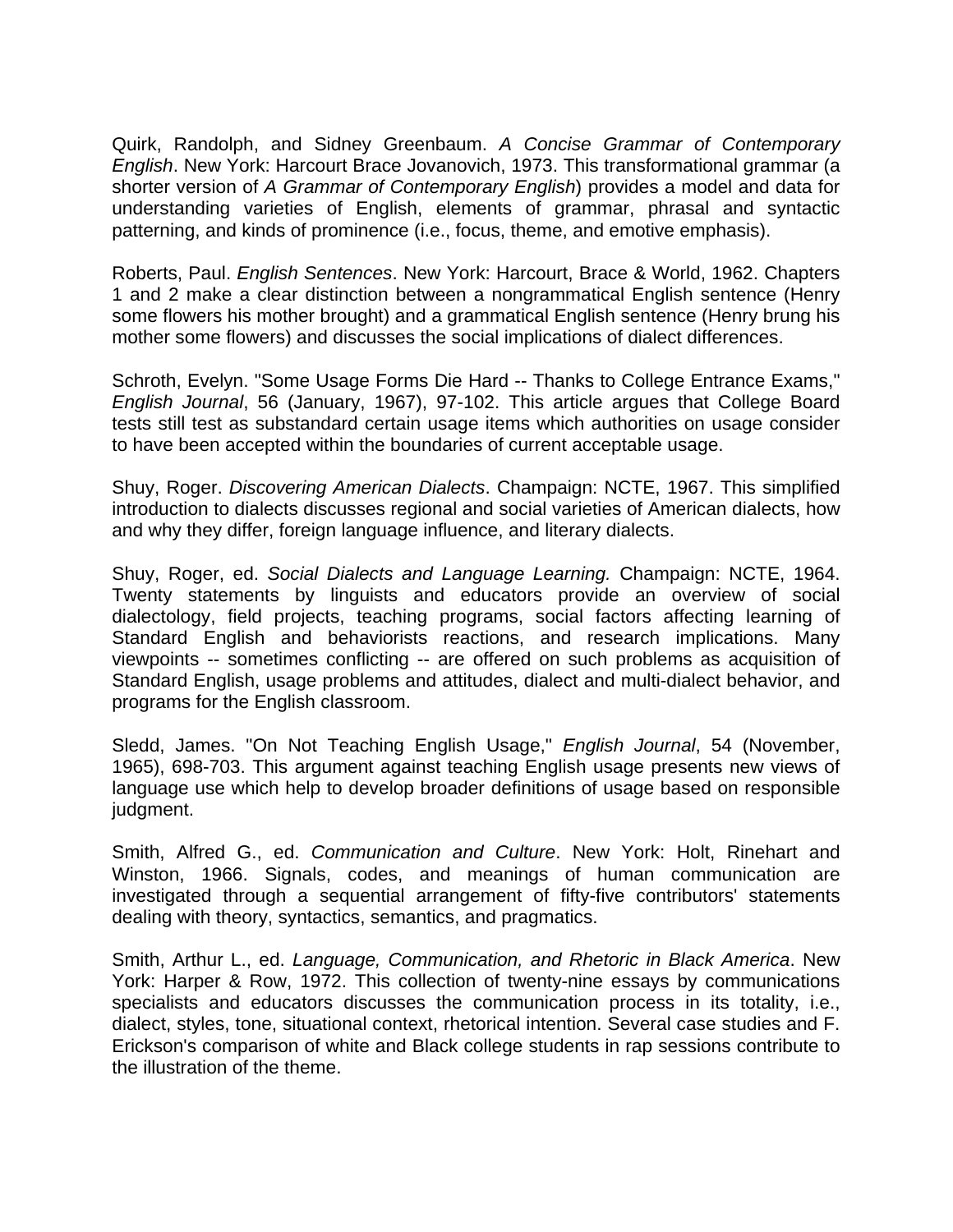Smith, Holly. "Standard or Nonstandard: Is There an Answer?" *Elementary English*, 50 (February, 1973), 225-235. This research report-survey summarizes the controversy of school attitudes toward dialect and acceptability, a controversy which must be faced before staff can react to students' needs.

Smitherman, Geneva. "English Teacher, Why You Be Doing the Thangs You Don't Do?" *English Journal*, 61 (January, 1972). This article, written in the Black, suggests teaching technologies for inner-city English classrooms.

Steinberg, Danny D., and Leon A. Jakobovits, eds. *Semantics: An Interdisciplinary Reader in Philosophy, Linguistics, and Psychology*. Cambridge: Cambridge University Press, 1971. This collection of thirty-three articles representing several fields of study deals with the nature, source, and dimensions of linguistic meaning.

Stockwell, Robert P., Paul Schachter, and Barbara Hall Partee. *The Major Syntactic Structures of English*. New York: Holt, Rinehart and Winston, 1973. This survey of transformational grammar and theory is based on Fillmore's Case Grammar framework and is comprehensive in its treatment.

Whorf, Benjamin Lee. *Language, Thought and Reality*. Ed. John B. Carroll. Cambridge: The M.I.T. Press, 1967. These selected writings present Whorf's linguistic examination of the ways in which thinking is dependent on language and the ways in which language affects one's vision of the world.

Wilkinson, Andrew, ed. *The Context of Language*. (Volume 23 of *Educational Review*). Birmingham: University of Birmingham, 1971. Five articles concentrate on considering language in its situational context. Language is seen as a matter of options.

Wilkinson, Andrew, ed. *The State of Language*. (Volume 23 of *Educational Review*). Birmingham: University of Birmingham, 1969. Nine contributor statements present recent views on the state of grammar, language models and coding, kinds and registers of English, and reading acquisition.

Williams, Frederick, *et al.* "Ethnic Stereotyping and Judgments of Children's Speech," *Speech Monographs*, 38 (August, 1971), 166-170. Working with the "Pygmalion effect" (attitudes which language characteristics may elicit in listeners), the researchers investigate biases which lead to stereotypes. Implications for teacher training are considered.

Williams, Frederick *et al. Sociolinguistics: A Crossdisciplinary Perspective*. Washington, D.C.: Center for Applied Linguistics, 1971. A survey of interactions of the five fields of speech/communication, psychology, education, sociolinguistics, and linguistics/anthropology is presented through eleven contributors' statements-responses about social dialect.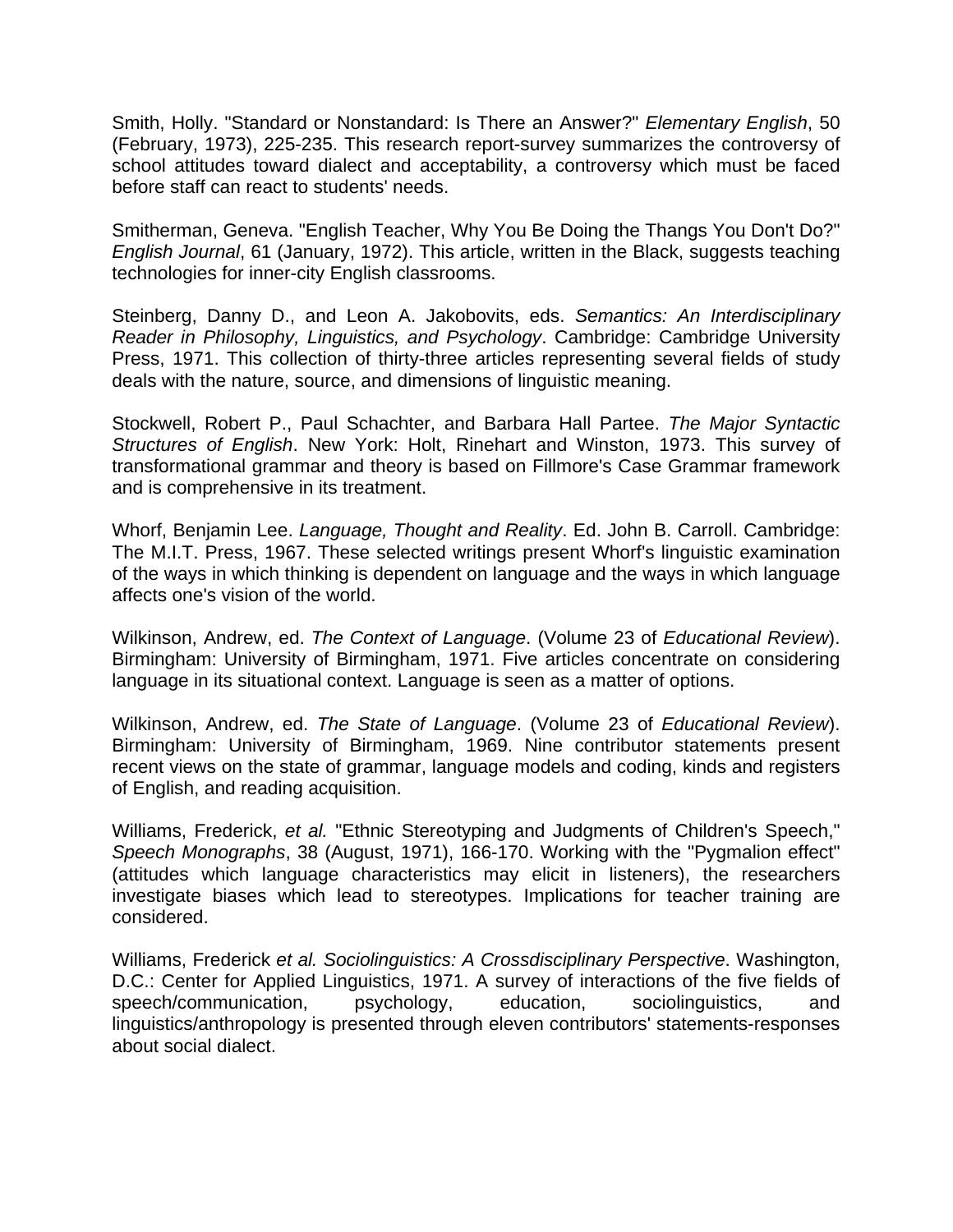Williamson, Juanita V., and Virginia M. Burke, eds. *A Various Language*. New York: Holt, Rinehart and Winston, 1971. This introductory reader surveys the history and scope of dialect studies through the statements of fifty contributors.

Wolfram, Walt. "Sociolinguistic Premises and the Nature of Non-standard Dialects," *Speech Teacher*, 19 (September, 1970), 177-184. Also in Smith (1972). This article is a discussion of sociolinguistic considerations which affect teacher evaluation of speech behavior and teacher attitudes toward nonstandard speech behavior. Verbal options as arbitrary and established by custom, dialect adequacy as a communicative system, and language as learned in community context are considered.

## **Language Varieties, Linguistic Profiling, Housing, Civil Rights, and Employability**

Billiard, Charles, Arnold Lazarus, and Raven I. McDavid, Jr. *Identification of Dialect Features Which Affect Both Social and Economic Opportunity among the Urban Disadvantaged*. Final Report. Washington, D.C.: Office of Education, 1969. (EDRS-ED 038 483). The authors undertook a study to determine (1) dialect features associated with three ethnic groups (Anglo, Black, Latin American) and four social classes which were unacceptable to a dominant, urban culture (Fort Wayne, Indiana), (2) social markers which might handicap such speakers socio-economically and culturally, and (3) the implications of this for teacher preparation and classroom teaching. The results offer specific illustrations of code markers which may affect socio-economic mobility.

O'Neil, Wayne. "The Politics of Bidialectalism," *College English*, 33 (January, 1972), 433-39. A linguist considers the underlying ideology of school language programs and argues that they are informed by economic-political requirements. Bidialectalism is viewed as "part of the social and political machinery meant to control."

Sledd, James. "Bi-Dialectalism: The Linguistics of White Supremacy," *English Journal*, 58 (December, 1969), 1307-1315. A linguist argues against bidialectalism as a politically-oriented move to control minorities and as an answer to economic mobility needs.

Sledd, James. "Doublespeak: Dialectology in the Service of Big Brother," *College English*, 33 (January, 1972), 439-57. Also in Smith (1972). A dialectologist discusses the racial and political implications of the controversy over minority dialects, stating that "doublespeak" is used as a political, economic weapon for control.

- Melvin A. Butler, Southern University, Chairman
- Adam Casmier, Forest Park Community College
- Ninfa Flores, Harvard University
- Jenefer Giannasi, Northern Illinois University\*
- Myrna Harrison, Laney Community College
- Robert F. Hogan, NCTE, ex officio
- Richard Lloyd-Jones, University of Iowa
- Richard A. Long, Atlanta University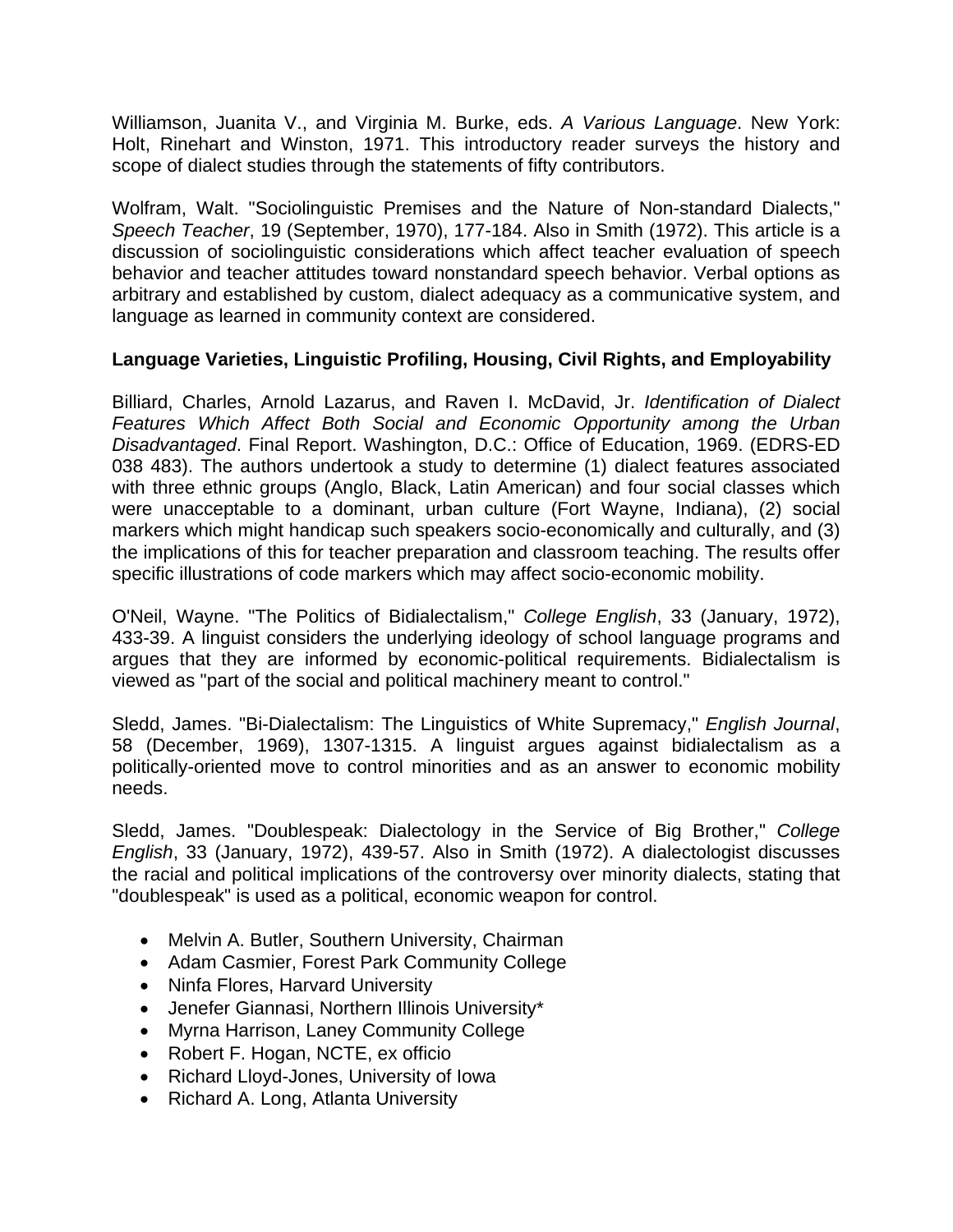- Elizabeth Martin, Odessa College
- Elisabeth McPherson, Forest Park Community College, Past Chair, CCCC
- Nancy S. Prichard, NCTE, ex officio
- Geneva Smitherman, Wayne State University
- W. Ross Winterowd, University of Southern California

\*Jenefer M. Giannasi compiled the annotated bibliography with members of the Committee on the CCCC Language Statement.

The Conference on College Composition and Communication reaffirms the students' right to their own language and language varieties. Realizing the continued need to preserve our Nation's diverse heritage of languages and language varieties, the CCCC reaffirms and upholds its 1974 position statement, "Students' Right to Their Own Language." November 23, 2003

## **Updated Annotated Bibliography**

Prepared by the CCCC Language Policy Committee August, 2006

This annotated bibliography updates the original annotated bibliography that accompanied the *Students' Right to Their Own Language* monograph, which was published as a special issue of *College Composition and Communication* in Fall, 1974. That project was the work of what was then called the "Committee on CCCC Language Statement." Though most of the members of that committee have now passed on to their reward or are no longer able to be active with CCCC, the field of composition studies has benefited greatly from their pioneering work.

The CCCC language policy resolution, which has come to be known as the "Students' Right to Their Own Language" (SRTOL), was adopted by members of CCCC at its national convention in Anaheim, California in April 1974. The task of updating the Committee on CCCC Language Statement's project was assigned to the CCCC Language Policy Committee (LPC) by the CCCC Executive Committee. The LPC completed the current annotated bibliography in August 2006. In executing this task, the LPC sought to follow the guidelines established by its 1970's predecessors, with the exception that the current bibliographic annotations are not keyed to the questions in the 1974 publication. In compiling this updated bibliography, the LPC solicited feedback from CCCC members, including the American Indian, Asian/Asian American, Black, and Latino Caucuses, the Committee on Second Language Writing, and other CCCC colleagues, as well as NCTE members. The LPC wishes to take this opportunity to thank all of these colleagues for their input. We also thank the CCCC Executive Committee for providing partial funding support for this project.

While the LPC has brought its task to a close, we consider the bibliographic project ongoing work that should open up avenues for dialogue among scholars in composition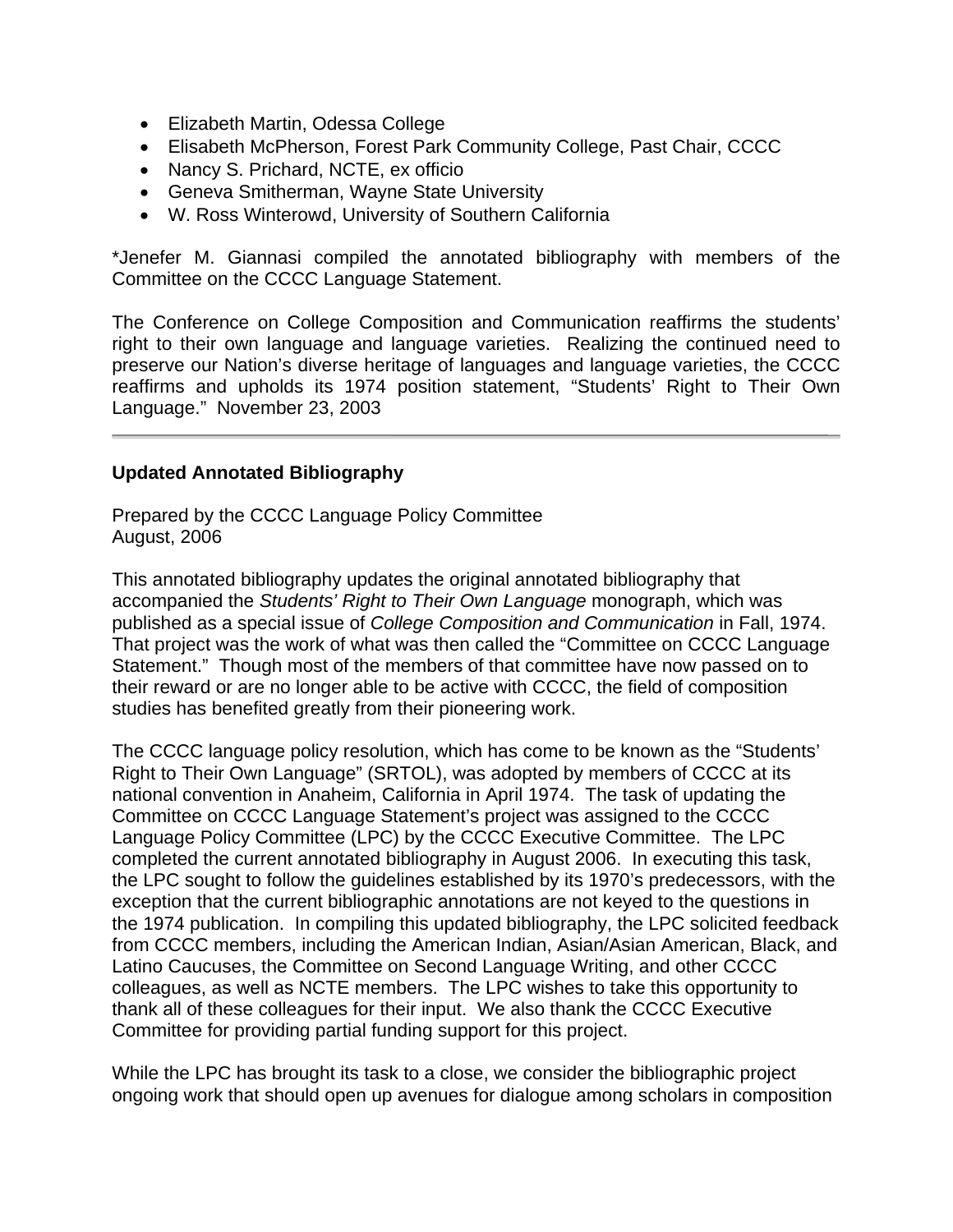studies, linguistics, cultural studies, English education, bilingual education, and related fields. The LPC invites comment and feedback on this bibliography and the mandate of SRTOL. To be sure, the work of our 1970's CCCC colleagues has borne fruit, insofar as there have been a number of progressive language policies and programs implemented since 1974. Yet acceptance, recognition, and celebration of language diversity on a nation-wide educational level remain elusive. Indeed, present-day congressional and state legislative efforts to make English the sole official language of the U.S., as well as the standardized English only mandate of educational policies such as "No Child Left Behind," are current reminders that the language struggle continues.

#### CCCC Language Policy Committee:

**Co., Inc., 1999.**

Geneva Smitherman, Chair (member of the 1974 Committee on CCCC Language Statement), Michigan State University Terry Carter, Southern Polytechnic State University Victoria Cliett, Henry Ford Community College Kim Brian Lovejoy, Indiana University-Purdue University-Indianapolis Rashidah Jaami Muhammad, Governors State University Gail Y. Okawa, Youngstown State University Elaine Richardson, Pennsylvania State University C. Jan Swearingen, Texas A&M University Denise Troutman, Michigan State University Victor Villanueva, Washington State University Ana Celia Zentella, University of California-San Diego Cristina Kirklighter, Texas A & M Corpus-Christi (CCCC Executive Committee Representative) Libby Miles, University of Rhode Island (CCCC Executive Committee Representative)

# **Adger, Carolyn Temple, Donna Christian, and Orlando Taylor, eds.** *Making the Connection: Language and Academic Achievement Among African American Students***. Proceedings of a conference of the Coalition on Language Diversity in Education. Washington, D.C.: Center for Applied Linguistics and Delta Systems,**

This volume is a collection of nine articles addressing language diversity and academic achievement in the education of African American students. The opening chapter provides an overview of language issues and specific recommendations for responding to the crises affecting African Americans in education. The remaining chapters focus on topics in the areas of classroom discourse, the school curriculum, teacher education, language policy, and testing. This volume provides teachers and educational specialists with relevant and useful background information and practical advice within a research context. Included in an appendix is Orlando Taylor's Congressional testimony delivered at the Senate hearing on Ebonics convened January 23, 1997, during the national Ebonics debates of 1996-97. (The term "Ebonics" was coined by clinical psychologist, Dr. Robert L. Williams, at a conference, "Language and the Urban Child," convened in St. Louis, Missouri, in January, 1973.)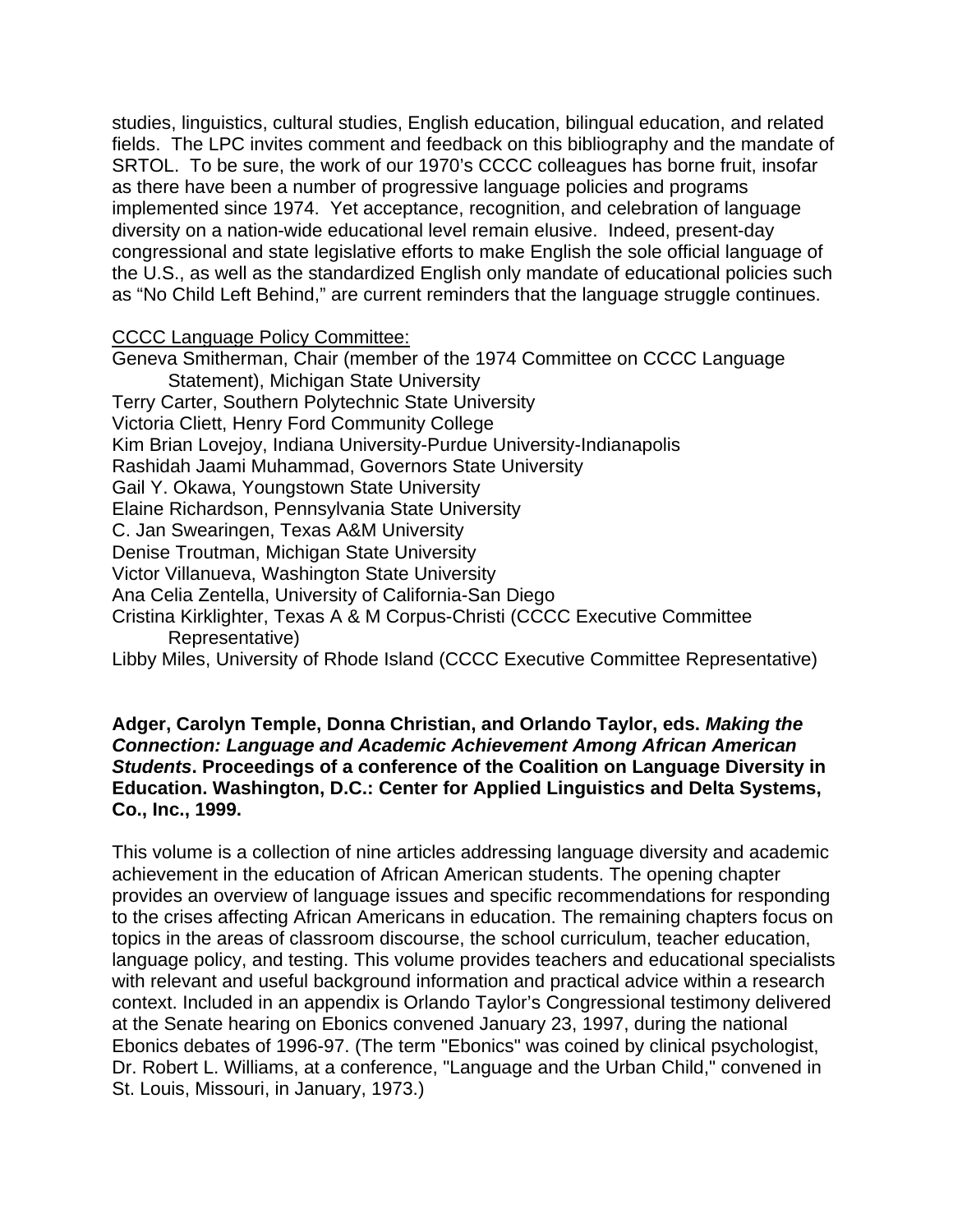## **Ball, Arnetha F.,and Ted Lardner.** *African American Literacies Unleashed: Vernacular English and the Composition Classroom***. Carbondale, IL: Southern Illinois University Press, 2005.**

Envisioning a transformation of literacy instruction that utilizes a more inclusive pedagogy, this study of African American students in the composition classroom lays the groundwork for reversing the cycle of underachievement that plagues linguistically diverse students. The authors approach the issue of African American English in terms of teacher knowledge and prevailing attitudes, and they attempt to change current pedagogical approaches with a combination of traditional academic discourse and personal narratives. To empower and inform practitioners, administrators, teacher educators, and researchers, the authors provide knowledge and strategies that will contribute to unleashing the potential of African American students and help them imagine new possibilities for their success as writers. The volume outlines twelve changes teachers can initiate and monitor as they reflect on, analyze, and transform their classroom practices. The authors assert that necessary changes in theory and practice can be addressed by refocusing attention from teachers' knowledge deficits to the processes through which teachers engage information relevant to culturally informed pedagogy. Providing strategies for unlearning racism in the classroom and changing the status quo, this work stresses the development and maintenance of a real sense of "teaching efficacy"—teachers' beliefs in their abilities to connect and work effectively with all students—and "reflective optimism"—teachers' informed expectations that all students have the potential to succeed.

## **Ball, Arnetha F.** *Multicultural Strategies for Education and Social Change: Carriers of the Torch in the U.S. and South Africa***. NY: Teachers College Press, 2006.**

This book addresses one of the most pressing issues facing teacher education in the Twenty First Century—the need to help teachers acquire the attitudes, knowledge, skills and dispositions necessary to work effectively with diverse student populations. The book focuses on the need to prepare teachers for diversity as a global challenge and presents the story of a successful teaching approach that was developed and implemented with over one hundred U.S. and South African teachers. It presents a reconceptualized "model of teacher change" and an approach that develops teachers who are advocates for change across national boarders. Through the rich stories of actual teachers, this book challenges educators to imagine new possibilities for teacher training, program organization, and classroom structures with the aim of reforming our schools into institutions that are capable of offering high quality education to all students.

#### **Barkin, Florence, Elizabeth A. Brandt, and Jacob Ornstein-Galicia.** *Bilingualism and Language Contact: Spanish, English, and Native American Languages***. New York: Teachers College Press, 1982.**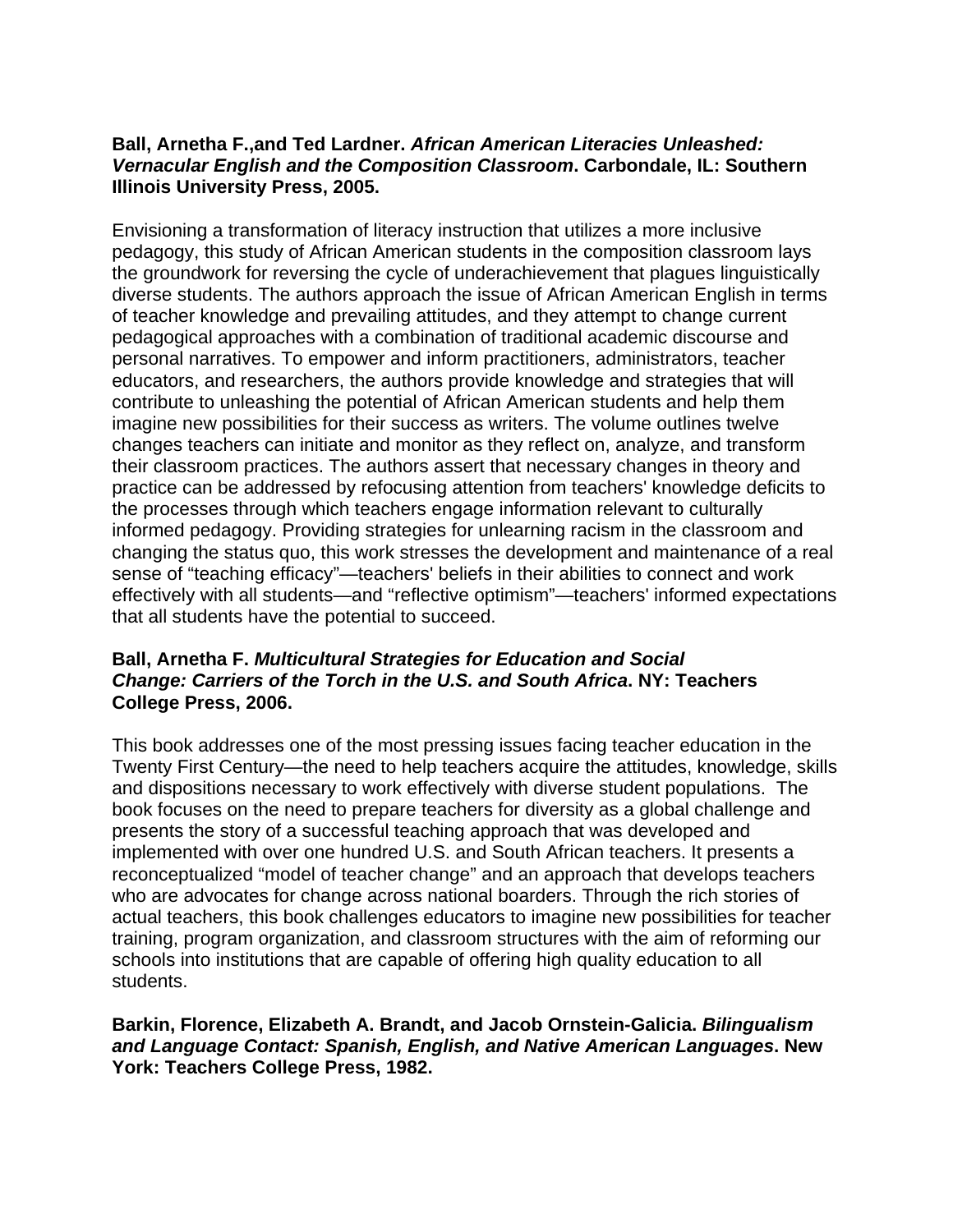This collection of sociolinguistic papers explores the languages and language varieties in the Borderlands, an area comprising the U.S. Southwest and Northern Mexico. In addition to surveying the languages and varieties of the region, the volume focuses on the processes of language contact. Organized in five sections, it begins with a survey of past research on Spanish and Native American languages and identifies key research perspectives for the study of languages in the region. It then moves to an examination of language contact between speakers of Native American languages and speakers of English and Spanish, and to reporting research and data on particular features of Southwest Spanish. It ends with chapters that address the implications of bilingualism and language contact for teaching and learning and that deal with the challenges of maintaining individual languages and reversing language loss in some locations.

## **Baugh, John.** *Out of the Mouths of Slaves: African American Language and Educational Malpractice***. Austin: University of Texas Press, 1999.**

An important source for educators and policymakers, this text covers general and specific topics related to African American Language (aka "African American English"), such as common misconceptions of AAL, its relevance to education and social policies, cross-cultural communication in social context, linguistic studies of AAL, and, in a final chapter, research trends for AAL, including a survey of linguistic studies of AAL, educational applications and practices, and anthropological studies of AAL culture and community.

## **Blake, Renée, and Cecilia Cutler. "AAE and Variation in Teachers' Attitudes: A Question of School Philosophy?"** *Linguistics and Education* **14.2 (2003): 163-194.**

This article reports on a study of five secondary public schools in New York City and their teachers' attitudes toward African American English (AAE) as well as bilingual and bidialectal educational programs. In particular, the study examined the relationship between teachers' attitudes and language policies, or lack thereof, in the schools. Eighty-eight teachers, representing 10% of the faculty from each school, completed an attitudinal survey. Overall, the study found that teachers were more concerned about issues related to bilingualism than to bidialectalism: 52% of the respondents supported bilingual programs, whereas only 20% supported bidialectal programs. While a clear majority (69%) viewed AAE as a legitimate variety of English, many (72%) did not find AAE appropriate for the classroom or useful in teaching Standard English. Of particular note, however, is the finding that schools' philosophies influenced teachers' disposition toward AAE-speaking students. For example, the school with a large bilingual population had a philosophy which promoted linguistic diversity and its teachers had greater sensitivity to issues of AAE-speaking students. The authors expressed the need for teacher training programs devoted to issues of language diversity and to the needs of both non-native English speakers and students who are nonstandard English speakers.

## **Brooks, Charlotte K., ed.** *Tapping Potential: English and Language Arts for the Black Learner***. Urbana: National Council of Teachers of English, 1985.**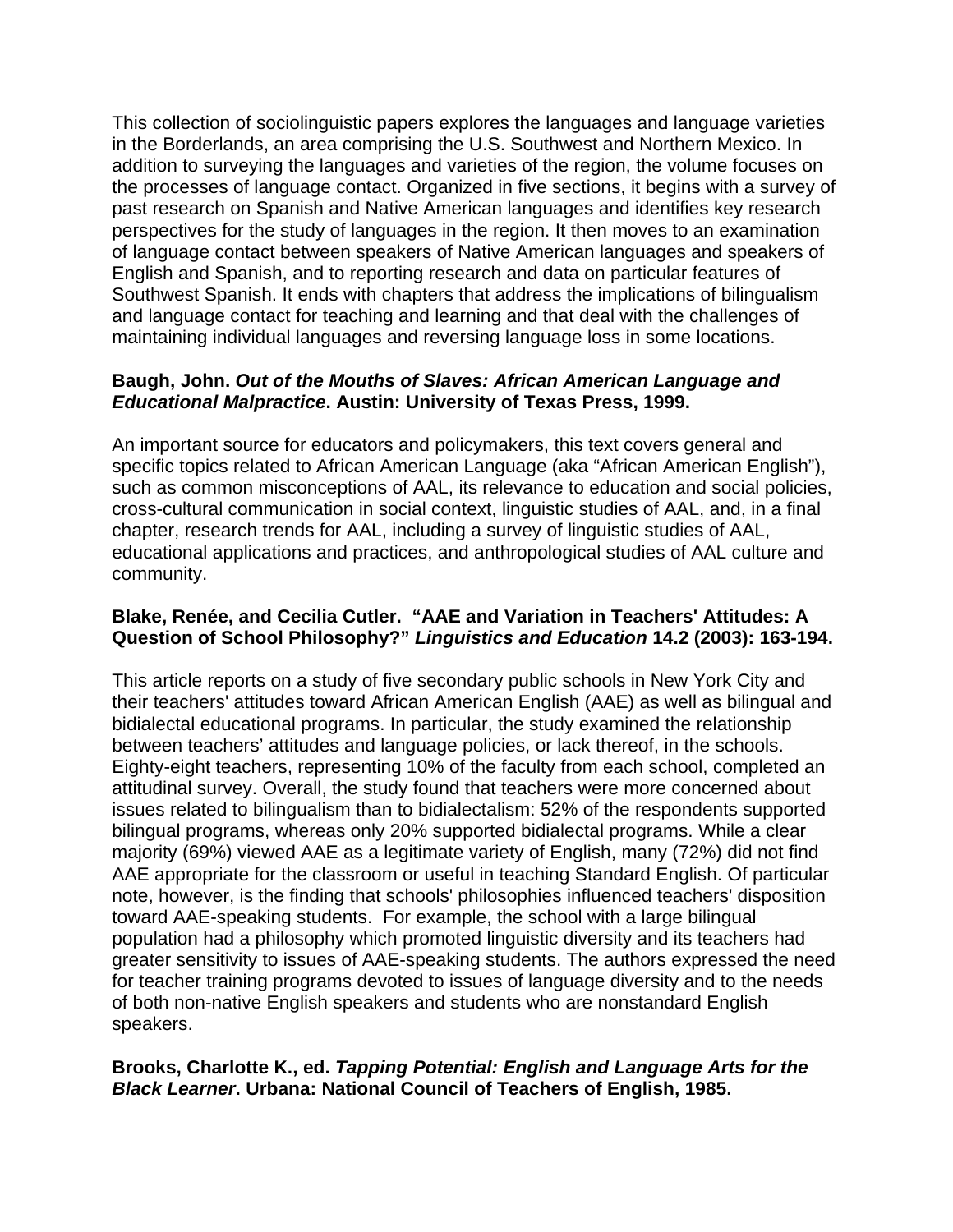Tapping the potential of Black learners in the areas of language, writing, reading, and literature is the theme of this collection of articles based on research and experience. Written by Black professionals in education for Black learners and students of Color at all levels, the collection is intended primarily for teachers of English and language arts. It begins with the language of the young child, with essays on oral language, language and dialect, and teacher attitudes; continues with essays on reading and writing, including the kinds of reading and writing that foster active learning before learners enter school; and ends with essays on the literature of Black America. Each section is introduced by a noted authority in the field.

## **Bruch, Patrick, and Richard Marback, eds.** *The Hope and the Legacy: The Past, Present. and Future of "Students' Right to Their Own Language***." Cresskill, NJ: Hampton, 2005.**

This collection of both new and previously published essays centers on the "Students' Right to Their Own Language," which was adopted by CCCC in April, 1974 and published in a special Fall, 1974 issue of *College Composition and Communication*. Organized in four sections, the volume begins with articles characterizing the research climate in the 1960s and early 1970s, setting the scene for the emergence of "Students' Right." Section Two features essays representing the varied initial responses to the CCCC adoption of "Students' Right" as organizational policy. Section III includes articles that challenge practitioners to consider their teaching practices in the context of their beliefs about equality and serving the needs of all students, a persistence that begins to influence and shape new theories of literacy. The final section, containing essays written for this volume, addresses issues in composition studies, such as English Only and teacher preparation, from the perspective of "Students' Right." The central theme of this volume is that teachers of writing continue to value and give voice to the social purposes of writing instruction.

## **Clark, Romy, and Roz Ivanic. "Issues of Correctness and Standardisation in Writing."** *In The Politics of Writing***. New York: Routledge, 1997. 187-216.**

The authors discuss the political issue of standardization in written language and suggest that insistence on correctness in spelling, punctuation, and sentence structure, while understandable in some kinds of writing, is often misplaced and damaging, affecting not only students who struggle with the mechanical aspects of writing but also teachers who perpetuate language myths which they believe will ensure their students' success in society. Insistence on correctness is both regulatory and reductive in that it lessens the desire of many people to use writing to express their views and perpetuates particular forms as markers of prestige. The authors show how the physical aspects of written language are generalized and used as criteria of quality to assess the way in which people speak, leading to judgments about intelligence and moral worth. These technical aspects of writing, they argue, receive far more attention than the communicative aspects (e.g., content, structure, and style). Writing serves many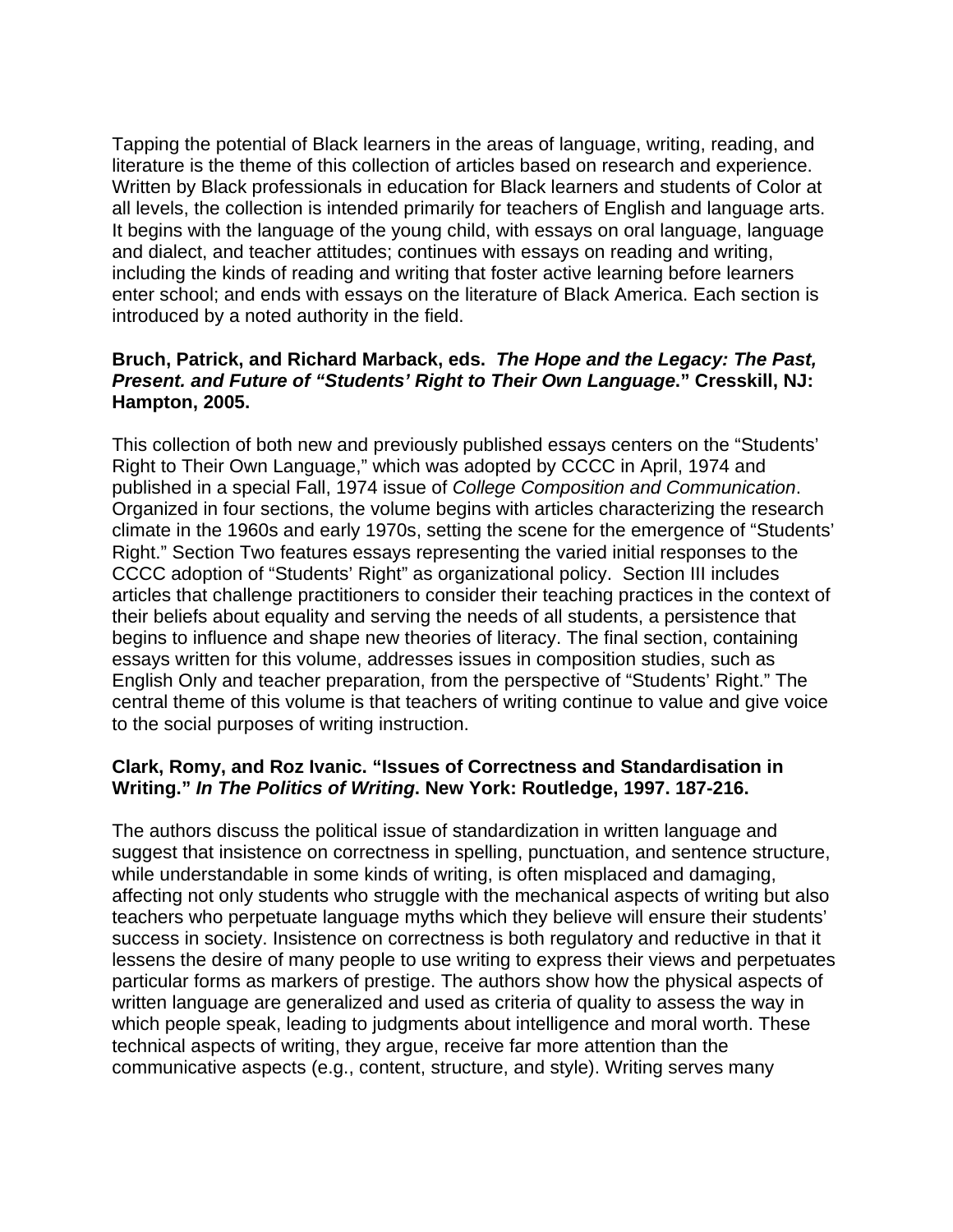functions, and the role of context, purpose, and social identities and relations dictates the extent to which adherence to conventions is needed.

## **Coleman, Charles F. "Our Students Write with Accents—Oral Paradigms for ESD Students."** *College Composition and Communication* **48.4 (Dec. 1997): 486-500.**

The author expands the context of literacy instruction for African American English (AAE) and Creole-based English speakers by showing the influence of oral language paradigms and practices in the writing of English as a Second Dialect (ESD) students. Using samples from the writing of AAE students, the author examines various oral/aural influences as well as "by-strings" and "topic-comment" sentence structures, which the author believes may be motivated by the students' attempts to adjust their language to the style of academic writing. The author then analyzes two essays (a personal narrative and an expository piece) written by an African American student in a developmental writing class to illustrate the tension between speech and writing, the student's own awareness of genre (e.g., the AAE features in narrative-based writing that enable the writer to achieve voice and ownership, while at the same time knowing these features may not be deemed acceptable in academic writing), and the student's struggle to communicate rich meanings and maintain voice in the process of acquiring academic language. The author concludes with pedagogical suggestions related to grammar instruction.

## **Delpit, Lisa, and Joanne Kilgour Dowdy, eds.** *The Skin That We Speak: Thoughts on Language and Culture in the Classroom***. New York: The New Press, 2002.**

This volume explores the connections between language, race, identity, and school success in thirteen essays that delve into how speakers of "nonstandard" English mostly varieties of African American Language, or Ebonics—view themselves. In addition, the volume looks at how schools have often perpetuated educational inequities through narrow conceptions of language, and how educators can bring justice to schools by valuing students' language and identity. "Part One" of the volume deals explicitly with language and identity. In it, Joanne Kilgour Dowdy and Ernie Smith document how one's dialect leads peers, teachers, and others to make negative assumptions about one's academic abilities. "Part Two" explores language in the classroom. Delpit's "No Kinda Sense" offers a parental and pedagogical perspective on code switching and illuminates what schools can do to embrace culture and illustrates how the resulting acceptance helps students to move into new realms of language. "Part Three" examines teacher knowledge as it relates to the intersection of teaching, learning, language, and identity. Herb Kohl and Shuaib Meacham's concluding chapters examine teacher talk, exploring how language influences teaching and learning in the classroom.

#### **Faltis, Christian J., and Paula Wolfe, eds.** *So Much To Say: Adolescents, Bilingualism, and ESL in the Secondary School***. New York: Teachers College Press, 1999.**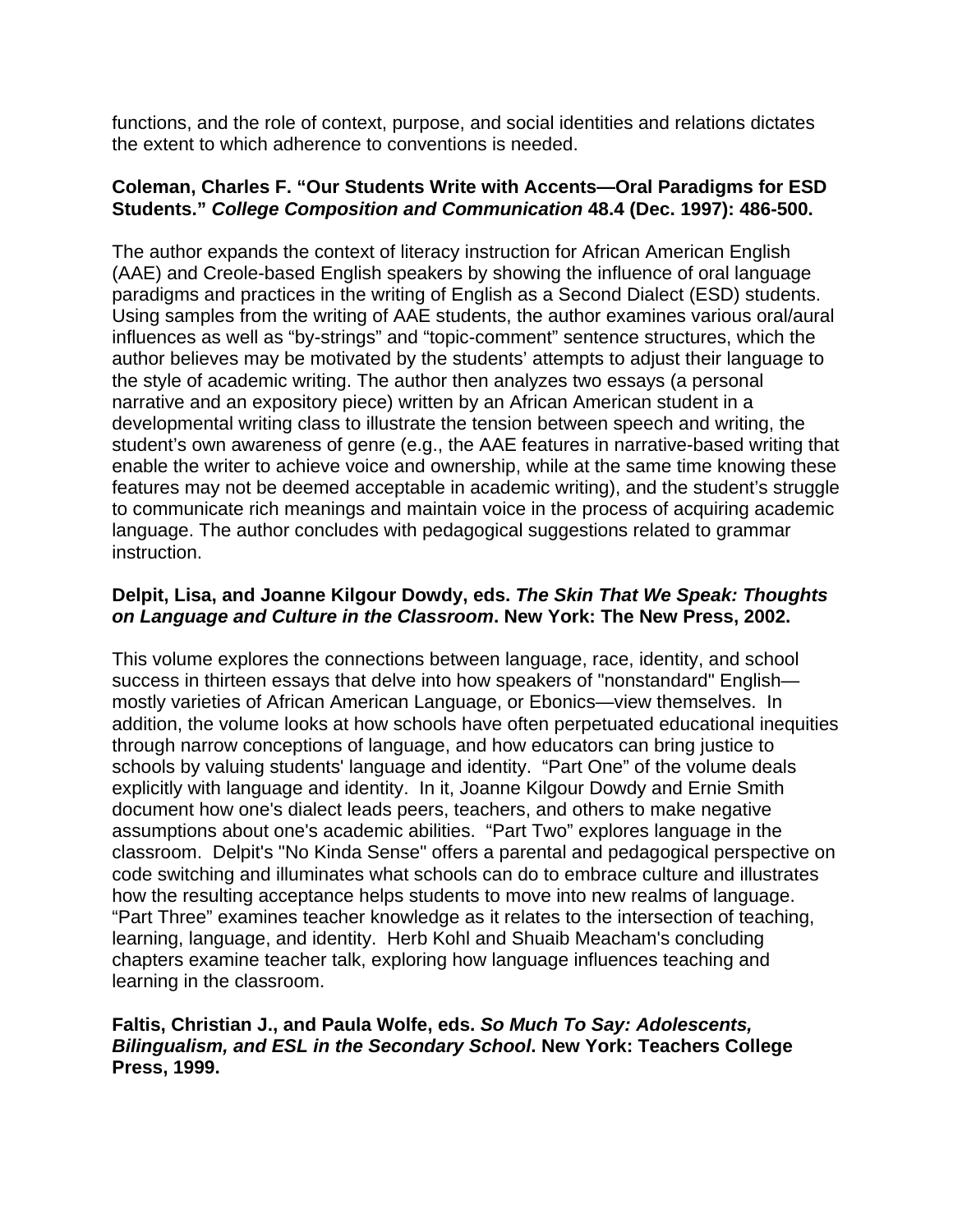This collection is one of the first research-based examinations of secondary bilingual and English As a Second Language (ESL) education, focusing on three major areas of secondary schooling—the students, the curricula, and the programs. Its purpose is to bring together new research on adolescents, bilingual education, and ESL as a foundation for future studies that investigate secondary school issues. In addition to recognizing the increased numbers of language minority students in our secondary schools, this volume advocates new ways of educating that incorporate language minority perspectives for the benefit of all students.

## **Fought, Carmen.** *Chicano English in Context***. New York: Palgrave Macmillan, 2003.**

Based primarily on data collected from adolescent and young adult native speakers in Los Angeles, this book is a comprehensive sociolinguistic study of language and language change in Latino/a communities. It provides the basics of Chicano English (CE) structure (phonology, syntax, and semantics) and its connection to the social and cultural identity of its speakers, along with detailed analyses of particular sociolinguistic variables. Emphasis is given to the historical, social, and linguistic contexts of CE. In addition, the differences between native and non-native CE speakers are covered. A final chapter discusses the future of research on CE.

## **Gilyard, Keith.** *Voices of the Self: A Study of Language Competence***. Detroit: Wayne State University Press, 1991.**

This largely autobiographical work, focusing on language education and sociolinguistics, tells the story of how an African American Language speaker in an urban public school system acquires competence in Standard English. Alternating chapters address issues of language learning and pedagogy in order to shed light on ways of improving the education of African American students and other minorities as they learn to develop their abilities to communicate in mainstream settings. The author responds to different proposals for dealing with language diversity (eradication, linguistic pluralism, and bidialectalism) and asserts that language pedagogy is successful when it teaches mastery of Standard English while valuing and preserving the identities, experiences and cultures of language minority students.

## **Gilyard, Keith.** *Let's Flip the Script: An African American Discourse on Language***. Detroit: Wayne State University Press, 1996.**

In this collection of eleven essays, the author draws on his personal and practical experiences, as well as scholarship, to reflect on major themes in language and education. Two essays deal with the confluences of language and politics, three essays address language motifs in African American literature, and the remaining six essays cover such topics as the linguistic features of African American and Afro-Caribbean varieties of English, education and democracy, process pedagogy, and a response to *The Bell Curve*. In a final chapter, the author extends the narrative in *Voices of the Self* by giving an autobiographical account of the experiences that shaped his beliefs about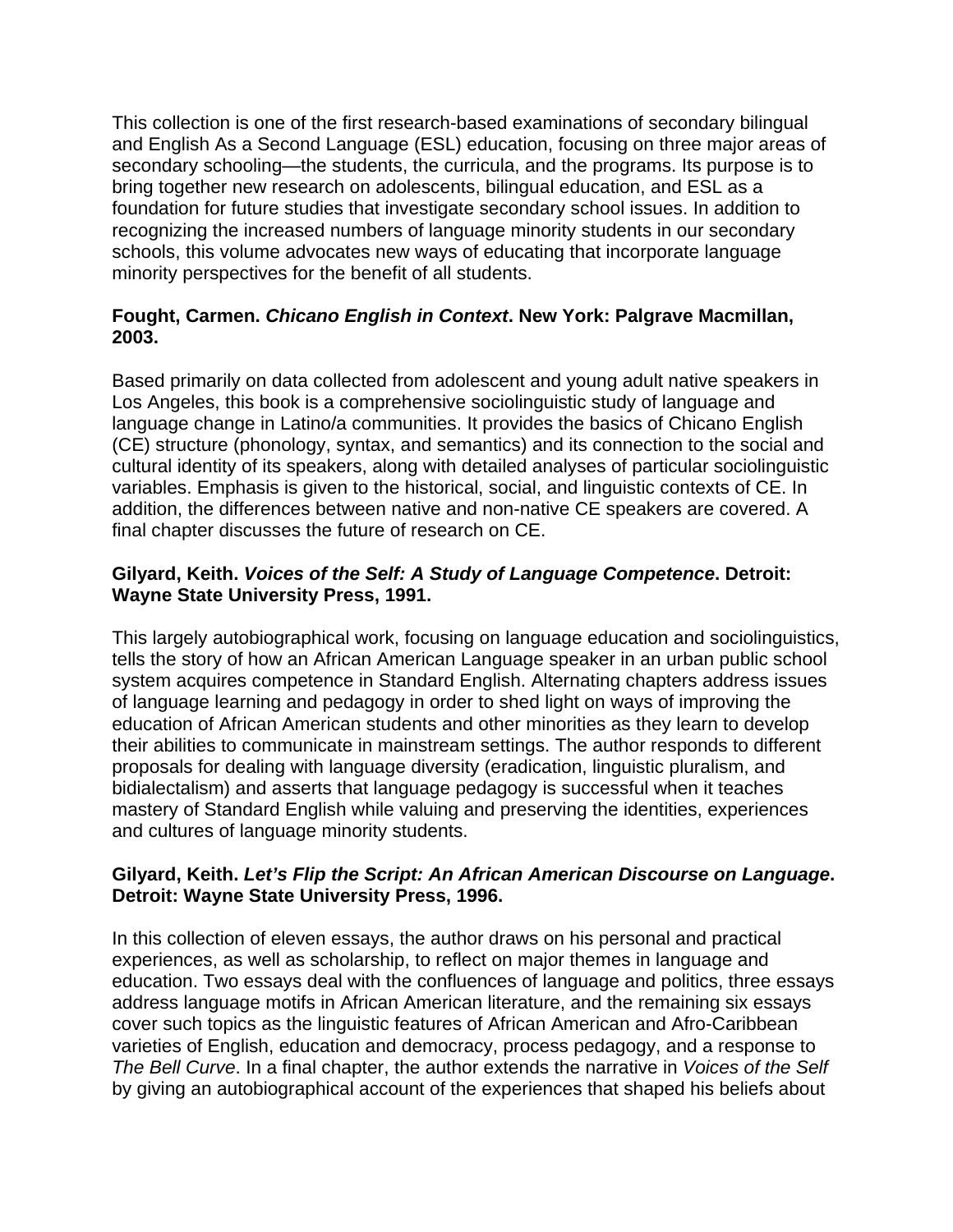teaching. Gilyard combines his scholarly expertise and his own experiences to develop a significant contribution to the African American intellectual tradition.

## **Glowka, Wayne A. and Donald M. Lance, eds.** *Language Variation in North American English: Research and Teaching***. New York: Modern Language Association, 1993.**

This collection of thirty-nine essays on teaching about dialect combines research with pedagogy and practices suitable for classroom situations ranging from middle school to graduate school. The essays are organized under seven major headings: General; Regional Variation; Ethnic and Social Variation; Sex, Gender, and Language Variation; Variation in Historical Contexts; Standard Language and Questions of Usage; and Language Variation and Composition. This Centennial Publication of the American Dialect Society offers a wealth of practical information about language variation and the importance of this topic for an understanding of human communication.

## **González, Roseann Dueñas (with Ildikó Melis), ed.** *Language Ideologies: Critical Perspectives on the Official English Movement***, Volume 1:** *Education and the Social Implications of Official Language***. Urbana, IL: National Council of Teachers of English, 2000.**

This collection of essays examines the issues and myths surrounding the Official English movement (aka "English Only") in the United States and demonstrates its negative impact on language minorities in schools and society. Written for educators, administrators, ESL specialists, and scholars, the collection begins with updates on our changing demographics, on English Only in California, and on the history of bilingual education in the United States. Subsequent essays show the disconnect between research and politics in the education of language minority children and adult ESL learners. A concluding group of essays discusses the social value of linguistic difference and the importance of language awareness in teacher training and in the writing classroom. In an Afterword, Victor Villanueva summarizes what readers can learn from this volume.

## **González, Roseann Dueñas (with Ildikó Melis), ed.** *Language Ideologies: Critial Perspectives on the Official English Movement***, Volume 2:** *History, Theory, and Policy***. Mahwah, New Jersey: Lawrence Erlbaum Associates, 2001.**

This collection of essays covers various theoretical, historical and political aspects of the Official English movement and deals with broad issues of social justice and the relationship between language and ideology. The essays unpackage the ideologies and hidden agendas associated with the Official English movement and encourage similar critical examination of positions advocated by supporters of linguistic diversity and language rights. An Afterword by Thomas Ricento identifies and comments on the major themes presented in this volume.

# **Green, Lisa J.** *African American English: A Linguistic Introduction***. Cambridge:**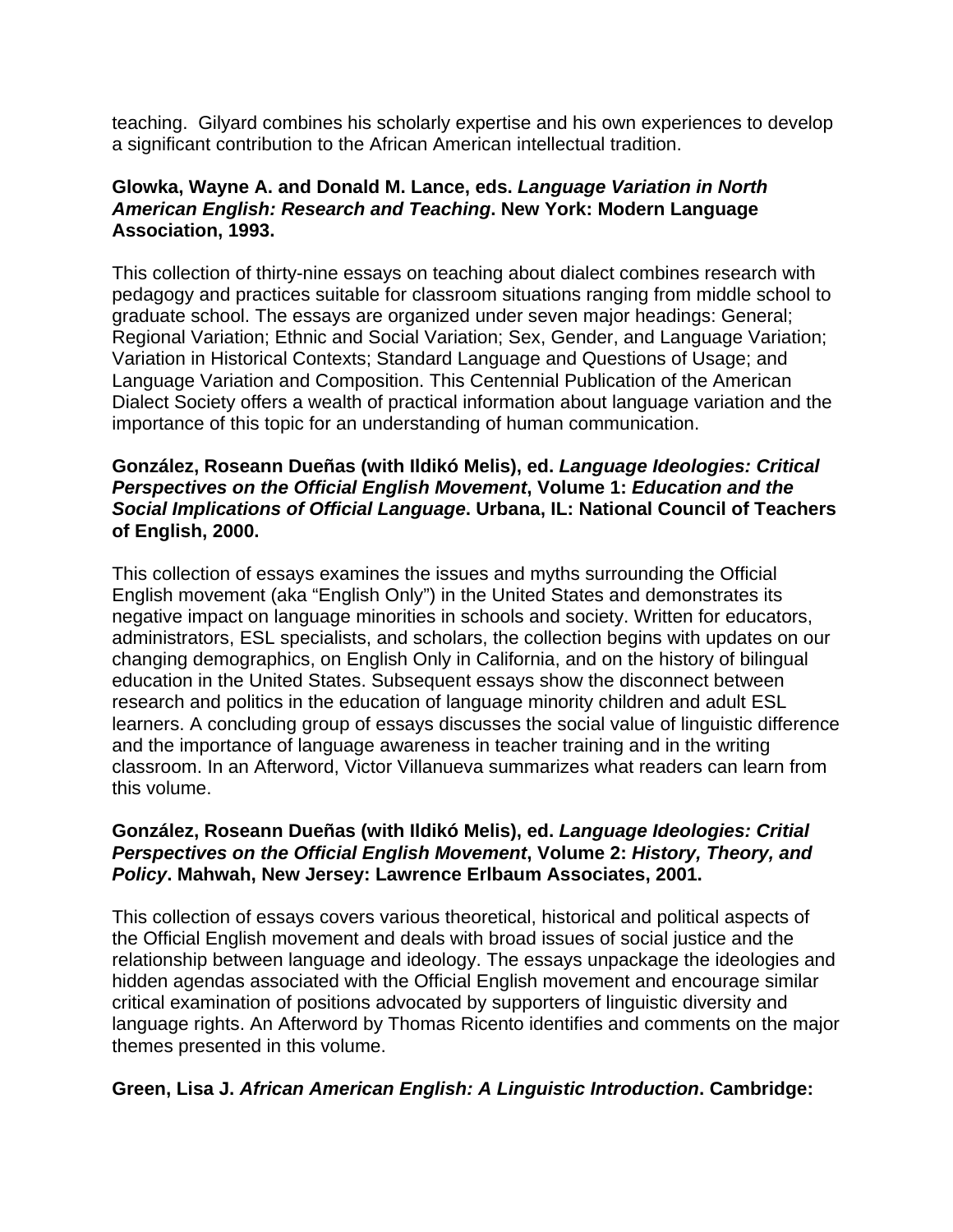## **Cambridge University Press, 2002.**

Written by a native speaker of African American English (AAE), this introductory textbook is the first to employ syntactic theory to examine the structure of AAE. Eight chapters deal with topics centering on linguistic and social issues. The author provides a linguistic description of AAE and describes patterns in the sentence structure, sound system, word formation, and word use in AAE, including chapters on speech events and rules of interaction, AAE in literature and in the media, and education. A final chapter provides a useful discussion of ideas for developing activities and strategies for teaching mainstream English proficiency. The author takes the view that AAE is a linguistic system different from classroom English and other varieties of English although it shares features with them. Each chapter ends with a summary and exercises.

## **Grenoble, Lenore A., and Lindsay J. Whaley, eds.** *Endangered Languages: Language Loss and Community Response***. Cambridge: Cambridge University Press, 1998.**

This volume addresses issues related to the phenomenon of language loss and the ways in which communities respond to it across the globe. Thirteen essays are organized in four parts: (1) General issues, (2) Language-community responses, (3) What is lost: language diversity, and (4) Mechanisms of language loss. Various key points emerge in this research such as the need for more empirical data on language use and vitality; for theoretical models that can predict language loss or endangerment on a global level; for a better understanding of the kinds of situations that facilitate or hinder language use; and for understanding the effects of language loss on speech communities. Of particular note in this volume are discussions of the role of the linguistic profession in language preservation efforts and of arguments for safeguarding language diversity.

## **Hale, Ken, Michael Krauss, Lucille Watahomigie, Akira Yamamoto, Colette Craig, LaVerne Masayesva Jeanne, and Nora England. "Endangered Languages: On Endangered Languages and the Safeguarding of Diversity."** *Language***, 68, l: l-42, 1992.**

This collection of essays, delivered at a 1991 symposium of the Linguistic Society of America, treats various aspects of language endangerment with examples from North and Central America, and highlights the reality of language loss and decline and the response to this crisis by the communities most affected. It begins with an essay that provides a bleak assessment of the language situation on a global scale. Other essays detail the energetic responses of endangered language communities as well as the efforts of governments and institutions to preserve languages and cultures. A final essay discusses the human value of linguistic diversity in the contexts of linguistic science, culture and art.

## **Hinton, Leanne, and Ken Hale, eds.** *The Green Book of Language Revitalization in*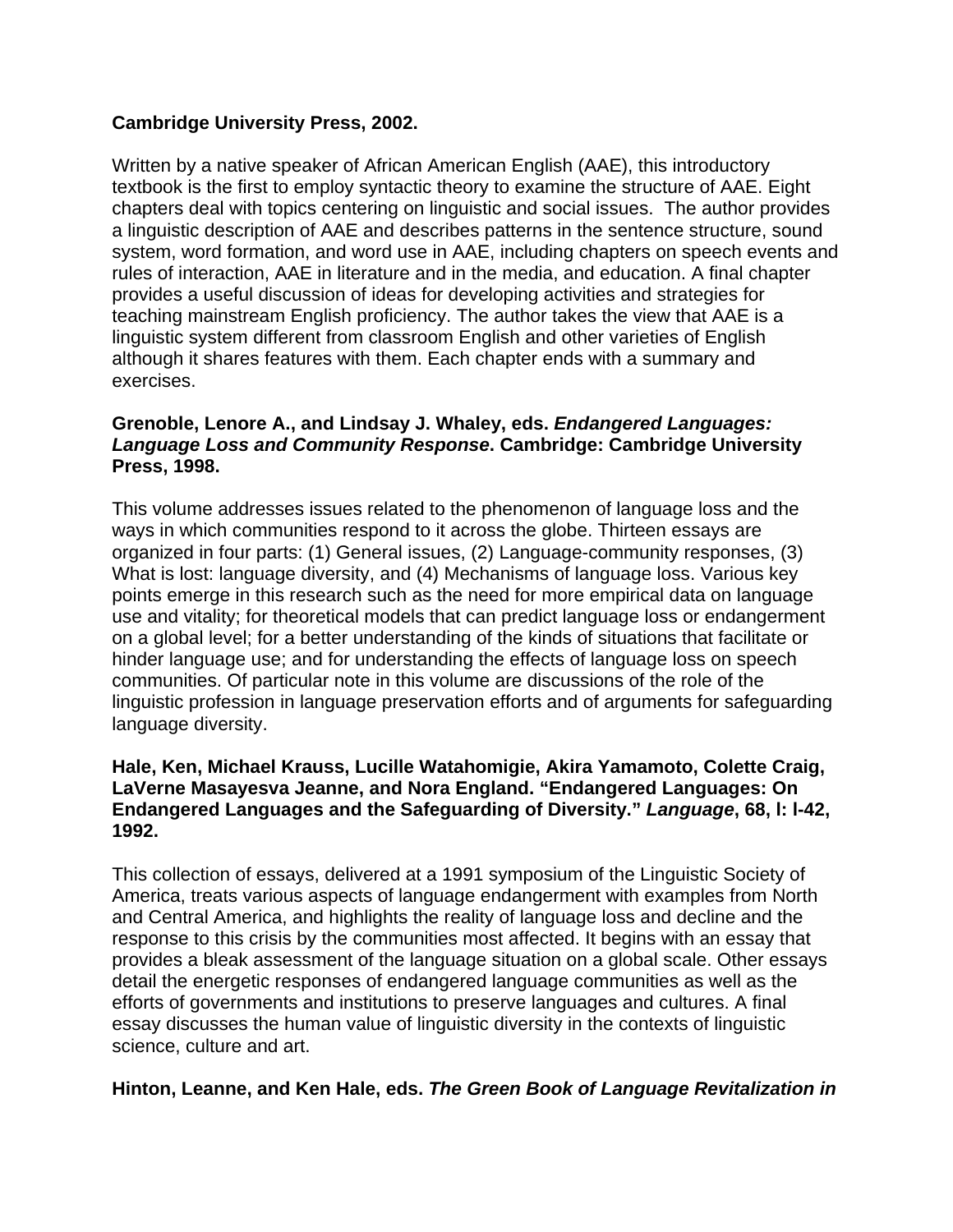## *Practice***. New York: Academic Press, 2001.**

Intended as a reference for individuals and communities interested in the revitalization of endangered languages, this resource focuses primarily on indigenous languages of North America and aims to represent the principles and methods of language revitalization as well as to describe actual revitalization programs. Various approaches to revitalization are discussed: school-based programs, after-school and summer programs, adult language programs, materials development, and home-based programs. This volume reflects the efforts of a growing movement of indigenous peoples to save their languages from extinction and to reverse language shift. Chapters include tables, charts, notes, and references, and cover various aspects of language revitalization, such as language policy and planning, immersion, literacy, media and technology, and training.

## **Hinton, Leanne.** *Flutes of Fire: Essays on California Indian Languages***. Berkeley: Heyday Press, 1994.**

This book is a collection of essays dealing with various aspects of California Indian languages and written in an easily readable style by a linguist who has worked extensively with Native Americans in California on language preservation projects. The author includes autobiographical details about her early studies of ethnomusicology leading eventually to her interest in language and a linguistic study of Havasupai songs. Focusing on the Native languages of California, the author includes essays on song, storytelling, men's and women's languages, counting systems, language history, vocabulary and grammar, and the ways prejudice and oppression relate to language decline. The author conveys "a sense of urgency about the impending loss of our great linguistic treasure." The book highlights how much we learn from Native languages, as they represent different ways of understanding the world and different kinds of knowledge and cultural practices. Also included are black-and-white photographs, an index and a bibliography.

## **Hornberger, Nancy H., ed.** *Indigenous Literacies in the the Americas: Language Planning from the Bottom Up***. NY: Mouton de Gruyter, 1997.**

This collection of research articles deals with issues of educational reform and describes the multiple local languages of North, South, and Meso-America, providing detailed, ethnographic, and linguistic knowledge of local literacies and practices and their implications for national policy in a number of countries. The collection examines languages and writing systems, invented local literacies, and vernacular literacies in the context of national programs for education and literacy and the theories of nationalism on which they are based. The authors share the view that the development of indigenous literacies not only enriches indigenous cultures and empowers speakers but also enables otherwise marginalized people to contribute to global society.

## **Jackson, Austin, and Geneva Smitherman. "'Black people tend to talk eubonics': Race and Curricular Diversity in Higher Education,"** *Strategies for Teaching First-*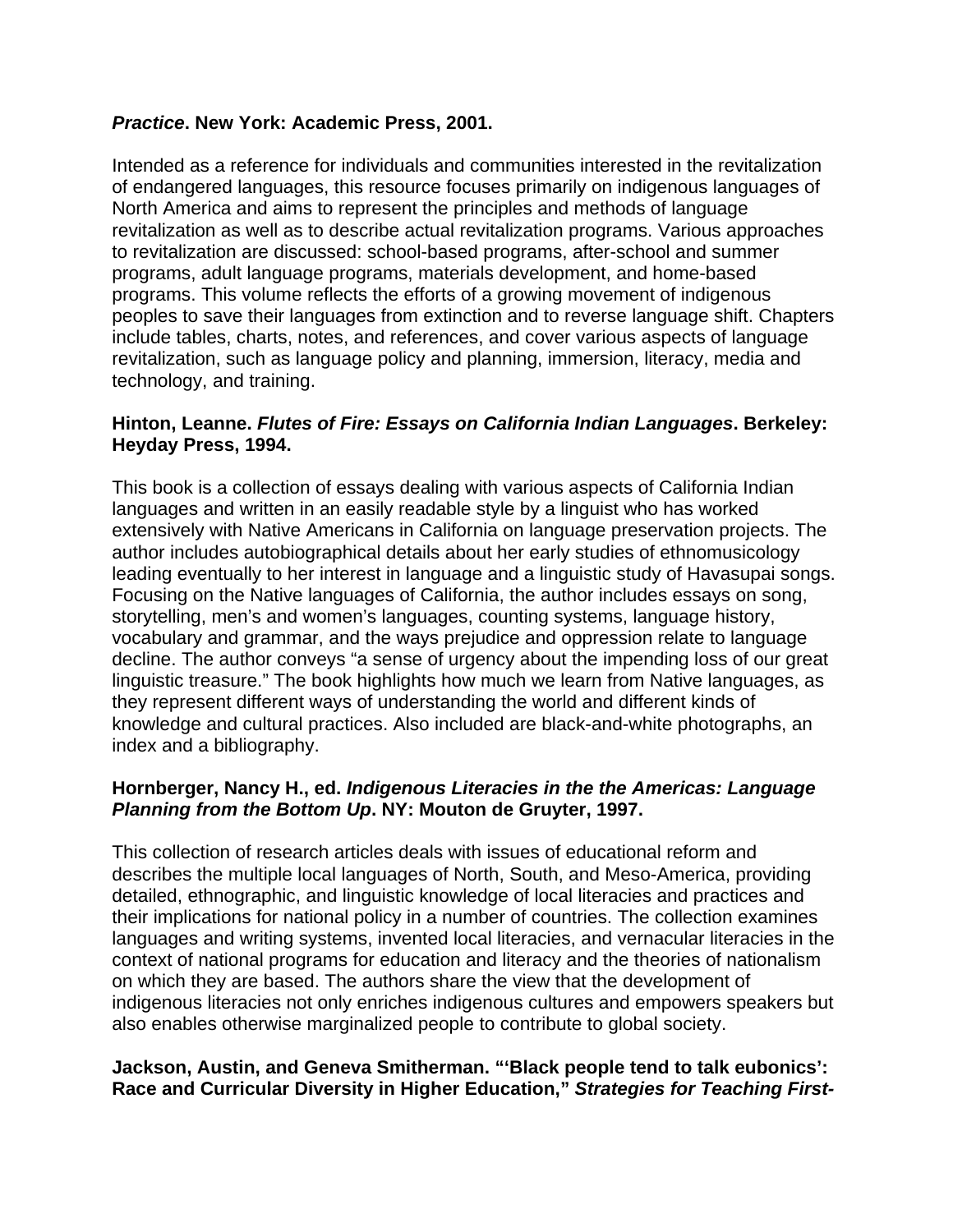## *Year Composition***, eds., Duane Roen,** *et. al.***, pp. 46-51. Urbana: National Council of Teachers of English, 2002.**

The authors discuss the issues and criticism faced by teaching assistants of Color in historically non-Black colleges and universities, specifically in general education and required courses like first-year composition where diversity content is an integral part of the curriculum. The authors give examples of different strategies employed by teaching assistants in addressing such issues.

## **Jackson, Ronald L., II, ed.** *African American Communication and Identities: Essential Readings***. Thousand Oaks, CA: Sage, 2004.**

This collection of reprinted articles and essays, many classic and some recent, is intended to diversify perspectives offered in communication research by exploring African American communication and identities and expanding knowledge of human interactions. Organized in six parts, each with an overview by the editor, the volume begins with theoretical and rhetorical approaches to African American communication and identities and then features articles examining broader contexts, such as relational, gendered, organizational, instructional, and media studies. Each article is followed by five discussion questions.

## **Kinloch, Valerie Felita. "Revisiting the Promise of** *Students' Right to Their Own Language***: Pedagogical Strategies."** *College Composition and Communication* **57.1 (Sept. 2005): 83-113.**

The author revisits the historical significance of the *Students' Right* resolution and focuses attention on its pedagogical implications for the composition classroom. She demonstrates an approach to linguistic diversity that centers on adopting an "interpretive attitude" and engaging in meaningful exchanges with students about linguistic varieties and multiple ways of knowing as evidenced by the literacies of students. The author describes three classroom vignettes in which teacher and students engage in critical discussions of key points in *Students' Right* and other selected readings. These vignettes exemplify an engaged pedagogy that centers on "a rhetoric of rights." In addition, the author enumerates various strategies that teachers can use to invite language varieties into composition classrooms, to affirm the competencies students bring to the classroom, and to extend their critical thinking and literacy skills.

## **Lanehart, Sonja J., ed.** *Sociocultural and Historical Contexts of African American English***. Philadelphia and Amsterdam: John Benjamins, 2001.**

This collection of conference papers presented at the University of Georgia in 1998 features the work of scholars from various disciplines interested in language use in the African American community. Written for researchers, teachers, and students, it begins with an essay that addresses a central question, "What is African American English?" and then examines AAE in the context of other varieties such as Southern Vernacular English and English-based Creoles. The overview of historical aspects of AAE provides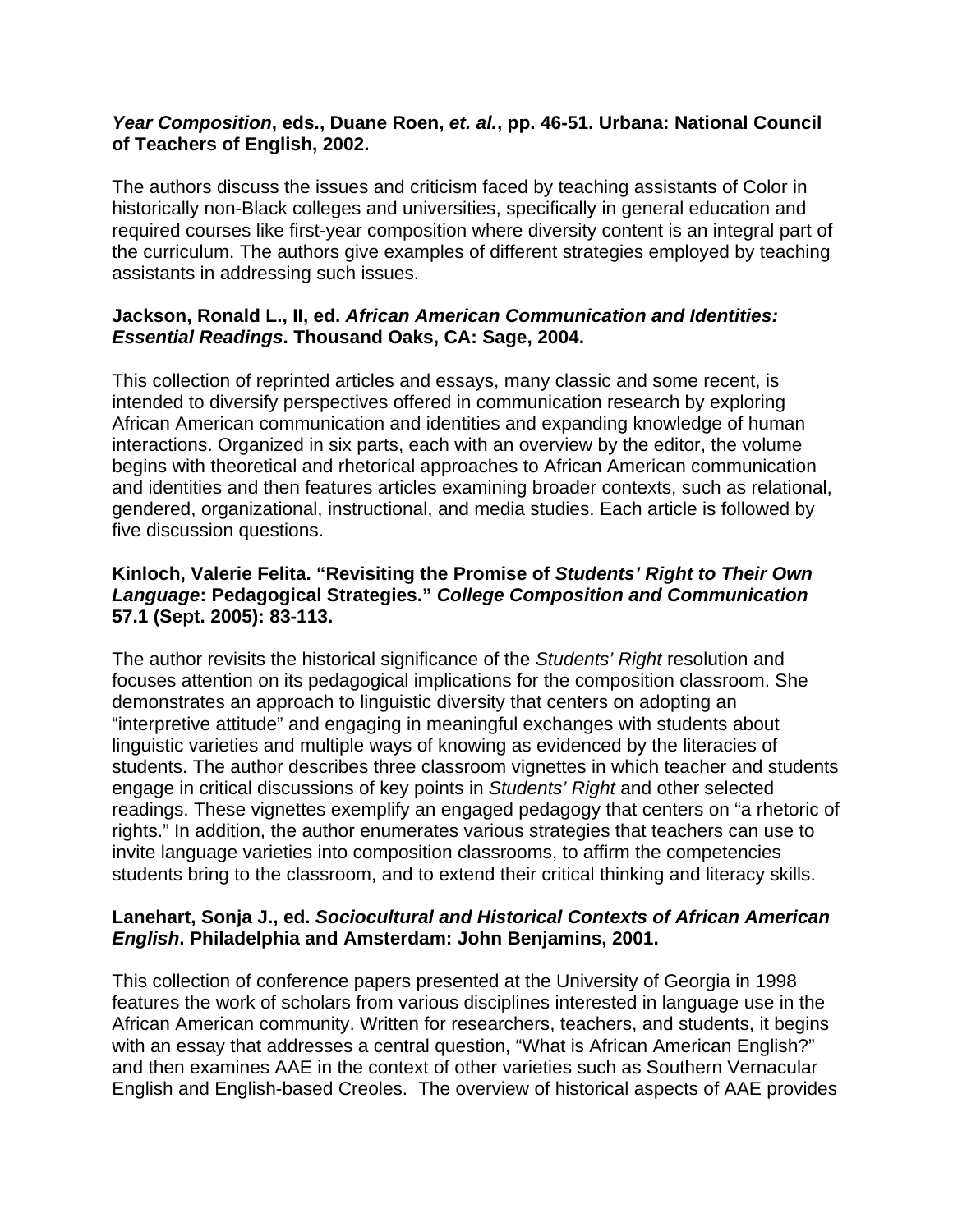a context for a discussion of its various uses within the African American community and for the application of knowledge about AAE to educational issues. A final chapter provides a critical overview of and identifies future directions for research.

## **Lippi-Green, Rosina.** *English With an Accent: Language, Ideology, and Discrimination in the United States***. London and New York: Routledge, 1997.**

The author examines linguistic facts about the structure and function of language, explores commonly held myths about language, and develops a model of "the language subordination process." Then, using a case-study approach, she applies the model to specific institutional practices (e.g., in education, news media, business) to show how false assumptions about language lead to language subordination. The author analyzes specific groups and individuals (speakers of African American English, Southern U.S. English, and the foreign-language accent of Latinos and Asian-Americans) and discusses why and how some embrace linguistic assimilation while others resist it.

## **McCarty, Teresa L., and Ofelia Zepeda, eds.** *Indigenous Language Use and Change in the Americas***.** *International Journal of the Sociology of Language* **132 (1998): 1-208.**

This journal issue features a series of essays on the status and role of indigenous languages in the U.S. and Latin America with special attention to the ideological and sociological influences that have contributed to the use of indigenous languages. Offering perspectives from academics and local speakers, the issue includes language autobiographies written by native speakers of indigenous languages as well as research-based investigations by linguists, anthropologists, and educators. Part I focuses on the language situation in the U.S., Part II covers indigenous languages, education, and policy in Mexico, and both parts include detailed analyses of language groups and communities at different stages of language shift and revitalization. Part III includes two book reviews (*Stabilizing Indigenous Languages and Flutes of Fire*) that offer "realistic appraisals of the current state of indigenous languages in the Americas."

## **Major, Clarence.** *Juba to Jive: A Dictionary of African-American Slang***. New York: Penguin, 1994.**

This dictionary of African American words, phrases, and expressions represents African American speakers throughout the U.S. from as early as the 1620s to the 1990s. Based on an extensive bibliography of spoken and printed sources, as well as the personal knowledge of the compiler, each entry includes the date when the word or phrase was popular, a sentence indicating the way the word or phrase was used, the definition, an example of usage (when necessary), and the area(s) of the country where the word or phrase was most frequently used. The dictionary includes four areas of African American slang: early southern rural slang from the time of enslavement, the slang of the "sinner-man/black musician"(1900-1960), street culture slang, and working class slang.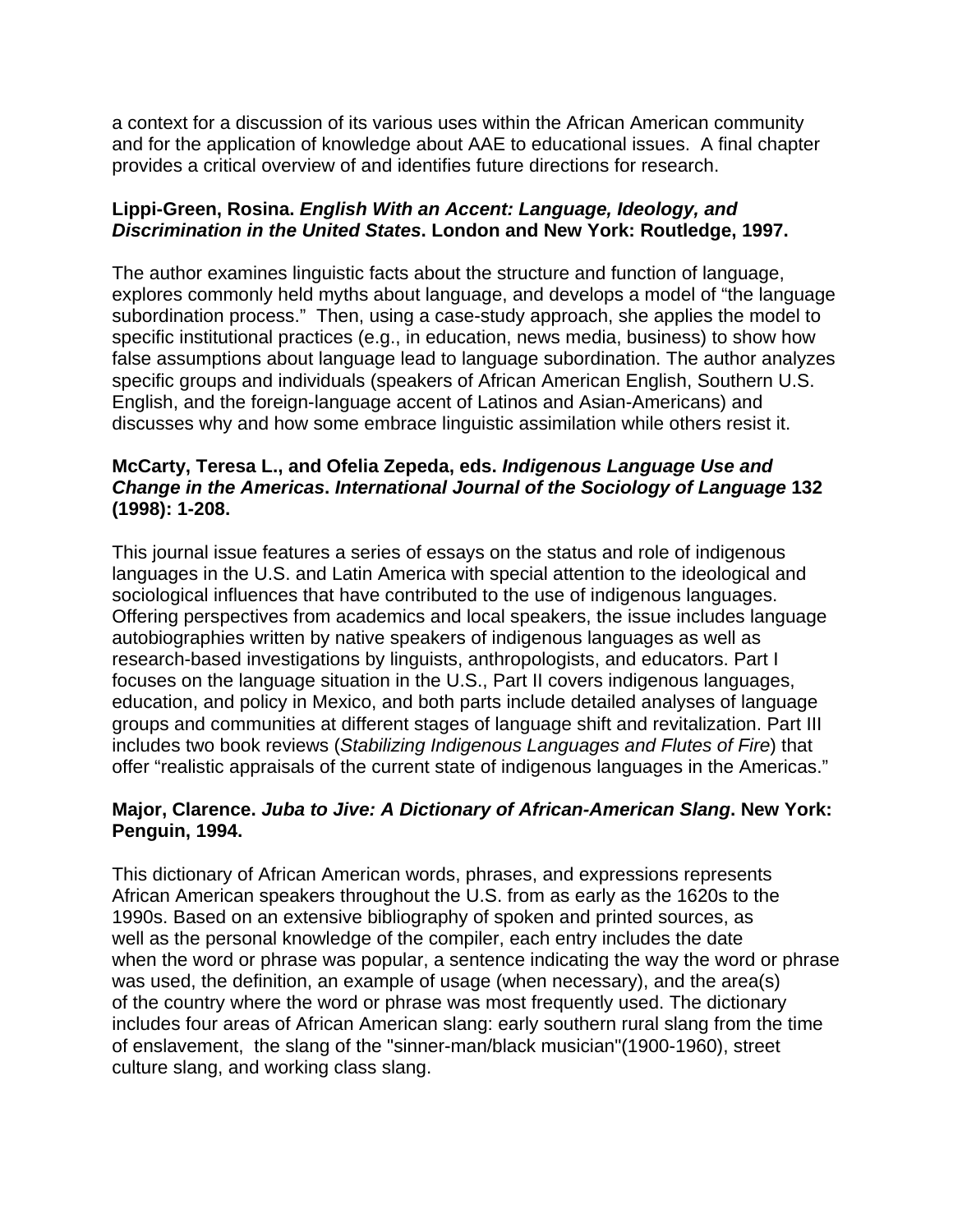#### **Massey, Douglas S., and Garvey Lundy. "Use of Black English and Racial Discrimination in Urban Housing Markets: New Methods and Findings."** *Urban Affairs Review* **36.4 (March 2001): 452-69.**

This article is a discussion of the authors' belief that racial discrimination in housing markets occurs without personal contact between agent and renters. To test the hypothesis that Americans can detect race on the basis of speech patterns, thus offering rental agents an opportunity to discriminate over the phone, the authors conducted an audit study in Philadelphia comparing male and female speakers of "White Middle-Class English," "Black Accented English," and "Black English Vernacular." The results showed significant racial discrimination, especially targeting poor Black women.

## **Morgan, Marcyliena.** *Language, Discourse and Power in African American Culture***. Cambridge: Cambridge University Press, 2002.**

This work focuses on cultural beliefs and practices as well as linguistic and historical information related to African American experiences in the United States. Based on data collected through fieldwork, interviews and research with African American women, youth, and families over a fifteen-year period in four major U.S. cities, it analyzes the attitudes, norms, changes, and developments of language and verbal style in society. Organized in six chapters, each beginning with an analysis of field notes, the book describes the development of the urban speech community, discussing concepts such as social face and double consciousness, and explores African American communicative practices. Chapters also cover African American women's speech across generations and the language of urban youth connected with Hip Hop Culture. The work concludes with a discussion of educational policy and planning, the influence of African American scholarship on reading and writing instruction, and court cases affecting the education of African Americans.

## **Mufwene, Salikoko S., John R. Rickford, Guy Bailey, and John Baugh, eds.**  *African-American English: Structure, History, and Use***. New York: Routledge, 1998.**

This survey of linguistic research responds to the need for a comprehensive textbook and reference on African American English (AAE). Written by linguists in the field, it includes essays on the linguistic features of AAE (grammar, phonology, and lexicon), its history and uses, as well as its relevance to educational issues and public debates about language varieties. Linguists and teachers will find particularly useful the essays that distinguish AAE from other varieties of English and that provide substantive analyses of the systemic nature of AAE. Special attention is given to topics that have received sparse coverage in the literature, namely, AAE's phonology, lexicon, and pragmatics. In addition to updating knowledge in the field, this textbook raises new questions and experiments with new approaches. The editors make explicit that all varieties of English are relevant to the development of theories of English.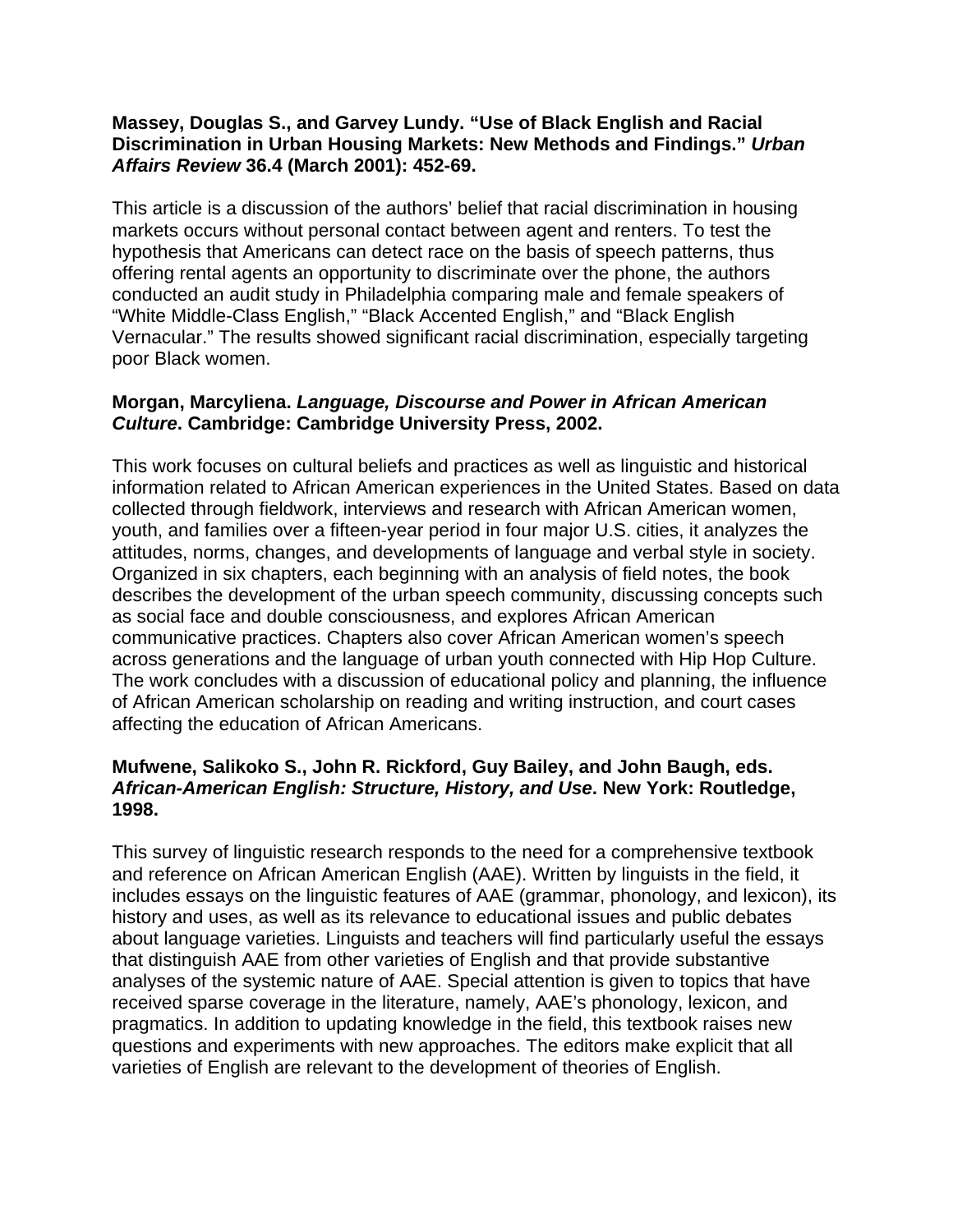## **Nero, Shondel J., ed.** *Dialects, Englishes, Creoles, and Education***. Mahwah, NJ: Lawrence Erlbaum, 2006.**

This volume brings together a multiplicity of voices, both theoretical and practical, on the complex politics, challenges, and strategies of educating students, in North America and worldwide, who are speakers of diverse varieties of English, Creoles and hybrid varieties of English. The number of such students is increasing as a result of the spread of English, internal and global migration and increased educational access. The book offers a sociohistorical perspective on language spread and variation; analysis of related issues such as language attitudes, identities, and prescribed versus actual language use; and practical suggestions for pedagogy. Pedagogical features include key points at the beginning of each chapter to help focus the reader and provide a framework for reading, writing, reflection, and discussion. Chapter-end questions for discussion and reflective writing engage and challenge the ideas presented and encourage a range of approaches to language diversity. Collectively, the chapters in this volume invite educators, researchers and students, across the fields of TESOL, applied linguistics, sociolinguistics, English, literacy studies, and language education, to begin to consider and adopt context-specific policies and practices that will improve the language development and academic performance of linguistically diverse students.

## **Nero, Shondel J.** *Englishes in Contact: Anglophone Caribbean Students in an Urban College***. Cresskill, NJ: Hampton Press, 2001.**

This qualitative study of four anglophone Caribbean students at a New York City college offers an in-depth examination of the students' written and spoken language and the challenges faced by both students and teachers as such students acquire academic literacy. Case studies of the four participants include excerpts from tape-recorded interviews, which reflect their linguistic self-perception, and sociolinguistic and educational experiences in their home countries and in New York City. Samples of their college writing over four semesters are represented and analyzed on morphosyntactic and discourse levels to determine the patterns that emerge when Creole English speakers attempt to write Standard Written English. Related issues such as language and identity, language attitudes, and educational responses to ethnolinguistic diversity are also discussed.

## **Peñalosa, Fernando.** *Chicano Sociolinguistics: A Brief Introduction***. Rowley, Massachusetts: Newbury House, 1980.**

This book offers a synthesis of research findings, from different disciplinary perspectives, on various aspects of Chicano/a bilingualism. A primary emphasis is a description and interpretation of Chicano/a English from a sociolinguistic perspective. Presupposing no expertise in linguistics or the social sciences on the part of readers, the author describes the historical relations between the English and Spanish languages and their speakers, the nature and extent of bilingualism among Chicanos, language interference versus language mixture, private versus public domains of language use, language attitudes, and social and linguistic change.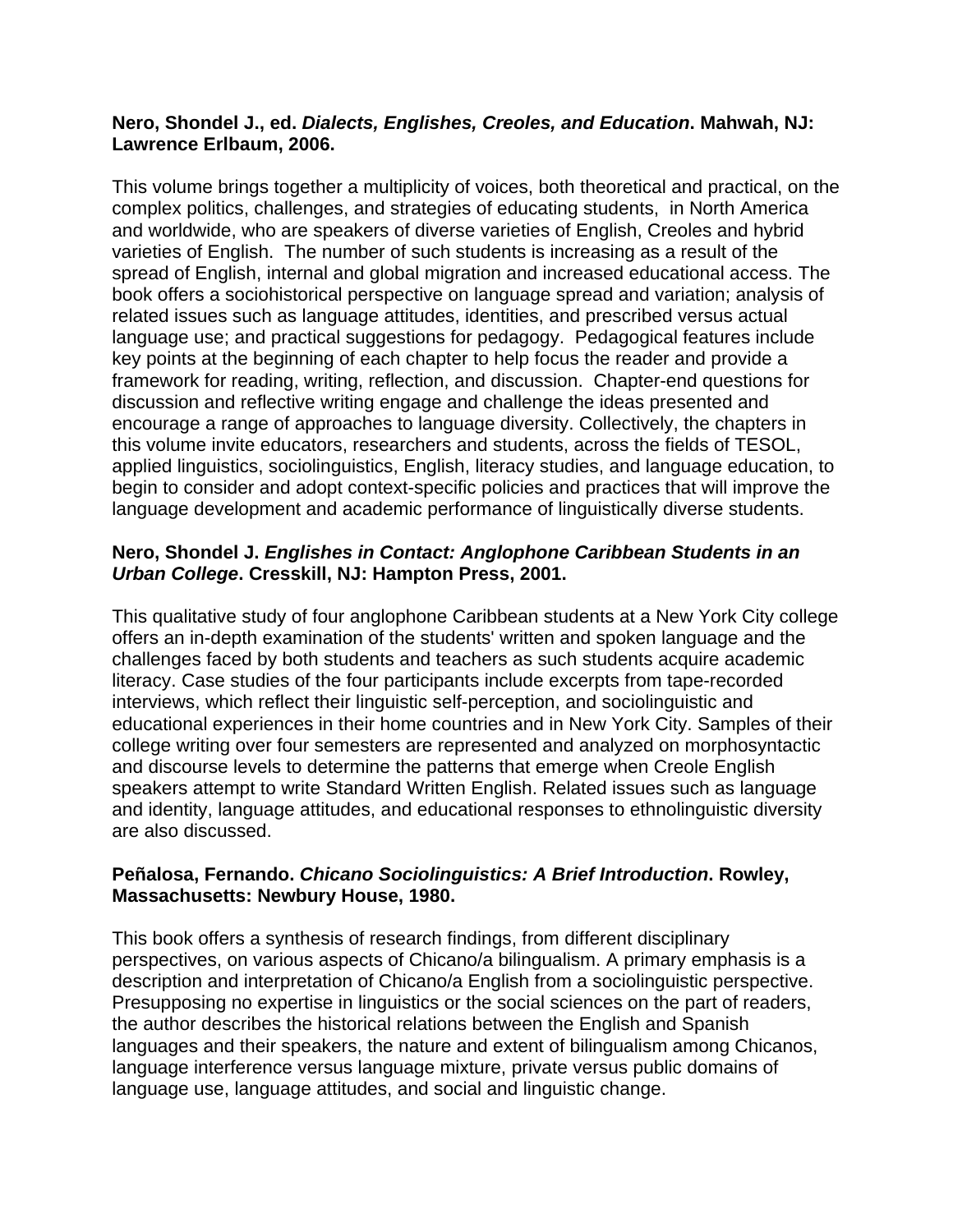## **Pennycook, Alastair.** *English and the Discourses of Colonialism***. London and New York: Routledge, 1998.**

Drawing on a myriad of popular and scholarly sources, including colonial documents from Hong Kong, India, and Malaysia, the author argues for an understanding of English in the context of colonialism, examining in particular "the cultural legacies of colonialism" and European/Western images of the "Self" and "Other." The author views English language teaching (ELT) as the product of colonialism and shows the cultural effects of colonialism on the theories and practices of ELT, a connection and influence the author claims is rarely discussed in applied linguistics and TESOL. Chapters deal with educational policy in India and Hong Kong; with the construction of the Self, the colonizers, and their language and culture; and with the construction of the Other, focusing on Chinese culture. The practice of colonialism affected both the colonial and colonized nations, and its effects are still evident today. The author concludes that postcolonial writing, in many forms, needs to offer counterdiscursive arguments and alternative representations.

## **Perry, Theresa, and Lisa Delpit, eds.** *The Real Ebonics Debate: Power, Language, and the Education of African-American Children***. Boston: Beacon Press, l998.**

Following the controversy over the Oakland Ebonics Resolution, this collection brings together various articles about the history and role of Ebonics in the education of African American children. Contributors offer perspectives on the nature and development of African American Language and ideas for pedagogy and classroom practice.

## **Peyton, Joy Kreeft, Donald A. Ranard, and Scott McGinnis, eds.** *Heritage Languages in America: Preserving a National Resource***. Washington, D.C.: Center for Applied Linguistics/ERIC, 2001.**

This edited volume of articles written by leaders in the field of heritage language education synthesizes current knowledge of heritage language learners and their educational needs, identifies new areas for research and pedagogy, and describes the challenges that arise in a growing, multilingual society. Organized in five parts, the volume begins with chapters on defining the term *heritage language* and recognizing levels of language proficiency, both of which have implications for programs and policies. A primary focus of the collection concerns the issues and obstacles that educators face in implementing heritage language education programs. Subsequent chapters deal with the past experiences of heritage language communities in the U.S., government policies affecting language preservation efforts, professional opportunities for proficient heritage language speakers, and issues facing heritage language educators in community-based schools, K-12 programs, and colleges and universities. Two final chapters place the subject of heritage language education in the larger social context, examining the attitudes of Americans toward languages other than English and advocating the need for informed views of language.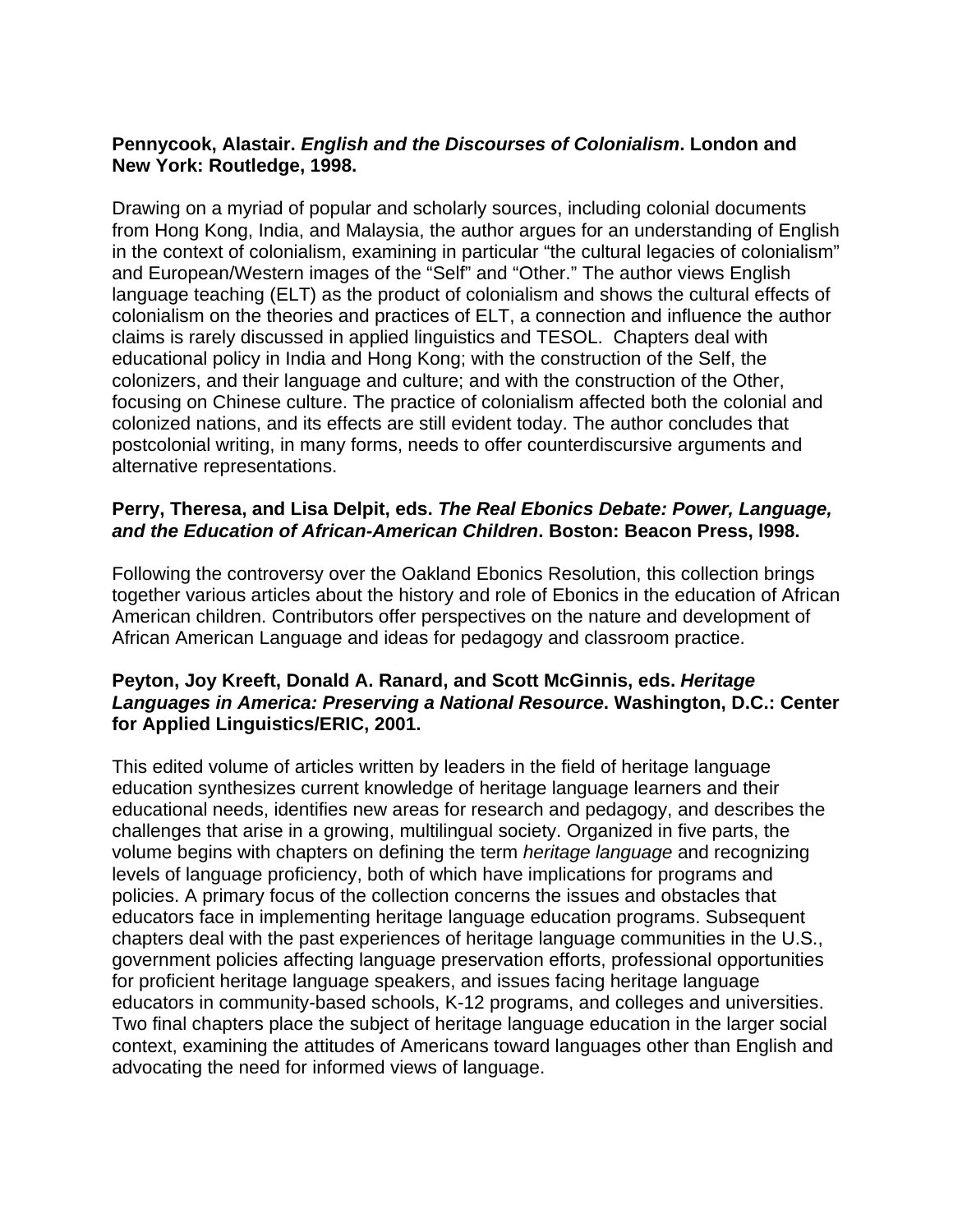## **Phillipson, Robert.** *Linguistic Imperialism***. Oxford: Oxford University Press, 1992.**

The author explores the dominance of English as a world language and the role of language pedagogy in that process. Focusing on the British experience of English Language Teaching (ELT), the author draws on theories in the social sciences and humanities to investigate the role of English in Third World countries, the interests being served in the spread of English, and the extent to which this language phenomenon helps to perpetuate global inequalities and exploitation. Analysis of various data sources (written material, interviews and firsthand experience) reveals the links between ELT and imperialism and shows that ELT's professionalism was "monolingual and anglocentric, and tended to ignore the wider context of its operations."

## **Purnell, Thomas, William Idsardi, and John Baugh. "Perceptual and Phonetic Experiments on American English Dialect Identification,"** *Journal of Language and Social Psychology***, 18 .1 (March 1999): l0-30.**

This research article describes four experiments dealing with discrimination based on speech. Three broad dialects are featured in the study—African American English, Chicano/a English, and Standard American English. The study provides hard data to show that housing discrimination based on telephone conversations exists and that dialect can sometimes be identified by a single utterance. One experiment involved telephone surveys in which standard and non-standard dialect speakers requested housing by contacting the same landlord over a short period of time. The results showed that landlords discriminate against prospective tenants based on their voice in telephone conversations. Another experiment focused on the listener's ability to accurately identify dialects. The results revealed that listeners react to phonetic variables and are able to make such identifications with a high degree of accuracy.

## **Ramirez, J. David, Terrence G. Wiley, Gerda de Klerk, Enid Lee, and Wayne E. Wright, eds.** *Ebonics: The Urban Education Debate***. 2nd ed. Buffalo: Multilingual Matters LTD., 2005.**

This collection of articles and historical documents concerns the Ebonics debates following the Oakland, California School Board controversy. Intended for teachers, administrators, students, and anyone working with Ebonics speakers in public schools, it is organized in two parts. Part I includes six scholarly articles that treat key issues and ideas emanating from the Ebonics debates, including discussions of the history of Ebonics, the abundance of scholarly literature associated with it, the educational implications of Ebonics, and the practical approaches to linguistic diversity in school curricula. Part II provides a rich context for the discussion in Part I by featuring documents such as the Oakland School Board's 1996 Ebonics Resolution and other related materials, legislative reactions to the resolution, various responses by linguists, and policy statements of professional organizations. Also included is a listing of scholarly readings and news articles (1996-2003), the latter available online in the News Archives of the Language Policy Research Unit.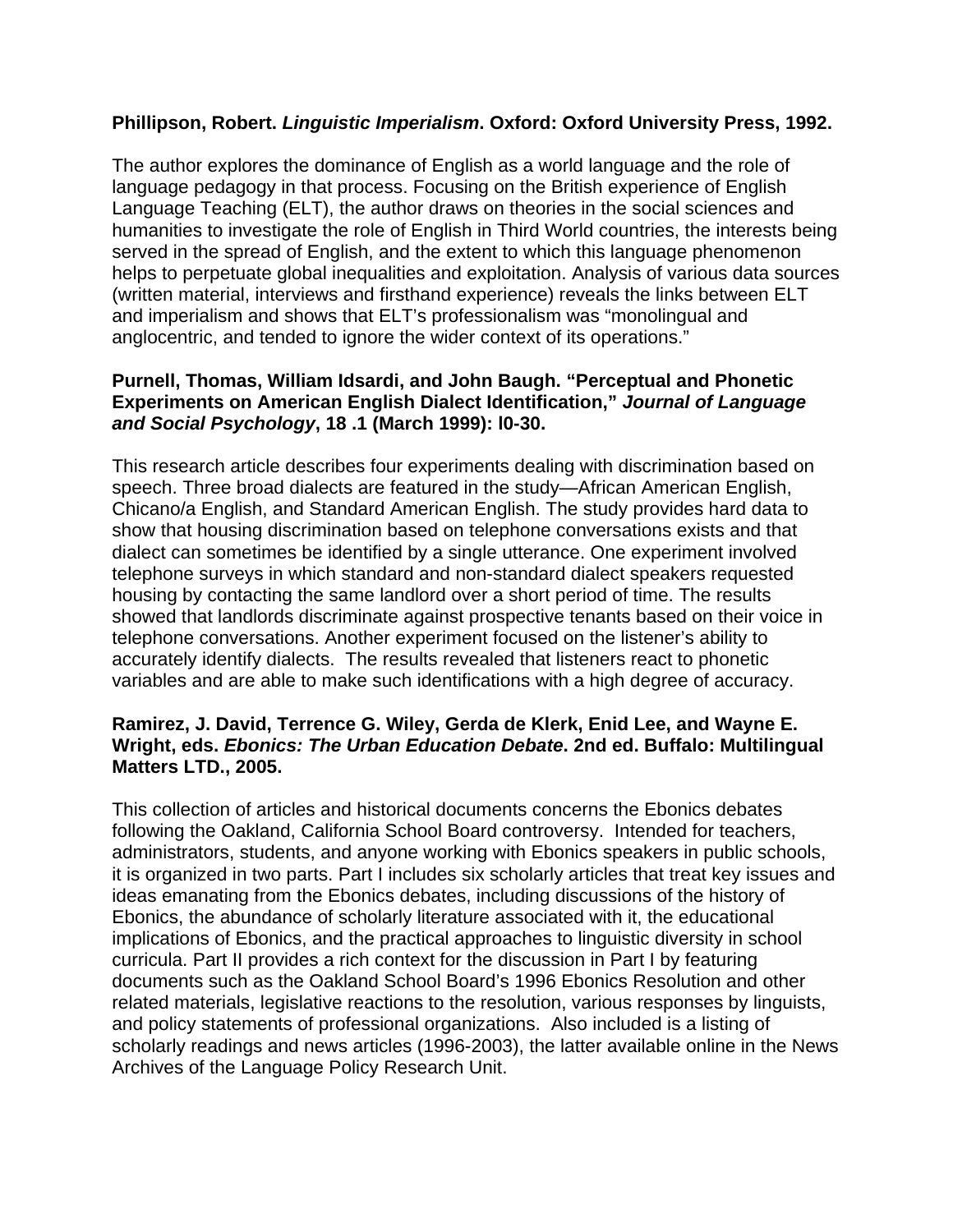#### **Redd, Teresa M., and Karen Schuster Webb.** *A Teacher's Introduction to African American English: What a Writing Teacher Should Know***. Urbana, IL: NCTE, 2005.**

Like other titles in the NCTE "Teacher's Introduction Series," this book aims to provide teachers with accessible, straightforward (yet not exhaustive or oversimplified) information on African American English (AAE) for teachers' personal benefits in learning and teaching. As conveyed in the title, this volume pertains to the teaching of writing, particularly for speakers of AAE. The authors rationalize that writing teachers "need to understand not only what AAE is, but also what role it may play in students' mastery of Standard Written English (SWE)." In core chapters, the authors compile content from leading scholars, representing varied theoretical and pedagogical approaches, on four questions: (1) What is AAE and how did it develop? (2) What are the distinctive features of AAE? (3) Does AAE affect students' ability to write SWE? (4) How can AAE speakers become effective SWE writers? A brief concluding chapter challenges writing teachers to build upon the language competence that AAE speakers bring into composition settings, adding to a pre-existing repertoire of language usage. Importantly, the authors note the necessity of expanding the composition curriculum in order to incorporate AAE speakers' use of a rich, oral tradition of communication strategies, allowing a space and place for invested writing.

## **Reyes, de la Luz, Maria, and John J. Halcon, eds.** *The Best for Our Children: Critical Perspectives on Literacy for Latino Students***. New York: Teachers College Press, 2000.**

This volume features fourteen articles written by Latino/a scholars and acclaimed classroom teachers about the theories, strategies, and practices that contribute to the literacy development of Latino/a students, offering unique insiders' perspectives on the cultural and linguistic strengths such students bring to school. It begins with an examination of the social, political, and theoretical contexts of literacy, and then focuses on Latino/a students' use of biliteracy and hybridity in their literacy development and on various nontraditional approaches to teaching middle school and high school students. The authors provide rich ethnographic data to show that nurturing ethnic and cultural identities is the most effective pedagogy for critical literacy and success in educational settings.

## **Richardson, Elaine.** *African American Literacies***. New York and London: Routledge, 2003.**

Drawing on theories of rhetoric and composition and on her own literacy experiences in a predominantly White educational system, the author traces the development of her understanding of African American Language, history and culture—the "treasure" she is compelled to share in this book that builds a case for an African American-centered composition curriculum. The author explores African American English (AAE) through rhetorical and discourse analyses of literature and folklore, and focuses as well on the contributions of women to African American literacies. In addition, using both qualitative and quantitative methodologies, the author reports on the effects of an African American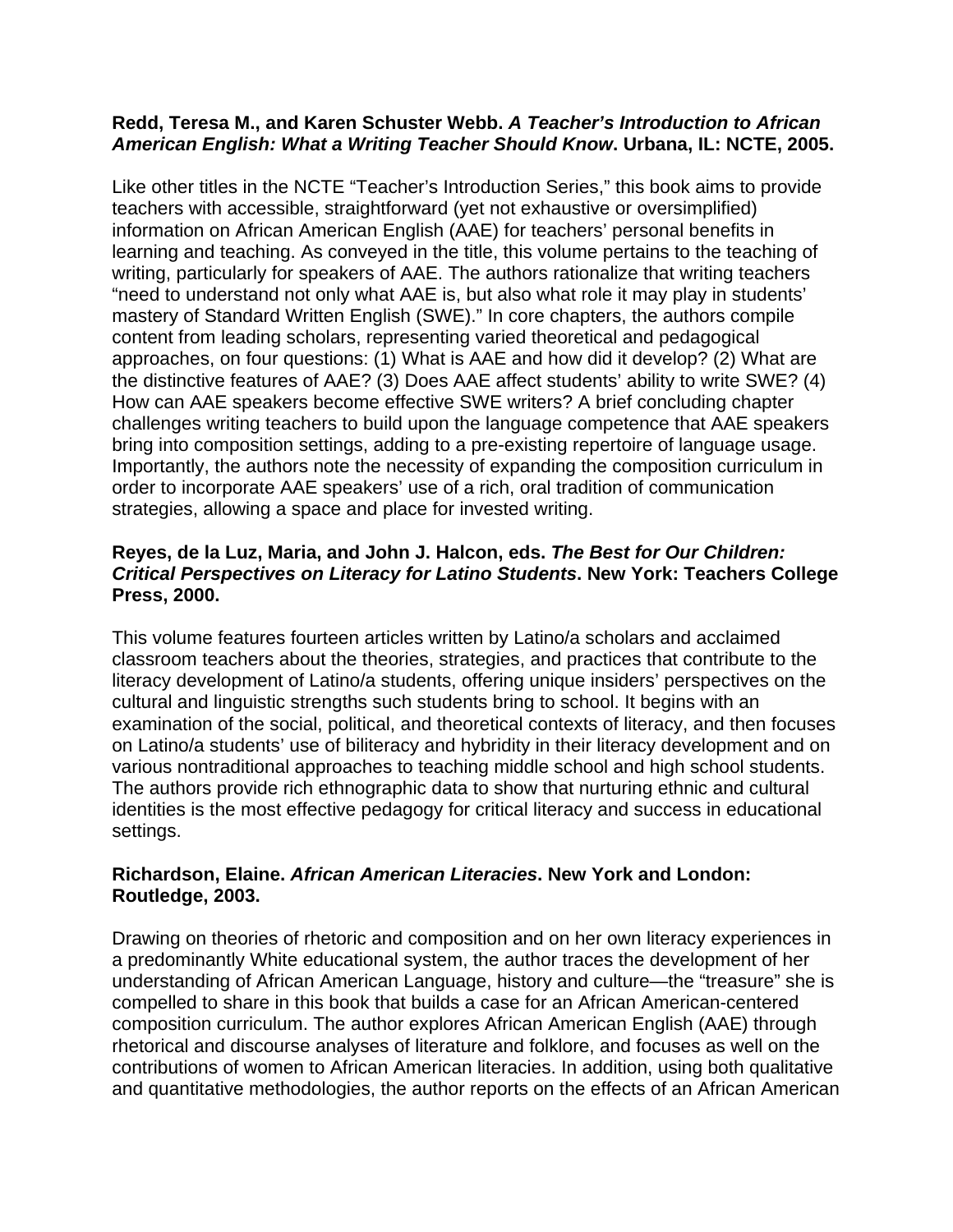composition curriculum on the student-participants' writing development, showing how knowledge about the language and literacy of African Americans in the teaching of academic writing can improve the literacy experiences of college students. Also included is a discussion of the kinds of problems and issues one may encounter in undertaking such a project.

## **Rickford, Angela.** *I Can Fly: Teaching Narratives and Reading Comprehension to African American and Other Ethnic Minority Students***. Lanham, Maryland: University Press of America, 1999.**

This book reports on a case study conducted in an inner-city middle school classroom over a two-year period, which addresses the problems of reading and literacy, specifically narrative comprehension, among students of Color, with particular attention to African American students. Using both qualitative and quantitative research methods, the author shows the benefits of using literary works that connect with the students' cultural-ethnic identity, higher-order comprehension questions, and a narrative map as a technique for analyzing short stories. The results show that such modifications lead to increased motivation and improved critical analysis and appreciation of narrative texts.

## **Rickford, John Russell, and Russell John Rickford.** *Spoken Soul: The Story of Black English***. New York: John Wiley, 2000.**

Written by an academic and a journalist, this book explores the "vibrancy and vitality of Spoken Soul as an expressive instrument in American literature, religion, entertainment and everyday life." The authors write about African American English as a symbol of identity and an essential part of African American life and culture. In addition to exploring the uses of "Spoken Soul" by writers, preachers, comedians, actors, singers and rappers, the authors describe the vocabulary, grammar and history of Black Language for a broad audience, as well as the treatment of that language in education and the media. The authors maintain that while Standard English should be the goal of education, attention to "Spoken Soul" as an authentic, personal language should never be lost.

## **Robins, Robert H., and Eugenius M. Uhlenbeck, eds.** *Endangered Languages***. NY: Berg, 1991.**

This collection of research-based articles demonstrates that the extinction of languages is a process that occurs all over the world. The articles provide descriptions of situations involving endangered languages in such areas as Africa, South America, Mexico, Southeast Asia, Australia, the USSR, and the United States. Its purpose is to raise awareness of the magnitude of the problem and to garner support from Unesco, governments, linguists, and linguistic organizations for language management. Stephen A Wurm, in his introductory remarks, calls for "raising speakers' self-esteem and regard for their own language as a means of self-identification" as one strategy to preserve languages threatened with extinction. Data on endangered languages are displayed in numerous tables throughout the volume.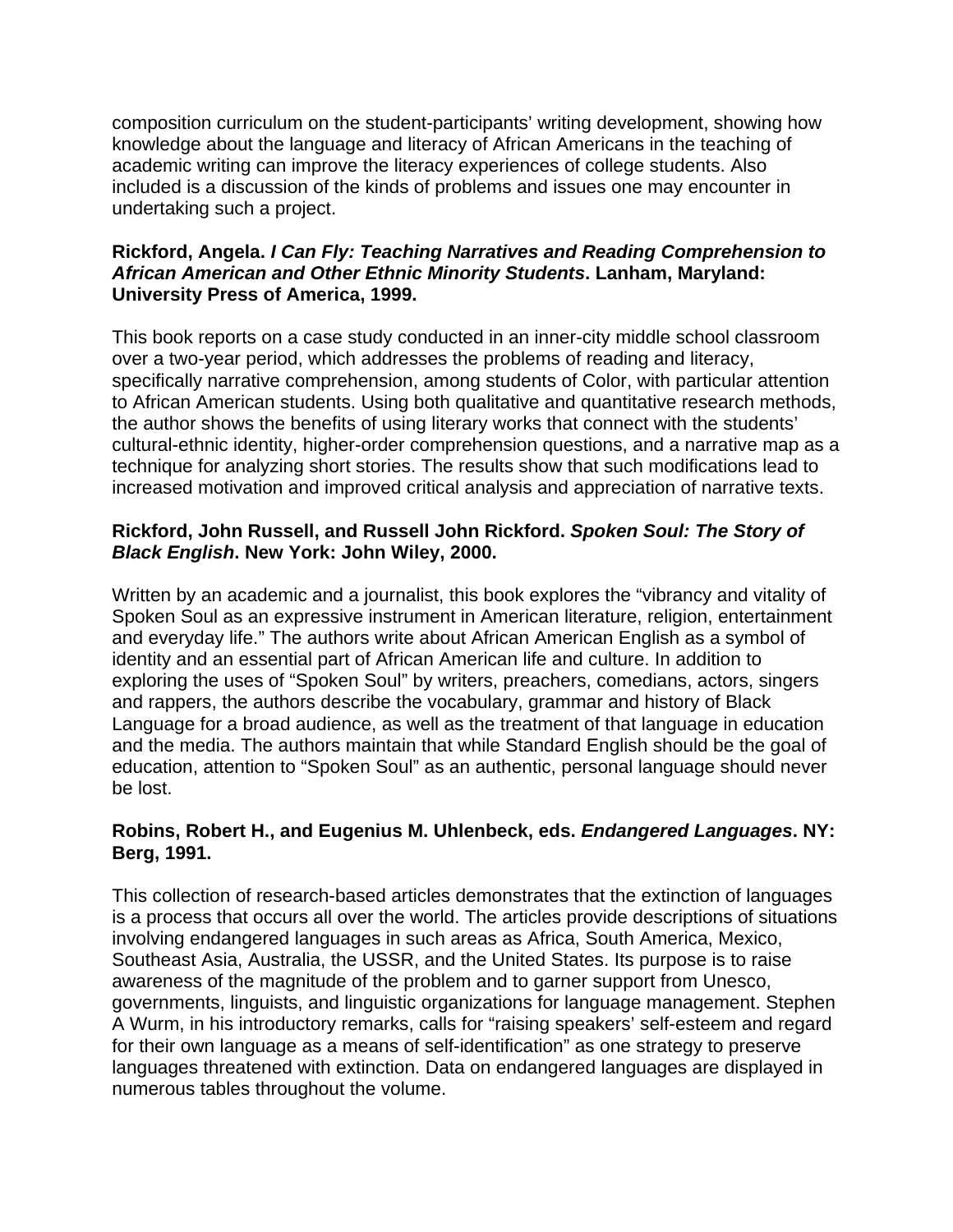## **Rubin, Donald L. "Nonlanguage Factors Affecting Undergraduates' Judgments of Nonnative English-speaking Teaching Assistants."** *Research in Higher Education* **33.4 (1992): 511-531.**

This study reports the results of three studies showing the impact of nonlanguage factors on undergraduates' reactions to nonnative English-speaking teaching assistants (NNSTAs). Study 1, which attempted to discern the effects of instructor ethnicity when the instructor's actual speech was that of a proficient speaker of Standard American English, showed that undergraduates attributed accent differences to instructors' speech even when those differences did not exist and, moreover, showed impaired listening comprehension when the instructor was visually identified as Asian. Study 2 attempted to determine factors that predict undergraduate ratings and comprehension of NNSTA speech. Undergraduates' perceptions of accent negatively affected their teacher evaluations, but when they believed their instructor's attitudes to be similar to their own, teacher evaluations were higher. The best predictor of comprehension was the number of NNSTA-taught classes students had attended. Study 3, a pilot program in which undergraduates acted as teaching coaches for NNSTAs, showed no effect on undergraduate attitudes. The findings of these studies suggest that programs attempting to change undergraduates' attitudes are as important as skills training of NNSTAs and that such programs must provide a rich, interactive environment.

## **Ryan, Ellen Bouchard, and Howard Giles, eds.** *Attitudes Towards Language Variation: Social and Applied Contexts***. London: Edward Arnold, 1982.**

The chapters in this book address language attitudes from a variety of perspectives, focusing primarily on social psychology and sociolinguistics, and including wide coverage of the literature on language attitudes. In the opening chapter, the authors provide an organizational framework for understanding diverse language attitude studies. They posit two critical attributes of language varieties that determine how these varieties are viewed within a speech community or social group (standardization and vitality, the latter being the degree to which a variety is used for one or more functions), along with a description of three measurement techniques and two evaluative dimensions (social status and group solidarity). Succeeding chapters focus on language attitudes toward and policies for English, French and Spanish; gender-related speech; lexical variation; the development of language attitudes among children in majority and minority groups; and the role of language attitudes in various applied settings (educational, legal, medical, occupational). Final chapters provide theoretical perspectives on language attitude research. Of particular note is a chapter addressing the social and political forces in the United States that operate to establish and maintain the use of standard language within society.

## **Severino, Carol, Juan C. Guerra, and Johnnella E. Butler, eds.** *Writing in Multicultural Settings: Research and Scholarship in Composition***. NY: MLA, 1997.**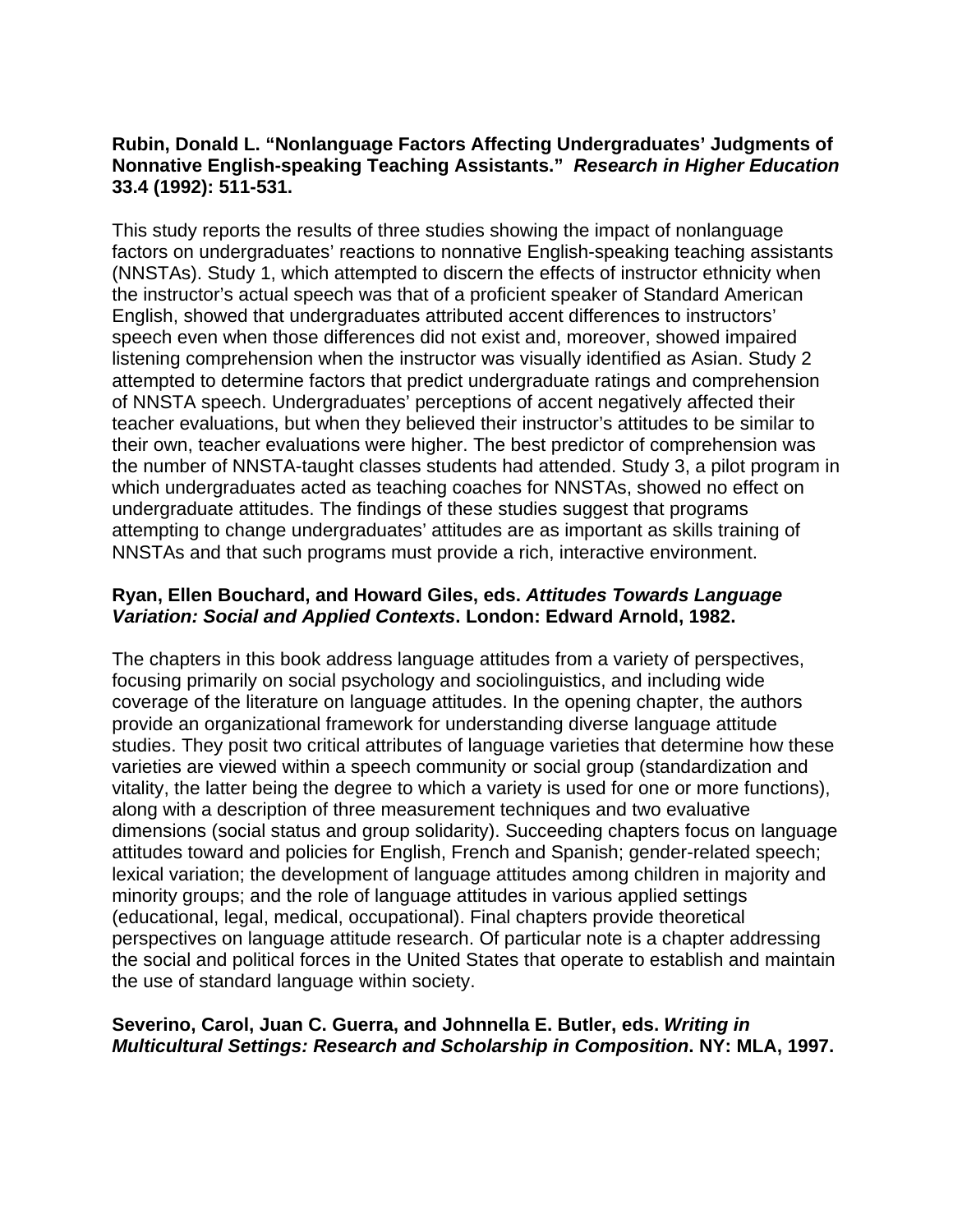This collection of twenty essays and four responses ("cross-talks") offers theoretical and practical insights into the teaching of writing in multicultural college classrooms, with particular attention to the issues and cultural tensions that arise. The contributors, representing varied experiences in classroom teaching and in writing centers in both private and public institutions, share descriptions of teaching in multicultural settings, dealing with issues of race, class, ethnicities, gender, religion, age, and physical disability.

## **Silver, Shirley, and Wick R. Miller.** *American Indian Languages: Cultural and Social Contexts***. Tucson: University of Arizona Press, 1997.**

An excellent resource for the general reader about the linguistic diversity of the Americas, this book introduces the indigenous languages of the Americas and the diversity of cultures and languages that existed before European contact. Chapters cover topics such as the shared structural features of Indian languages, the uses of languages within communities and across cultures, analyses of various performance rituals, the linguistics of speech styles, forms of nonverbal communication, writing systems, and the effects of language contact. The authors draw extensively on data collected in the Western United States and Mexico. Each chapter ends with a list of sources and suggested readings.

# **Skutnabb-Kangas, Tove, and Robert Phillipson, eds.** *Linguistic Human Rights: Overcoming Linguistic Discrimination***. Berlin: Mouton de Gruyter, 1995.**

This collection offers theoretical and experience-based papers on language and human rights. The papers make a case for the importance of articulating the role of language in discussions of human rights. The collection attempts to define Linguistic Human Rights from a multidisciplinary perspective. Part I clarifies a number of conceptual issues related to Linguistic Human Rights, Part II includes country studies of language rights (e.g., the United States, the Soviet Union and Estonia, New Zealand, Australia), and Part III deals with post-colonial dilemmas and struggles. An appendix includes extracts from selected UN and regional documents covering linguistic human rights, including proposals for and resolutions on language rights.

## **Smitherman, Geneva.** *Talkin and Testifyin: The Language of Black America***. Detroit: Wayne State University Press, 1986.**

This seminal work in linguistics provides a comprehensive survey of Black Language. Smitherman's scholarship discusses the historical origins of the language, including the influence of West African languages, the influence of enslavement and the slave trade, and the cultural aspects of Black Language through the discussion of such verbal modes as "signifyin," a metaphorical practice common in African American Language. Written in a style that alternates between Black Language and Standard Written Language, the book provides a detailed analysis of AAL's grammar and pronunciation and highlights the politics of AAL in the classroom. Smitherman dismantles the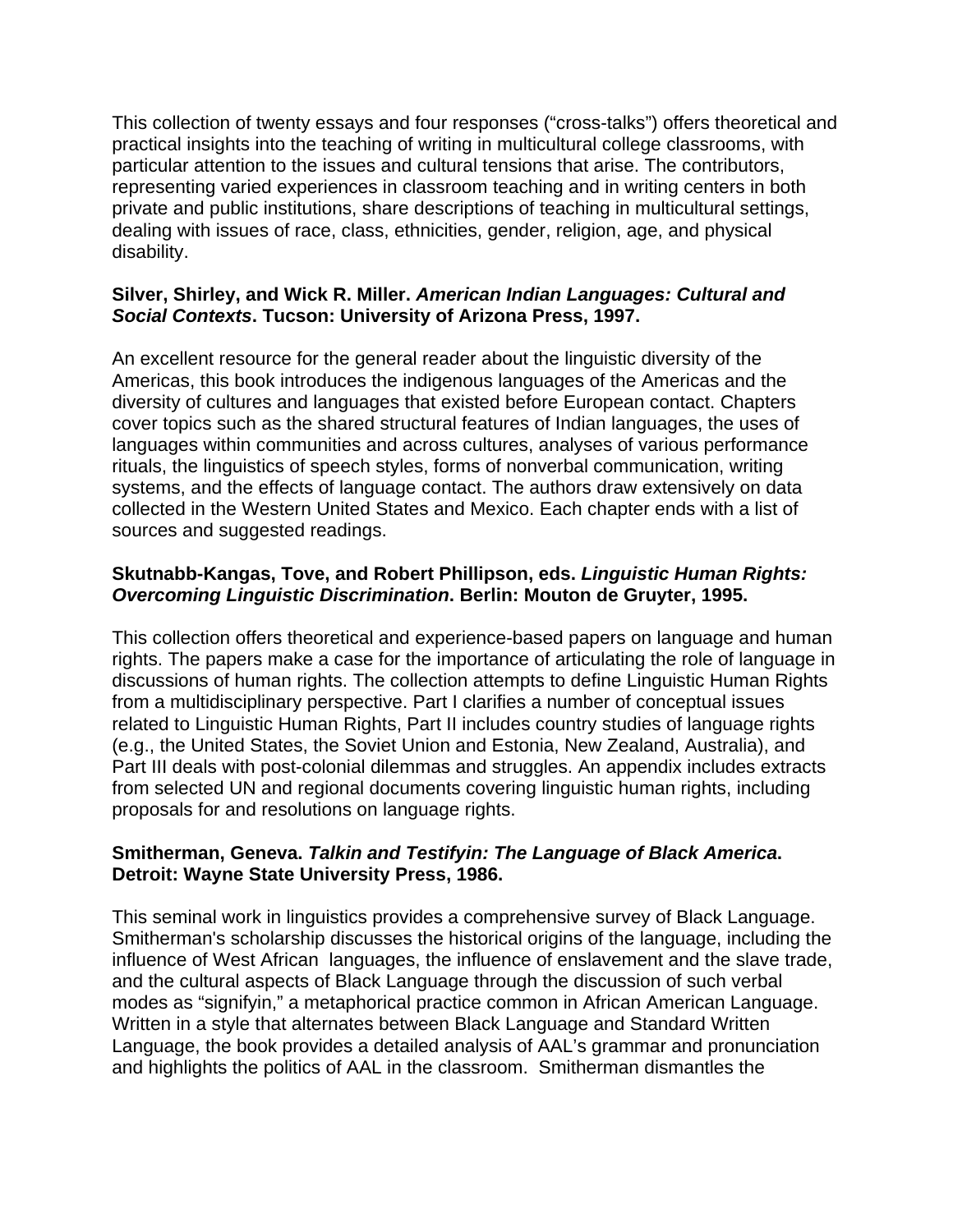perception that AAL is incorrect grammar by demonstrating the logical and sophisticated language patterns in AAL.

## **Smitherman, Geneva.** *Talkin That Talk: Language, Culture and Education in African America***. London and New York: Routledge, 2000.**

This collection of essays and commentaries on African American Language and Culture records the author's long history in the fight for language rights. The articles focus on the language, education and culture of African Americans and other marginalized groups. Included is the author's autobiographical narrative "From Ghetto Lady to Critical Linguist" as well as research-based articles on Ebonics and language theory, the education of African Americans, language and culture, language policy and politics, and columns written for various magazines reflecting a range of styles.

## **Smitherman, Geneva, and Victor Villanueva, eds.** *Language Diversity in the Classroom: From Intention to Practice***. Carbondale: Southern Illinois University Press, 2003.**

This collection of essays written by members of the Language Policy Committee of the Conference on College Composition and Communication (CCCC) addresses the issues inherent in teaching students from linguistically diverse backgrounds. Beginning with a historical overview of language policies in CCCC, the collection highlights the findings of a national language survey of language awareness among high school and college English teachers, examines the influence of World Englishes on Standard English, and offers teachers and teacher educators practical ideas and strategies for inviting language diversity into the classroom. Also included is a partially annotated bibliography of research on language diversity.

## **Smitherman, Geneva.** *Word from the Mother Language and African Americans***. London and New York: Routledge, 2006.**

Smitherman's latest work, occasionally written with flashes of her Black writing style, offers a definitive statement on what Smitherman now labels "African American Language (AAL)." The book provides an overview of past debates on the speech of African Americans and a vision for the future. She explores the contributions of AAL to mainstream American English and includes a list of idioms and expressions as a suggested linguistic core of AAL. Also discussed are the "three N-words," AAL verbal traditions (e.g., signifyin) and the role of language in Black education. Her message is that all Americans, regardless of race or cultural background, must appreciate the linguistic conventions and richness of AAL if they are to participate in society as informed citizens. As global manifestations of AAL increase, Smitherman argues that, through education, we must broaden our conception of AAL and its speakers, and examine the implications of gender, age and class on AAL. Most of all, she argues, we must appreciate the artistic and linguistic genius of AAL, presented in this work through Hip Hop song lyrics and what she calls the "rhyme and rhetoric" of the Black speech community.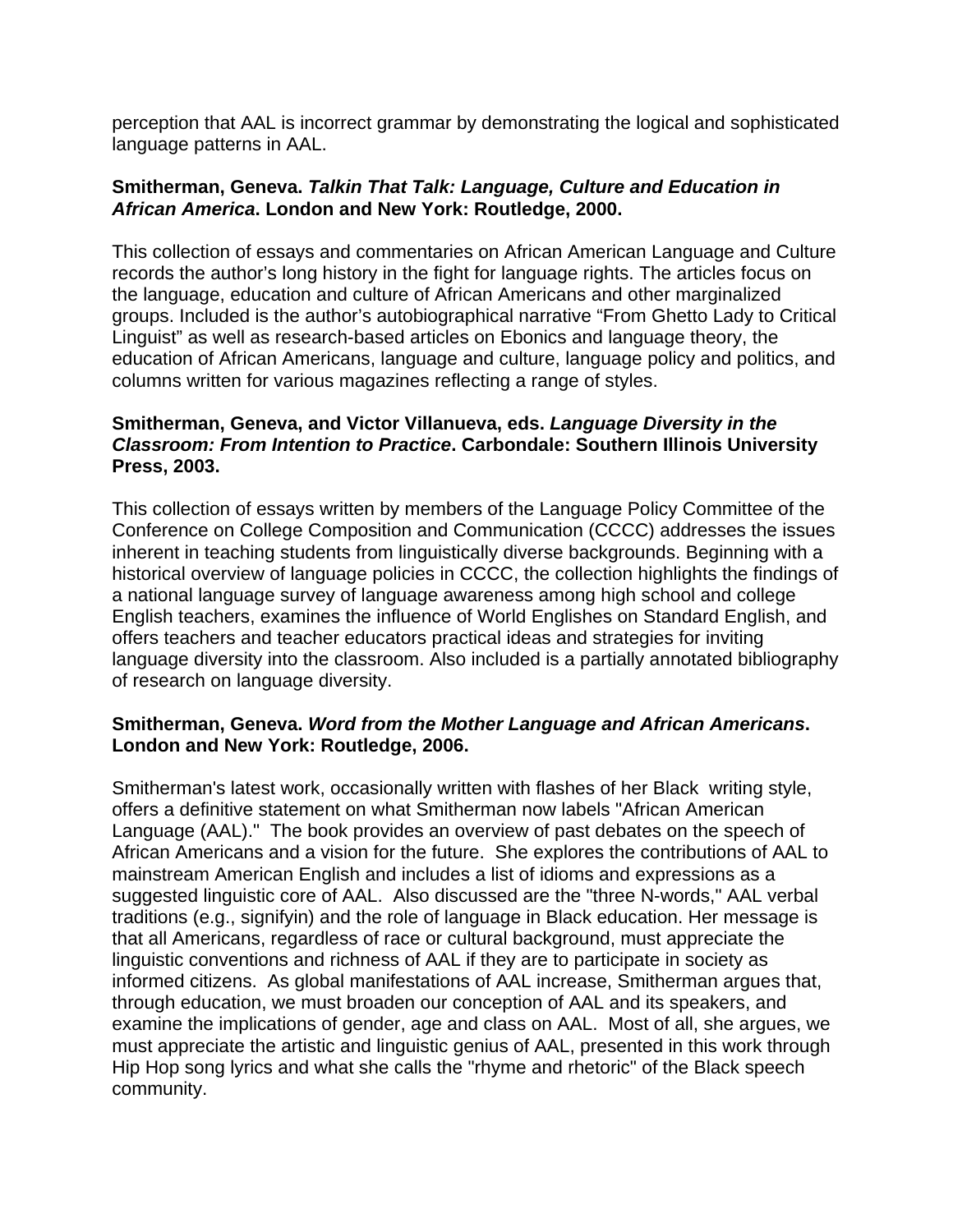## **Sohn, Katherine Kelleher.** *Whistlin' and Crowin' Women of Appalachia: Literacy Practices Since College***. Carbondale: Southern Illinois University Press, 2006.**

This book is a "naturalistic observation" study of Appalachian-born women in eastern Kentucky, all first-generation college graduates, and their uses of literacy in the workplace, home, and community after college. The author conducts interviews with eight women and selects three to serve as case-study participants, observing them in their workplaces and homes and interviewing them and their family members. The findings show the fears and struggles these marginalized women had to overcome as they sought a better life through learning. The author validates these women's voices their language, identity, and power—and discusses the implications of her findings for teachers, researchers and colleges working with non-traditional students. The study demonstrates the value of learning and the importance of respecting the home dialect and ways of knowing of these nontraditional women, the uses of speaking and writing to reach a fuller awareness of their identity, and the power they gain over their lives by contributing to their families, their workplaces, and their communities.

## **Spears, Arthur K., ed.** *Race and Ideology: Language, Symbolism, and Popular Culture***. Detroit: Wayne State University Press, 1999.**

This collection aims to provide readers interested in racism and oppression with "an emancipation-oriented treatment of race/racism as illuminated by the concept of ideology." Spears' introductory chapter on race and ideology offers an historical overview of oppression and argues for the necessity of a unifying framework for understanding connections and contradictions. Nine chapters deal with racism in discourse as well as in policies, images, institutions, and popular culture. Among the topics included are teaching "minorities" about language and culture, the native language as a medium of instruction, language and labor in Papua New Guinea, racism in professional settings, and various analyses of facets of popular culture.

## **Villanueva, Victor.** *Bootstraps: From an American Academic of Color***. Urbana: National Council of Teachers of English, 1993.**

This autobiographical narrative details the life of an academic of Puerto Rican descent, as it explores issues of language, identity and power in American society and in our educational system. Written in a unique style that infuses new life, perspectives and knowledge into academic writing, it is both a story told from the heart and mind of a Latino growing up in poverty in New York City and an engaging theoretical and political discussion of racism and hegemony in America, the "systemic forces at play" that keep People of Color who are not immigrants from assimilating. The author draws on the works of Gramsci, Freire, Jameson, and others, as he articulates the problems in society and expresses optimism for change in America through language and education.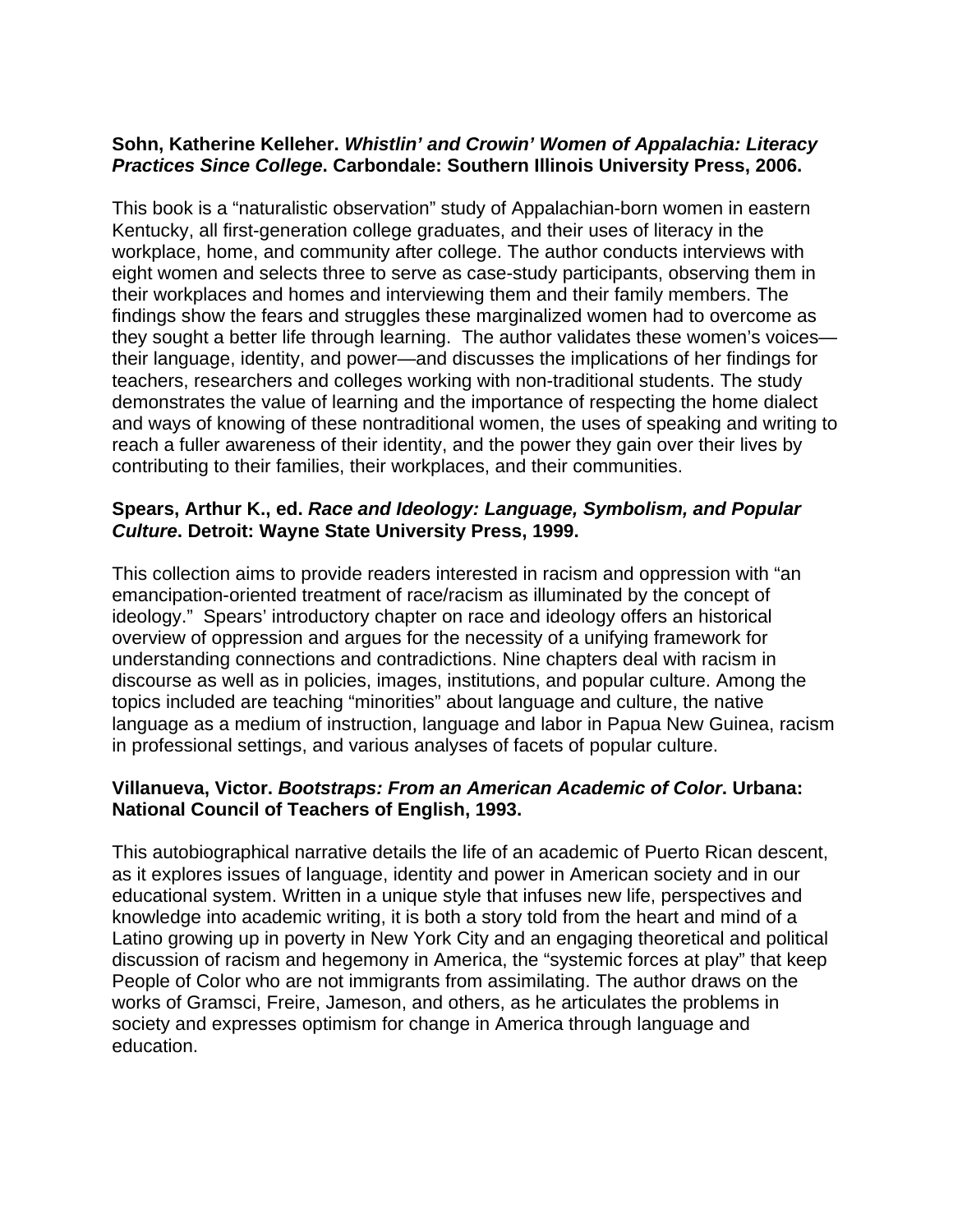## **Ward, Martha Coonfield.** *Them Children: A Study in Language Learning***. New York: Holt, Rinehart and Winston, 1971.**

This ethnographic study examines the ways in which children in a particular community in the vicinity of New Orleans acquire language competence and take on the values of their families and community through the use of language. The author provides a rich context that includes an examination of the family's "life space," the child's routine activities and interactions, the mother as "teacher," the means of controlling children, and the communication of affection and aggression. Drawing on data from interviews, observations and tape-recordings in the homes of seven Black families, the author concludes that the socialization of children in the community is different from that of middle-class America, resulting in discongruities between teacher/school expectations and the language and social behavior of the children. The author advises educators to take into account the home experiences and language learning processes of culturally diverse learners.

## **Wible, Scott. "Pedagogies of the 'Students' Right' Era: The Language Curriculum Research Group's Project for Linguistic Diversity."** *College Composition and Communication* **57.3 (February 2006): 442-478.**

Wible recovers an essential history on writing pedagogy that embraced the charge of the "Students' Right to Their Own Language" policy. Specifically he recovers the history of the Language Curriculum Research Group (LCRG), a group of compositionists and educators that integrated African American English (AAE) into the composition classroom as well as implementing innovative teacher education and student research practices. The LCRG project helped teachers of composition and students speaking AAE to successfully collaborate in building theoretical bridges between Standard English (SE) and AAE. The research of the LCRG dispels inaccurate and misleading notions that the "Students Right to Their Own Language" is not useful to composition pedagogy and, in fact, launched successful models of student instruction and teacher training that would have been invaluable to composition teachers dealing with language diversity in the classroom. Wible's historical survey reveals how the "Back to Basics" educational movement, which advocated conservative, dominant culture views on the teaching of writing, fostered a hostile reception to the work of the LCRG, effectively preventing publication of the research and pedagogical models, consequently depriving the community of composition teachers of invaluable research on AAE.

## **Wolfram, Walter, Carolyn Temple Adger, and Donna Christian.** *Dialects in Schools and Communities***. Mahwah, New Jersey: Lawrence Erlbaum Associates, 1999.**

This book addresses dialect and communicative differences in American English and the major issues and concerns that confront educational practitioners and teacher educators about dialect variation. The authors cover such topics as language variation, communicative interaction, oral language instruction, dialects and written language, language variation and reading, and dialect awareness for students; included in an appendix is a selective inventory of vernacular structures. This book is an easily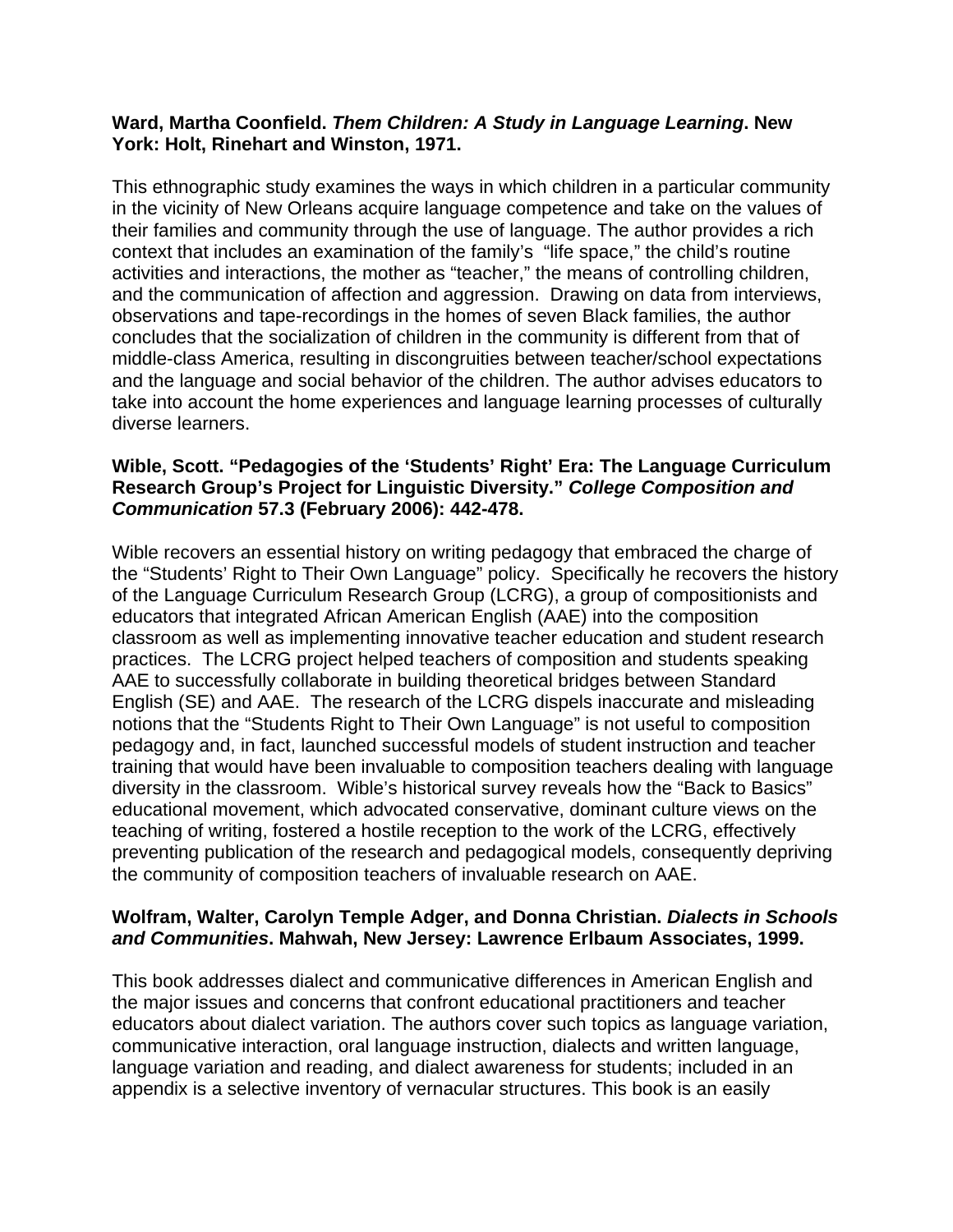readable and informative resource to help practitioners to recognize, support and extend students' language abilities. Though the book is based in empirical research, the authors write for readers with no previous background in linguistics and sociolinguistics, providing references for further reading after each chapter.

## **Wolfram, Walt, and Erik R. Thomas.** *The Development of African American English***. Oxford: Blackwell, 2002.**

Using empirical data collected from an enclave dialect situation in Hyde County, one of the oldest European American and African American communities in North Carolina, the authors analyze an array of phonological and grammatical dialect features and address some of the major issues related to the historical and contemporary development of African American English (AAE). They demonstrate that no single factor can account for the construction of "vernacular norms." Rather, there are linguistic, demographic, sociohistorical, sociopsychological, and ideological factors involved. The authors conclude that "the development of AAVE into an ethnolinguistically distinct variety with a transregional base is one of the strongest arguments for the robustness of vernacular language norming."

## **Zentella, Ana Celia.** *Growing Up Bilingual: Puerto Rican Children in New York***. Malden, MA: Blackwell, 1997.**

The author explores the languages and lives of five Puerto Rican families with children between the ages of six and eleven and then again in their adult years, ages nineteen to twenty-five, all living in an impoverished New York community between 1979 and 1993. Focusing on the relationship between bilingualism and community identity, the author analyzes the varieties of Spanish and English spoken by these New York Puerto Ricans, the values associated with each language, and the process of becoming bilingual. The method of analysis combines qualitative ethnography with quantitative methods of sociolinguistics.

## **Zentella, Ana Celia, ed.** *Building on Strength: Language and Literacy in Latino Families and Communities***. New York: Teachers College Press, 2005.**

This book offers a new perspective on language socialization in Latino/a families. Tackling mainstream views of childhood and the role and nature of language socialization, researchers and teacher trainers provide a historical, political and cultural context for the language attitudes and socialization practices that help determine what and how Latino/a children speak, read and write. Representing a radical departure from the ways in which most educators have been taught to think about first language acquisition and second language learning, this volume introduces the theories and methods of language socialization with memorable case studies of children and their families; highlights the diversity of Latino communities, including children and caretakers of Mexican, Caribbean, and Central American origin living in Chicago, San Antonio, the San Francisco Bay Area, Los Angeles, San Diego, Miami, Tucson, and New York City; offers critical insights into the ways in which children learn to speak and read by